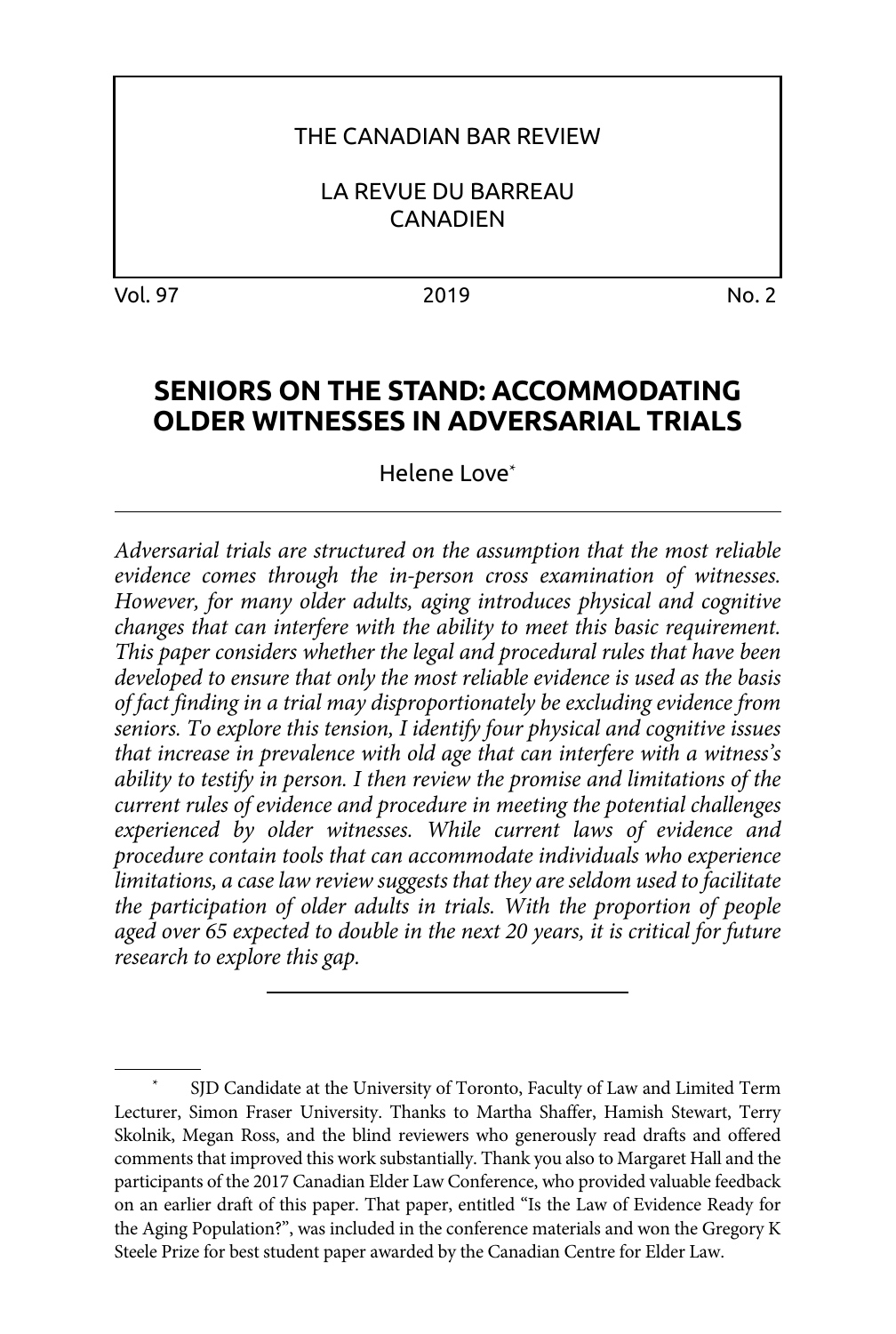Les procès contradictoires sont structurés autour du postulat selon lequel *c'est au moyen du contre-interrogatoire des témoins effectué en personne qu'on obtient la preuve la plus fiable. Cependant, pour un grand nombre de personnes d'âge mûr, le vieillissement se traduit par des changements physiques et cognitifs qui peuvent nuire à la capacité de satisfaire à cette exigence fondamentale. Cet article examine la question de savoir si les règles juridiques et procédurales qui ont été conçues pour garantir que seule la preuve la plus fiable est utilisée pour justifier les conclusions de fait lors d'un procès peuvent exclure les témoignages des personnes âgées de manière disproportionnée. Pour explorer cette question, l'auteure identifie quatre problèmes physiques et cognitifs dont la prévalence augmente avec l'âge et qui peuvent nuire à la capacité de témoigner en personne. Elle examine ensuite les possibilités et limitations des règles de preuve et des règles procédurales actuelles quant à la possibilité de surmonter les difficultés qui pourraient être vécues par des témoins plus âgés. Alors que les règles de preuve et les règles procédurales en vigueur contiennent des outils qui permettraient d'accommoder les personnes ayant des difficultés, un examen de la jurisprudence semble indiquer qu'elles sont rarement utilisées pour faciliter la participation aux procès des adultes d'âge mûr . La proportion de la population dépassant 65 ans devant, selon toutes prévisions , doubler au cours des vingt prochaines années, il est essentiel que des recherches futures soient effectuées pour explorer cette lacune.*

# 1. [Introduction . 242](#page-2-0) 2. [Part I: Risks Associated with Aging . 243](#page-3-0) A) [Attrition . 244](#page-4-0) B) Changes to the Sensory Organs and the Brain With Age .................. 244 C) [Mobility Issues . 246](#page-6-0) D) [Strokes and dementia . 247](#page-7-0) 3. [Part II: Practical and Legal Issues Related to Aging Witnesses . . . . . . . . . . 248](#page-8-0) A) The Adversarial Method of Testing Evidence ............................... 249 B) Absence, Accessibility, and the Rule Against Hearsay Evidence . . . . . . . . . . 252 C) [Testing Reliability Through the Testimonial Factors. . 252](#page-12-0) 4. [Part III: Accommodating Senior Witnesses . 255](#page-15-0) A) [Expedited Trial Scheduling . 256](#page-16-0) B) Preserving Pre-Trial Testimony for Later Use ............................... 258 C) [Minimizing In-Court Appearances . 260](#page-20-0) D) Assessing Testimony from Individuals with Cognitive Issues ............. 264

#### **Contents**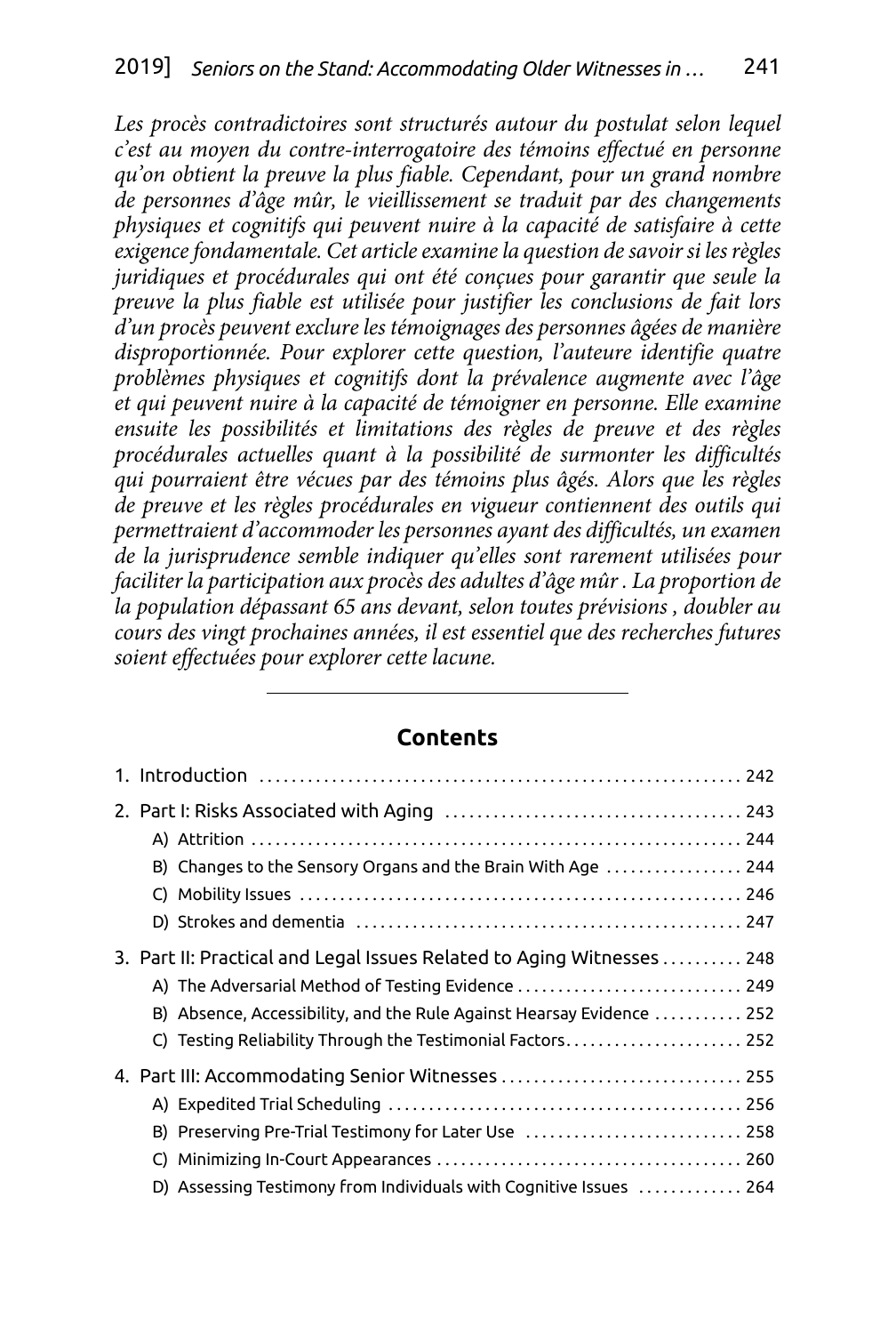<span id="page-2-0"></span>

| F) Older Witnesses' Use of the Available Tools  267      |  |
|----------------------------------------------------------|--|
| 5. Conclusion: Meeting the Needs of Aging Witnesses  272 |  |

### **1. Introduction**

Within the next 20 years, the number of senior citizens who are aged over 65 in Canada is expected to double.1 As the population ages, there will be more seniors involved with the justice system.<sup>2</sup> At the same time, studies in the social and cognitive sciences find a number of conditions that are prevalent with old age that can interfere with a person's ability to attend court and present accurate testimony.3 In an adversarial system that puts a premium on having witnesses testify in person in a courtroom,<sup>4</sup> this paper considers whether the rules of evidence and procedure are prepared to meet this demographic shift.

To explore whether the current rules of evidence and procedure are capable of meeting the needs of older witnesses, this paper proceeds in four parts. In Part I, I identify some of the ways aging can jeopardize the ability to give in-person testimony: (1) the increased chance of dying (attrition);

<sup>&</sup>lt;sup>1</sup> People aged over 65 will be referred to as "seniors", "senior citizens", or "elders" in the balance of this paper. [Statistics Canada, "Population Projections for Canada,](http://www.150.statcan.gc.ca/n1/pub/91-520-x/2010001/aftertoc-aprestdm1-eng.htm) [Provinces and Territories"](http://www.150.statcan.gc.ca/n1/pub/91-520-x/2010001/aftertoc-aprestdm1-eng.htm), (Ottawa: Statistics Canada, 27 November 2015), online: <www.150.statcan.gc.ca/n1/pub/91-520-x/2010001/aftertoc-aprestdm1-eng.htm>. 2 Howard Eglit, *Elders on Trial: Age and Ageism in the American Legal System*

<sup>(</sup>Gainesville: University Press, 2004) at 62; Department of Justice, *[An Empirical](http://www.justice.gc.ca/eng/rp-pr/cj-jp/fv-vf/rr13_1/) [Examination of Elder Abuse: A Review of Files from the Elder Abuse Section of the Ottawa](http://www.justice.gc.ca/eng/rp-pr/cj-jp/fv-vf/rr13_1/) [Police Service](http://www.justice.gc.ca/eng/rp-pr/cj-jp/fv-vf/rr13_1/)*, by Lisa Ha & Ruth Code (Ottawa: Department of Justice, 2013) at 1, online: Government of Canada <www.justice.gc.ca/eng/rp-pr/cj-jp/fv-vf/rr13\_1/> (projecting an increase in seniors accessing the justice system) [Ha & Code]. On the other hand, there are studies suggesting that as far as the criminal justice system is concerned, there may be a decrease in participation of seniors because seniors are much less likely to commit crimes or be the victims of crimes: Statistics Canada, Canadian Centre for Justice Statistics, *[Seniors](http://www.statcan.gc.ca/pub/85f0033m/85f0033m2007014-eng.htm) [as Victims of Crime 2004–2005](http://www.statcan.gc.ca/pub/85f0033m/85f0033m2007014-eng.htm)*, by Lucie Ogrodnik, (Ottawa: Statistics Canada, 2007) at 6, online: Statistics Canada <www.statcan.gc.ca/pub/85f0033m/85f0033m2007014-eng.htm> (seniors were three times less likely than younger adults to experience a victimization of crime). However, this rate may be higher for aboriginal Canadians aged over 55: Stephanie Hayman, "Older People in Canada: Their Victimization and Fear of Crime" (2011) 30:3 Can J Aging 423 at 431.

<sup>3</sup> Michael P Toglia et al, eds, *The Elderly Eyewitness in Court* (New York: Psychology Press, 2014) contains chapters written by leading cognitive and social scientists that detail the myriad ways aging interferes with the ability to attend court and provide accurate testimony [Toglia et al].

<sup>4</sup> *R v Khelawon*, 2006 SCC 57 at para 35, [2006] 2 SCR 787 [*Khelawon*].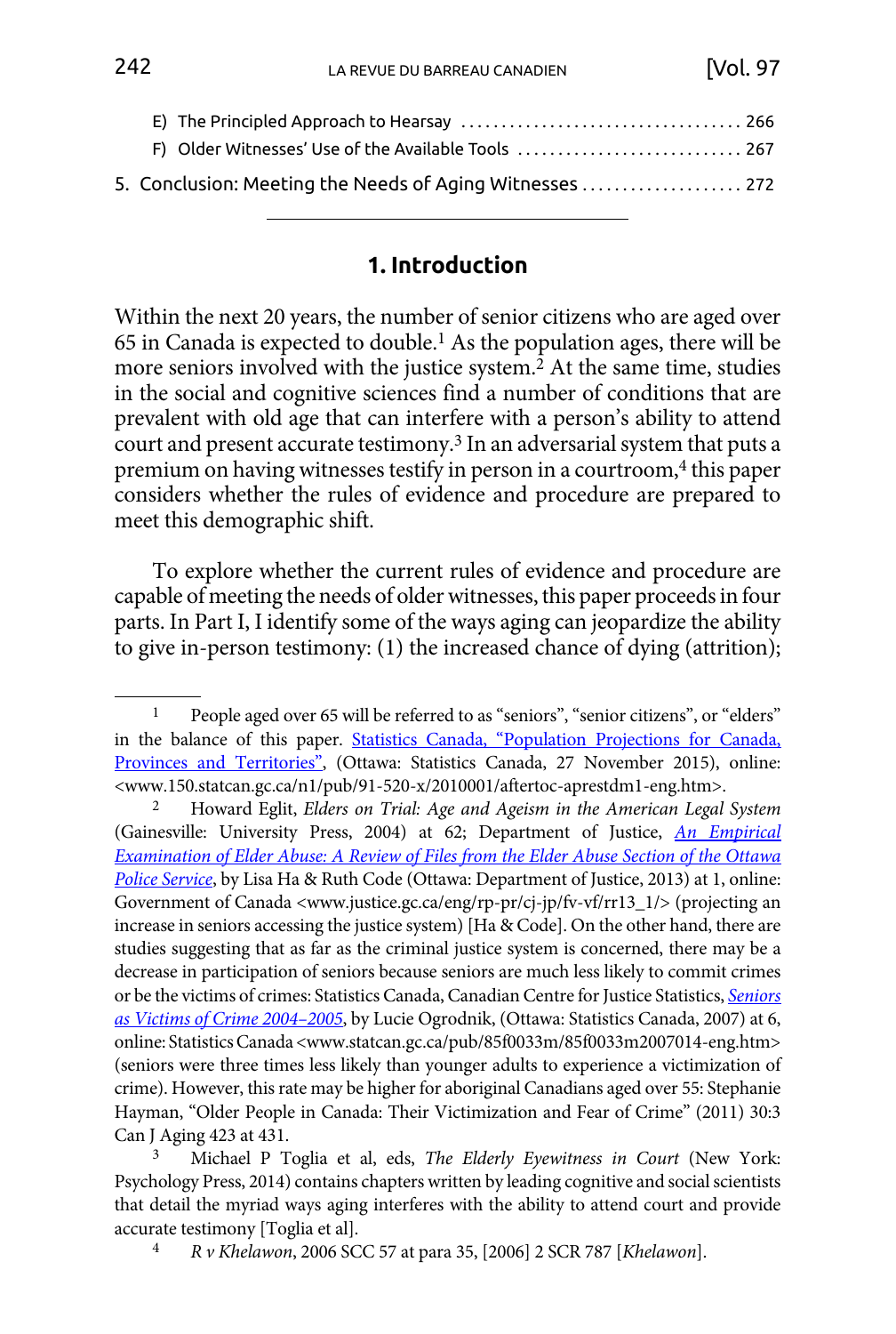<span id="page-3-0"></span>(2) changes to the sensory organs and the brain; (3) mobility issues; and (4) strokes and dementia.5 In Part II, I cast these physiological conditions within the context of adversarial trials by setting out two key legal barriers met by individuals who experience age-related limitations: the rule against hearsay and the assessment of witnesses in court through the testimonial factors. In Part III, I review legal and procedural solutions to these issues, including: the ability to expedite trial dates, preserve pre-trial testimony for use in a later trial, minimize in-court appearances, use of third-party evidence to assist with in-court assessments, and the principled approach to hearsay. A subsequent review of cases where these provisions have been used yields a striking absence of cases involving seniors. While the focus on this paper is on identifying potential issues and exploring the current accommodations, identifying the reasons why the legal tools that are available are infrequently used to accommodate older adults will be critical to ensuring that the laws of evidence respond appropriately to the projected increase of seniors using the courts in the future.

### **2. Part I: Risks Associated with Aging**

Aging does not happen uniformly. The physical and cognitive issues mentioned in this part do not happen to all people once they turn 65, nor does any condition progress in the same way and to the same extent in all aging adults. There is a great deal of variation between adults and factors such as genetics, social integration, diet, exercise, and education all affect the rate of aging in the brain and the senses.6 For some adults, old age impacts the ability to participate in a trial, for others, it does not. It is imperative that individual witnesses are assessed based on their unique abilities.7 That said, there are a number of conditions that occur more frequently in adults that are aged over 65 that can introduce risks to a witness's ability to give accurate evidence at a trial. In this part, I discuss four of these physiological conditions in order to identify how aging could impact older witnesses differently than younger witnesses.

<sup>5</sup> Though there a number of other chronic conditions that are also prevalent with advanced age, the discussion in this paper is limited to those physical conditions that were the most frequently mentioned to cause a witness to be unable to testify in person in a case law review of 420 civil disputes where the age of the party was mentioned. Helene Love. *Age and Ageism in the Assessment of Witnesses* (SJD Dissertation, University of Toronto, 2011) [forthcoming in 2019].

<sup>6</sup> Alaitz Aizpurua, Malen Migueles & Elvira Garcia-Bajos, "Accuracy of Eyewitness Memory for Events in Young and Older Adults" in Toglia et al, *supra* note 3 at 210.

<sup>7</sup> *Ibid*.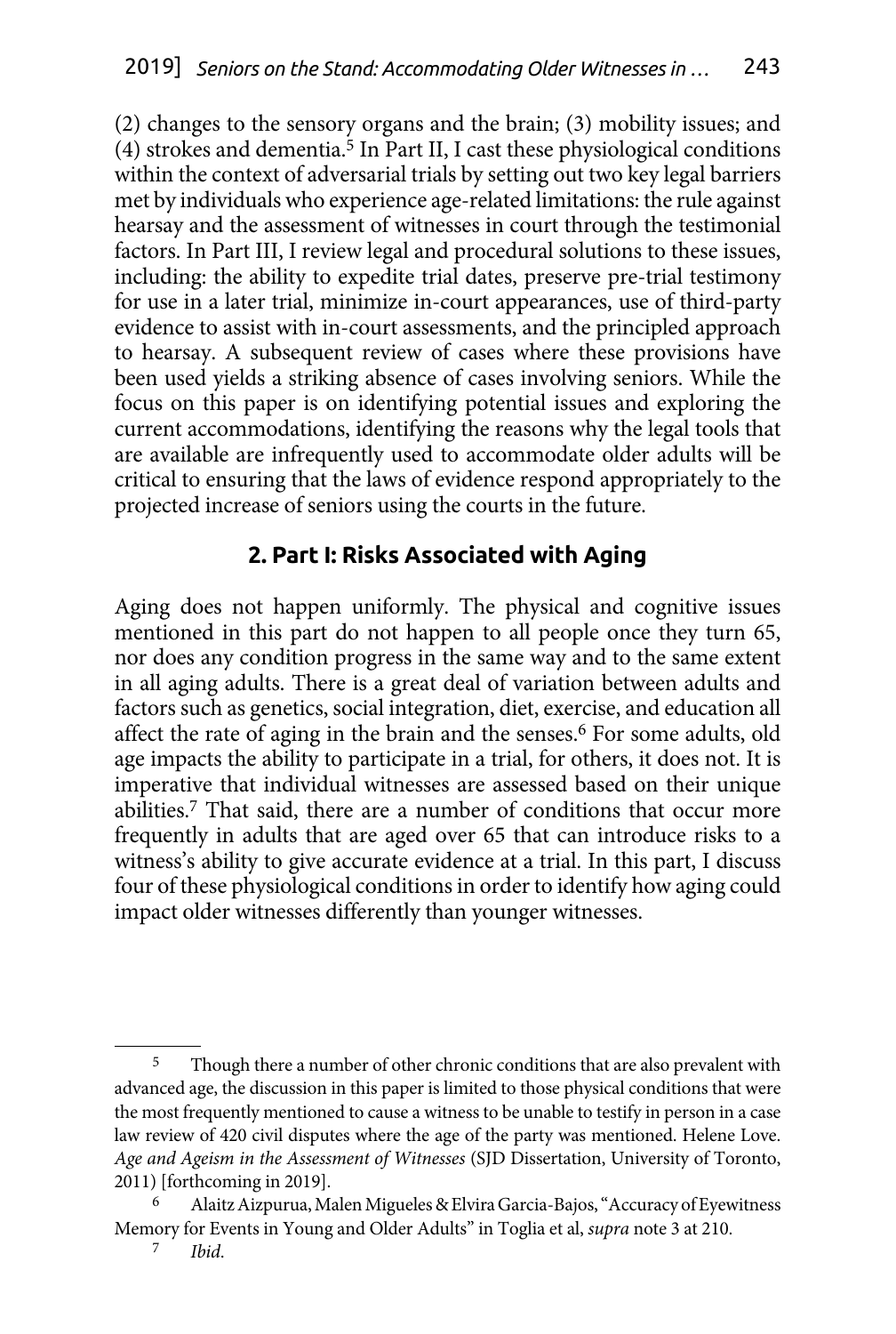# <span id="page-4-0"></span>**A) Attrition**

Perhaps the most obvious difference between older and younger people is the most important one: seniors are more likely to die before a matter makes its way to trial.8 In Canada, the mortality rate is quite flat until age 65, at which point it increases markedly with age. For example, for males between the ages of 25 and 35, the mortality rate moves from 0.8/1,000 to 1/1,000. However, by age 65 the mortality rate is 15.7/1,000 and jumps to 41.6/1,000 by age 75. At age 80, the frequency of dying increases to 70/1,000.9 Depending on the complexity of a case, it can take months or even years to have a trial date set. In light of the heightened risk that testimony from senior witnesses will be unavailable with advancing age, these wait times are especially problematic for witnesses as they get older.<sup>10</sup>

# **B) Changes to the Sensory Organs and the Brain With Age**

A second aspect of aging that can interfere with the ability to participate in a trial is the biological changes to the sensory organs and the brain, which can result in a decrease in perceptual acuity and gaps in memory.11 With natural aging, there is cell loss and a stiffening of the muscles around the lens of the eye that causes the visual field to shrink and visual acuity to decrease, especially in poor lighting conditions or environments with little

<sup>8</sup> Statistics Canada, *[Mortality: An Overview 2008–2009](http://www.statcan.gc.ca/pub/91-209-x/2013001/article/11785-eng.pdf)*, by Nora Bohnert, Catalogue No 91-209X (Ottawa: Statistics Canada, 2013), online (pdf): Statistics Canada <www.statcan.gc.ca/pub/91-209-x/2013001/article/11785-eng.pdf> [Bohnert]; William E Adams & Rebecca C Morgan, "Representing the Client Who Is Older in the Law Office and in the Courtroom" (1994) 2 Eld LJ 1 at 25; Nesa Wasarhaley & Johnathan Goldring, "Perceptions of Institutional Elder Abuse in Civil Cases" (2013) 25:4 J Eld Abuse Negl 305 at 308.

<sup>9</sup> Bohnert, *supra* note 8*.* Females have a similar pattern, where the mortality rate increases from 26.3/1,000 people for age 75 goes up to 47.4/1,000 people by age 80 (at 5).

Cases that illustrate this issue include  $R \nu$  *Burrows*, [2005] OJ No 2173, [2005] OTC 395 (Sup Ct J) [*Burrows*], where three of the witnesses had died and two were no longer competent in the two and a half years prior to trial; *Khelawon*, *supra* note 4, where four of the complainants had died and one complainant was no longer competent by the time of the trial two and a half years after the alleged assaults; *Schmor Estate v Weber*, 2010 ONSC 586, [2010] OJ No 837, where the plaintiff died after starting the action in 2006 when the trial did not occur until 2009. In recognition of this risk of attrition, the state of California provides for expedited trial dates where a party is aged over 70, see *Cal Civ Proc Code* §36.

<sup>11</sup> Frank Scheiber, "Vision and Aging" in James Birren & K Warner Schaie, eds, *Handbook of Psychology and Aging*, 6th ed (New York: Academic Press, 2006) at 129.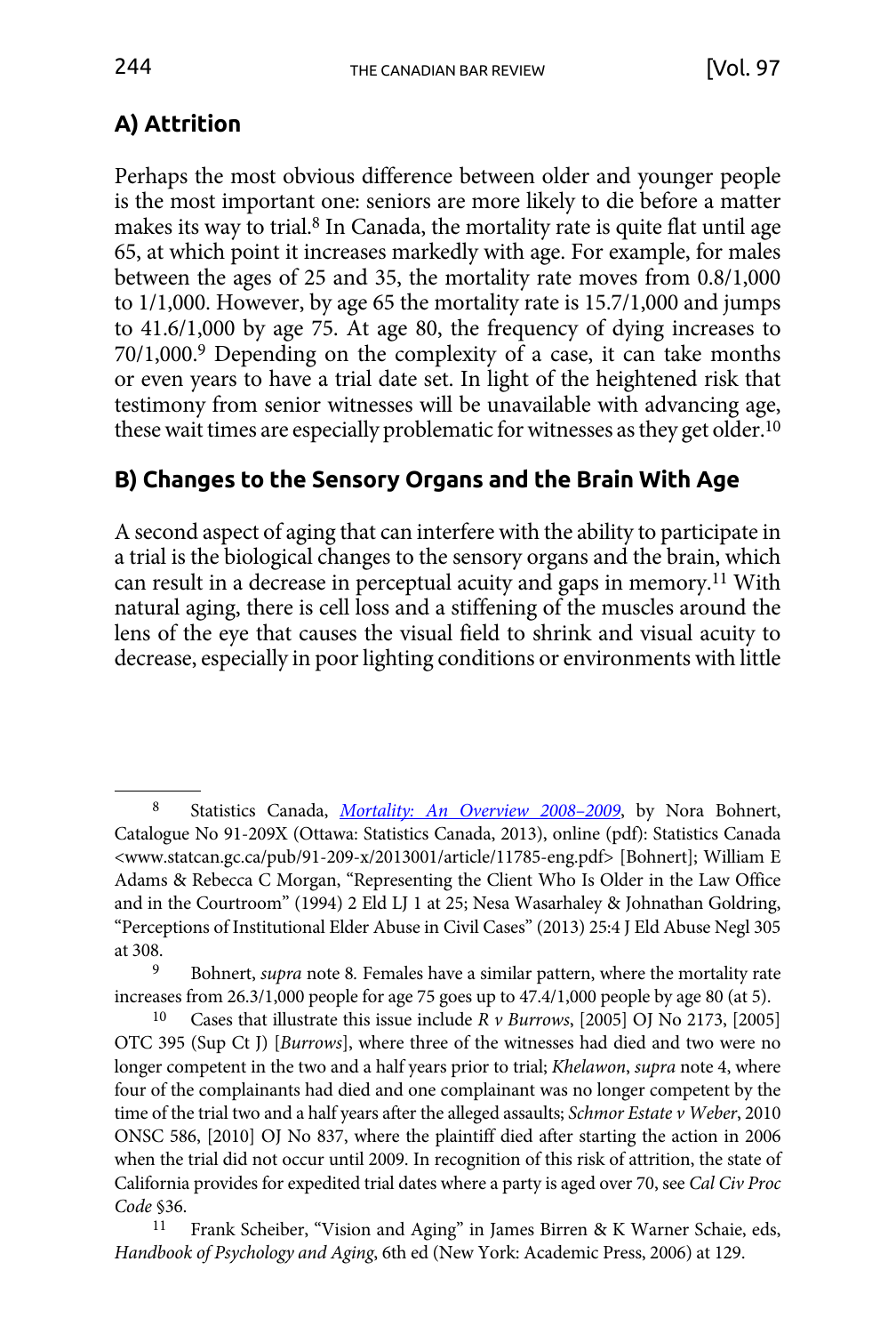contrast.12 One in nine Canadians have irreversible vision loss by age 65; a number that increases to 1 in 4 by age 75.<sup>13</sup>

Hearing also becomes less precise with advancing age. Results from the Canadian Health Measures Survey suggest that adults aged 60 to 79 years were significantly more likely to have hearing loss (47%) compared to younger adults aged 40 to 59 years (16%) and 19 to 39 years (7%).<sup>14</sup> Auditory issues in seniors include trouble detecting low pitched sounds; or discriminating between changes in pitch, volume, and the location of a noise.15

Once information is perceived by the sensory organs, it is sent to the brain and encoded into memory. Neural aging decreases the efficiency of this information transfer, which can cause forgetfulness and gaps in memory.16 These memory deficits are known as "age-associated memory impairments" and occur in almost 40 percent of people who are over the age of 65.17 Studies on these cognitive changes on the ability to be a witness suggest that aging is related to more rapid forgetting,18 and that

<cos-sco.ca/>. 14 Statistics Canada, *[Hearing Loss of Canadians](http://www.statcan.gc.ca/pub/82-625-x/2015001/article/14156-eng.htm)*, Catalogue No 82-625-X (Ottawa: Statistics Canada, 2014), online: *Statistics Canada* <www.statcan.gc.ca/pub/82- 625-x/2015001/article/14156-eng.htm>.

15 Deborah Davis & Elizabeth Loftus, "Age and Functioning in the Legal System: Victims, Witnesses, and Jurors" in Ian Noy & Waldemar Karowski, eds, *Handbook of Human Factors in Litigation* (Boca Raton: CRC Press, 2006) at 11–12 [Davis & Loftus].

16 See Anna M Hedman et al, "Human Brain Changes Across the Life Span: A Review of 56 Longitudinal Magnetic Resonance Imaging Studies" (2012) 33:8 Human Brain Mapping 1987 (studies link the decrease in efficiency to a shrinkage in the brain at a rate of over 0.5% per year in adults aged over 60; Davis & Loftus, *supra* note 15 at 11–12 (decrease in efficiency is also linked to deterioration in the frontal lobe—the area of the brain responsible for memory, emotional control, and judgment).

17 Alzheimer Society of Canada, ["Normal Aging vs Dementia"](http://www.alzheimer.ca/en/About-dementia/What-is-dementia/Normal-aging-vs-dementia), online: Alzheimer Society of Canada <www.alzheimer.ca/en/About-dementia/What-is-dementia/Normalaging-vs-dementia>.

18 Davis & Loftus, *supra* note 15 at 11–14; Tammy Marche et al, "Interviewing the Elderly Eyewitness" in Michael Toglia et al, eds, *The Elderly Eyewitness in Court* (New York: The Psychology Press, 2014) at 276 [Marche et al]; Amina Memon et al, "The Aging Eyewitness: Effects of Age on Face, Delay, and Source-Memory Ability" (2003) 58:6 J Gerontol Psychol Sci 338.

<sup>12</sup> Bruce Schneider & Kathleen Pichora-Fuller, "Implications of Perceptual Deterioration for Cognitive Aging Research" in Fergus Craik & Timothy Salthouse, eds, *Handbook of Aging and Cognition*, 2nd ed (Mahwah: Lawrence Erlbaum Associates Publishers, 2000) at 155.

<sup>13</sup> National Coalition for Vision Health, ["Vision Loss in Canada 2011"](http://cos-sco.ca/), online: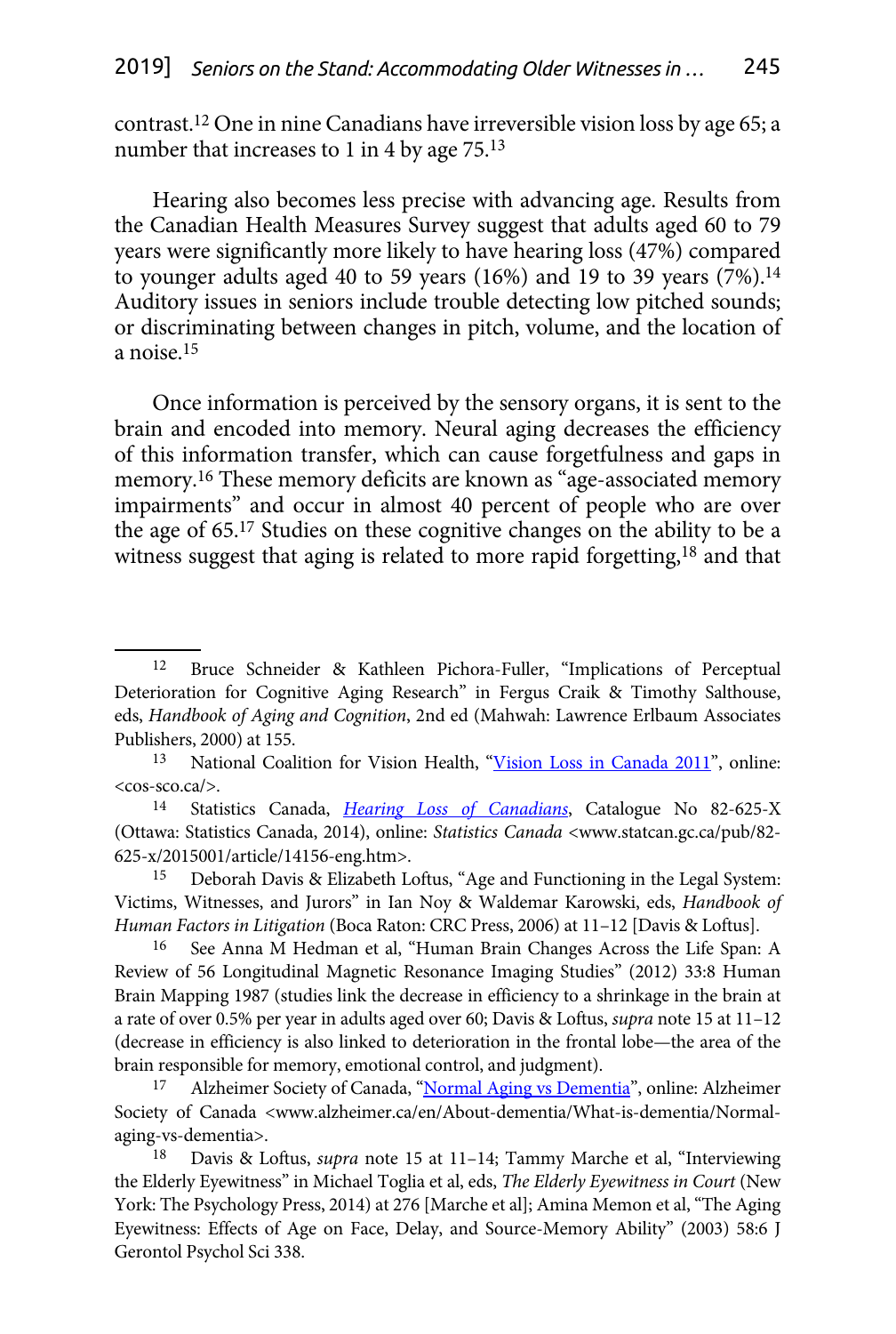<span id="page-6-0"></span>seniors generally provide less detailed accounts of an event.19 As well, with aging, there is a greater susceptibility to incorporate false information into memories, a phenomenon known as the "misinformation effect".20

Together, these changes in sensory acuity and memory may introduce challenges to older witnesses. Decreases in the function of sensory organs can have a negative effect on the accuracy of testimony, both in terms of taking in information from the outside world at the time of a witnessed event and ability to recall and recount an event later on in a trial. There is also the question of whether the physical environment of the courtroom requires older witnesses to provide their testimony in less than ideal conditions. For witnesses who experience limitations in their vision or hearing, courtrooms with lower light conditions or muffled acoustics could make it more difficult to accurately hear questions or make identifications.

## **C) Mobility Issues**

A third issue that is more commonly experienced by seniors is functional limitations to the ability to get around independently. While only around 10% of men and women aged between 55–64 living in the community report having a physical limitation, by age 75, 29% of men and 38% of women that are living in the community report at least one physical limitation.<sup>21</sup> Two common causes for this decrease in mobility are falls<sup>22</sup>

Psychology Press, 2014).<br><sup>21</sup> Though most seniors eventually heal from their falls, many experience long term residual effects such as chronic pain, reduced functional abilities, and a curtailment of activity: Health Canada, Division of Aging and Seniors, *A Best Practices Guide for the Prevention of Falls Among Seniors Living in the Community* by Victoria Scott, Catalogue No H39-591/2001E (Ottawa: Health Canada, 2001) at 1; Michael Nevitt, Steven Cummings & Estie Hudes, "Risk Factors for Injurious Falls: A Prospective Study" (1999) 46:5 J of Geron

M164.<br><sup>22</sup> Between 20% (at age 65) to 30% (at age 80) of seniors experience falls that require hospitalization every year, making falling the leading cause of injury-related hospitalizations among Canadian seniors: Kathryn Wilkins & Evelyn Park, ["Chronic Conditions, Physical](http://www.statcan.gc.ca/pub/82-003-x/1996003/article/3014-eng.pdf) [Limitations, and Dependency Among Seniors Living in the Community"](http://www.statcan.gc.ca/pub/82-003-x/1996003/article/3014-eng.pdf) (1996) 8:3 Health Reports 7 at 10 online (pdf): <www.statcan.gc.ca/pub/82-003-x/1996003/article/3014-eng. pdf> accessed October 11, 2016. The data reviewed in this survey was from seniors living in the community and does not take into account those seniors in institutional care where the number of individuals with physical limitations would likely be much higher (at 14).

<sup>19</sup> Daniel Yarmey & Judy Kent, "Eyewitness Identification by Elderly and Young Adults" (1980) 4:4 L Hum Behav 359.

<sup>20</sup> Elizabeth Loftus, "When A Lie Becomes Memory's Truth: Memory Distortion After Exposure to Misinformation" (1992) 1:4 Curr Dir Psyc Sci 121 [Loftus]; Lindsey Wylie et al, "Misinformation Effect in Older versus Younger Adults: A Meta-Analysis and Review" in Michael Toglia et al, eds, *The Elderly Eyewitness in Court* (New York: The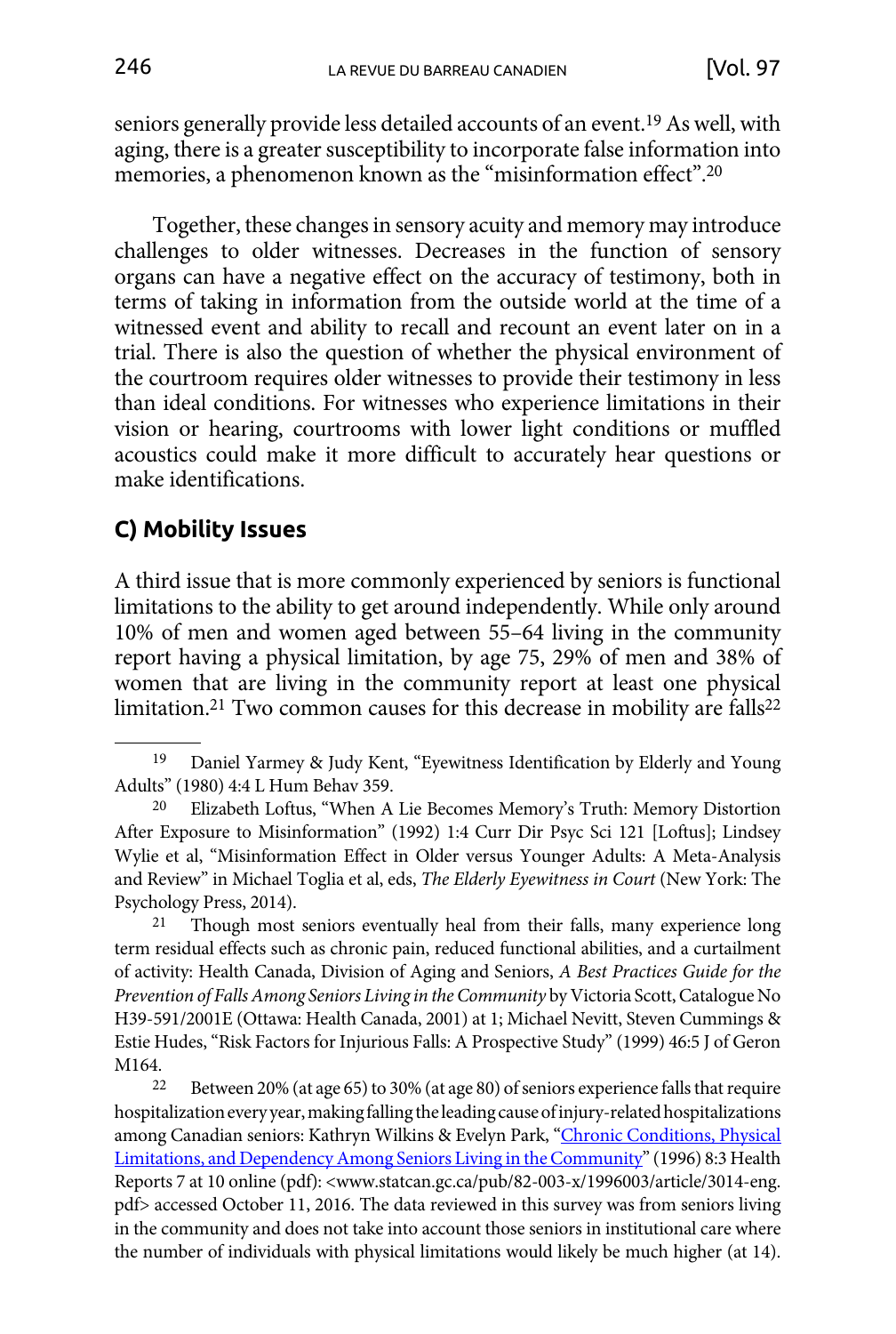<span id="page-7-0"></span>and arthritis.23 Arthritis is an inflammation of the joints that is experienced by approximately one in three (33.8%) senior males and one in two (50.6%) senior females in Canada.<sup>24</sup> There are over 100 different types of arthritis, and the experience of pain, inflammation, and mobility limitations that are associated with the condition vary from person to person. Mobility issues are important to consider when it comes to accessing the courts because they can make it more difficult to attend court in person.

# **D) Strokes and dementia**

Other age-related issues that can interfere with the ability to participate in a trial are strokes and dementia.25 A stroke is a sudden interruption of oxygen to the brain. Though a stroke can occur at any age, in Canada, individuals who are aged over 65 are ten times more likely to have a stroke than those who are aged between 18-44 years.<sup>26</sup> The effects of a stroke range in severity from relatively mild symptoms (e.g., slurred speech, short term confusion, loss of muscle tone) to more serious effects like long term mobility issues, loss of the ability to speak (known as "aphasia"), or loss of memory.

Individuals who have a stroke are more than twice as likely to develop dementia—a decline in cognitive function, judgment, language, complex motor skills, or other intellectual functions that lead to a loss of independence.27 Within the next 15 years, the number of seniors in

The higher overall prevalence of limitations among older women than older men partially reflects women have a longer life expectancy, and the resulting higher proportion of the very old among women aged 75 and over (at 10).

<sup>23</sup> Statistics Canada, *[Arthritis Backgrounder](http://www.statcan.gc.ca/pub/82-229-x/2009001/status/art-eng.htm)*, Catalogue No 82-229-X (Ottawa: Statistics Canada, 2009), online: *Statistics Canada* <www.statcan.gc.ca/pub/82- 229-x/2009001/status/art-eng.htm> accessed June 22, 2016. Though arthritis is associated with aging, from age 45 to 64 17.2% of males and 24.8% of females, representing more than 1.9 million Canadians were diagnosed with arthritis. This figure doubles after age 65. 24 *Ibid.* 

Ronald Petersen et al, "Mild Cognitive Impairment: Ten Years Later" (2009) 66:12 Neurol Rev 1447. Anja Busse, Metthias Angermeyer & Steffi Reidel-Heller, "Progression of Mild Cognitive Impairment to Dementia: A Challenge to Current Thinking" (2006) 189: 5 Br J Psychiatry 399. This suggests that the development of mild cognitive impairment ("MCI") can begin at age 50 and after the age of age 70, 7.2% of men and 5.7% of women will develop MCI every year.

<sup>26</sup> Public Health Agency of Canada, *[2009 Tracking Heart Disease and Stroke in](http://www.phac-aspc.gc.ca/publicat/2009/cvd-avc/index-eng.php)  [Canada](http://www.phac-aspc.gc.ca/publicat/2009/cvd-avc/index-eng.php)* (Ottawa: Public Health Agency of Canada, 2009) at 96, online: <www.phac-aspc. gc.ca/publicat/2009/cvd-avc/index-eng.php> accessed October 12, 2016.

Ontario Heart and Stroke Foundation, "[Understanding Stroke](http://www.heartandstroke.com/)" online: <www. heartandstroke.com/>; Elissa Ash, "What is Dementia" in Charles Foster, Jonathan Herring & Israel Doron, eds, *The Law and Ethics of Dementia* (Oxford: Hart, 2014) at 3.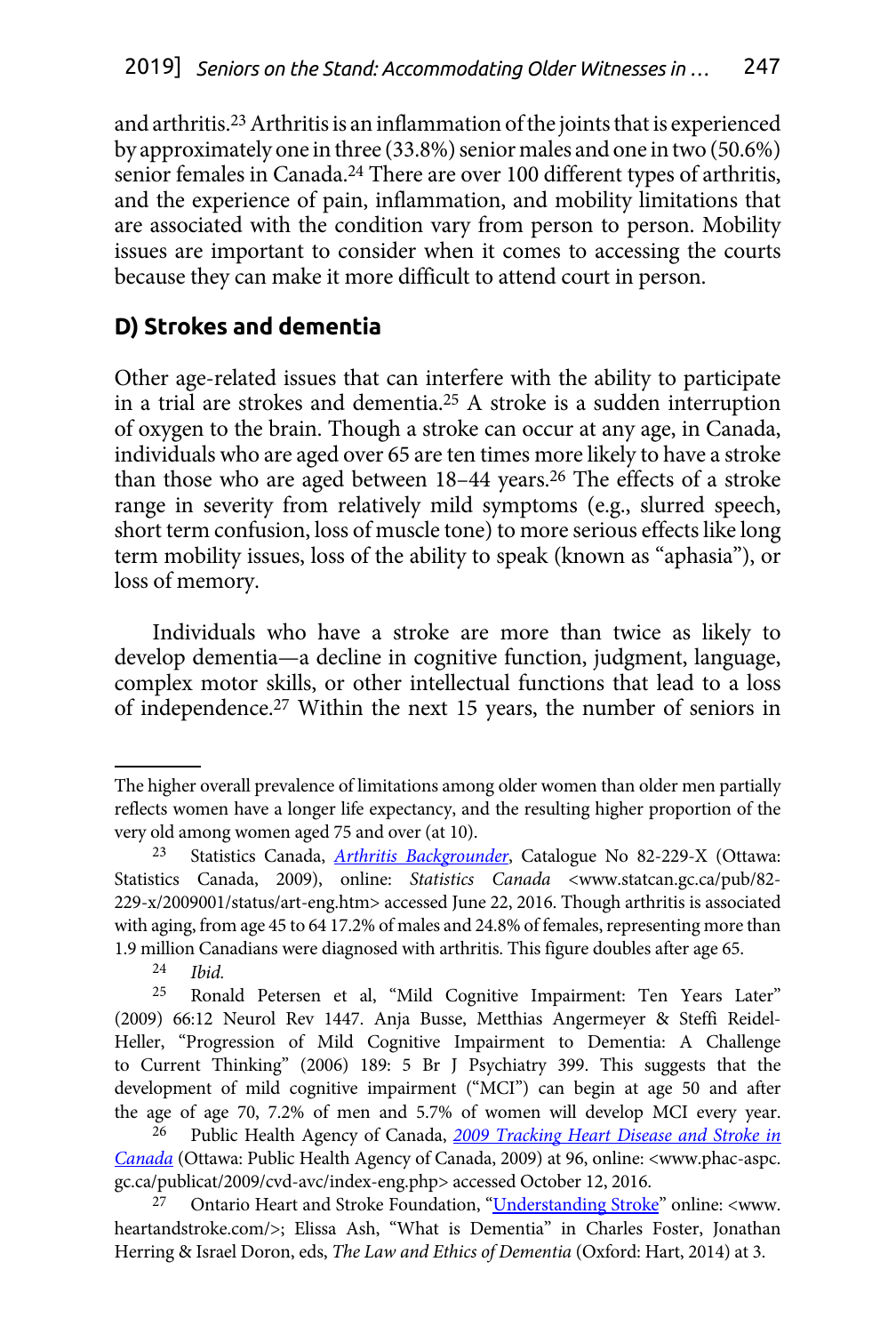<span id="page-8-0"></span>Canada who have dementia is expected to almost double.28 Though most people associate dementia with memory loss, dementia can involve symptoms ranging from strictly physical manifestations of the condition (like limb stiffness or uncontrollable movements called "bradykinesia") to the serious cognitive decline associated with the most common type of dementia, Alzheimer's Disease.29

There is no way to uniformly characterize how having a stroke or dementia affects a person's ability to be a witness in a trial. Individuals with serious cognitive impairments would not be competent to testify in a trial.30 For individuals with less serious cognitive impairments who are competent to testify in person, the diagnosis of dementia or a stroke complicates the assessment of in-court testimony and can negatively affect weight attributed to testimony. Finally, aphasia impairs the ability of those affected to communicate verbally. Part II explores the legal issues triggered by these limitations in greater depth.

#### **3. Part II: Practical and Legal Issues Related to Aging Witnesses**

In this Part, I provide a more detailed account of how the physiological conditions described in Part I can operate to exclude or discount testimony in a trial setting. I begin by reviewing the rationales for the adversarial system's preference for in-person testimony. I then discuss two key legal barriers: the presumptive inadmissibility of statements made from outside

<sup>&</sup>lt;sup>28</sup> Between 90-98% of individuals with dementia are aged over 65, and the number of people with dementia is expected to increase from 747,000 to 1.4 Million: Alzheimer Society Canada, "[Dementia Numbers in Canada"](http://www.alzheimer.ca/en/About-dementia/What-is-dementia/Dementia-numbers) online: <www.alzheimer.ca/en/Aboutdementia/What-is-dementia/Dementia-numbers>. A US study found that the incidence of dementia increases with age where 2% of people aged between 65–69 have dementia, 5% of individuals in their 70s have dementia, and 25% of individuals in their 80s have dementia: Brenda Lee Plassman et al, "Prevalence of dementia in the United States: The Aging, Demographics, and Memory Study" (2007) 29 Neuroepidemiology 125 [Lee Plassman et al.].

<sup>29</sup> Lee Plassman et al, *supra* note 28 at 128 suggests that, in the United States, Alzheimer's Dementia accounted for approximately 69.9% of all dementia, while Vascular Dementia accounted for 17.4%. Other types of dementia of an undetermined etiology, Parkinson's dementia, normal-pressure hydrocephalus, frontal lobe dementia, alcoholic dementia, traumatic brain injury, and Lewy body dementia accounted for 12.7% of cases. With increasing age, Alzheimer's Dementia accounted for a greater proportion of dementias with 79.5% of individuals aged over 90 in the group having dementia compared to 46.7% among those aged 71–79.

<sup>30</sup> *Canada Evidence Act*, RSC, 1985, c C-5, s 16 [*CEA*]. Examples in the cases of dementia rendering a person incompetent to testify include: *Khelawon*, *supra* note 4; *R v Asling*, 2011 ONCJ 838, [2011] OJ No 6283 [*Asling*]; *Burrows*, *supra* note 10; *Mawani v Pitcairn*, 2012 BCSC 1288, [2013] BCWLD 266 [*Mawani*].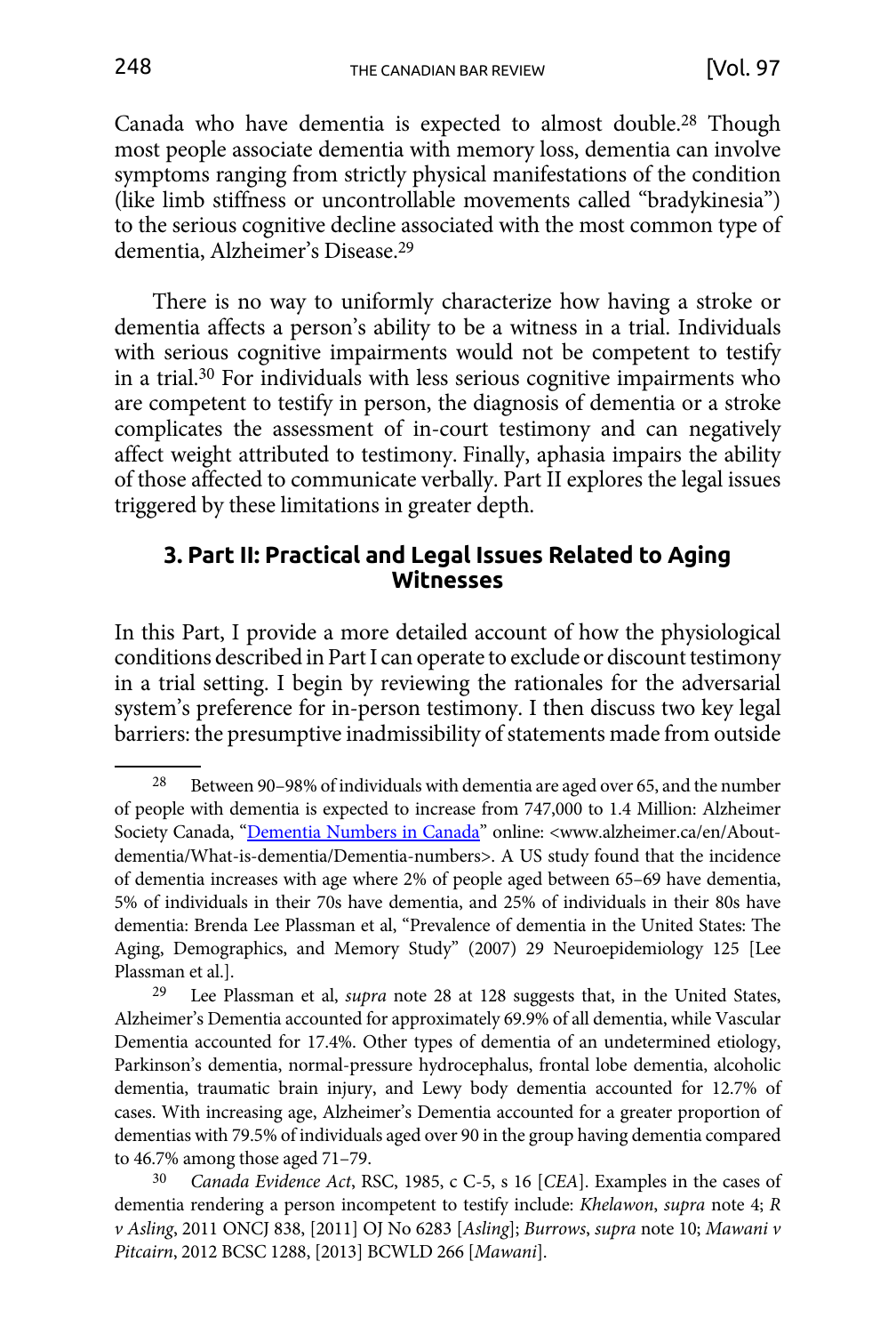<span id="page-9-0"></span>the courtroom for consideration in a trial (the rule against hearsay) and the in-court assessment of reliability. The rule against hearsay has direct implications for those witnesses who die, lose competency, or have mobility issues that prevent them from attending court in person. For witnesses who are able to attend court in person, aging may introduce physical or cognitive changes that detract from the in-court assessment of reliability. These material problems illustrate how the adversarial tradition's preference for in-person testimony can exclude seniors who experience limitations, or discount their version of events.

### **A) The Adversarial Method of Testing Evidence**

The adversarial trial's preference that testimony be delivered in person is rooted in 16th and 17th Century trials by jury.<sup>31</sup> At that time, juries were comprised of members of the community who were encouraged to draw on their personal knowledge of events in adjudicating a dispute.<sup>32</sup> Nothing prevented the jury from relying on rumours, no matter how untrustworthy, as the basis of their findings of legal responsibility. In order to enhance the reliability of trials and control the quality of evidence upon which juries based their verdicts, judges created the requirement that witnesses give their evidence in person.33

Apart from the concern for the quality of evidence relied on by jurors, a justification for the requirement that witnesses attend court in person developed from a historical distrust of public officials and the need to safeguard against abuses of power.34 Failures of the legal system that prompted the need to safeguard against state abuses of power include the 1603 trial and execution of Sir Walter Raleigh, who was convicted of treason based on an *ex parte* affidavit that was later retracted by the declarant.35 The Salem Witch Trials of 1692 are another example of the types of abuses of power that prompted the preference for in-person cross examination as a basis for fact finding in a trial. In the Salem Witch Trials, 14 women and six men were executed on charges of witchcraft based entirely on "spectral evidence"—supernatural visions that indicated the presence of witchcraft, the reliability of which went unquestioned during

<sup>31</sup> Mirjan Damaska, "Evidentiary Barriers to Conviction and Two Models of Criminal Procedure: A Comparative Study" (1973) 121:3 U Penn LR 506 at 583 [Damaska].

<sup>32</sup> Sidney Lederman, Alan Bryant & Michelle Fuerst, *The Law of Evidence in Canada*, 5th ed (Toronto: LexisNexis Canada, 2018) at 250 [Lederman et al].

<sup>33</sup> *Ibid.* 

<sup>34</sup> Damaska, *supra* note 31 at 583.

<sup>&</sup>lt;sup>35</sup> Sir Walter Raleigh's trial continues to have a significant influence on hearsay jurisprudence, cited as recently as 2004 by the US Supreme Court in *Crawford v Washington*, 541 US 36, 124 S Ct 1354 (2004) [*Crawford*].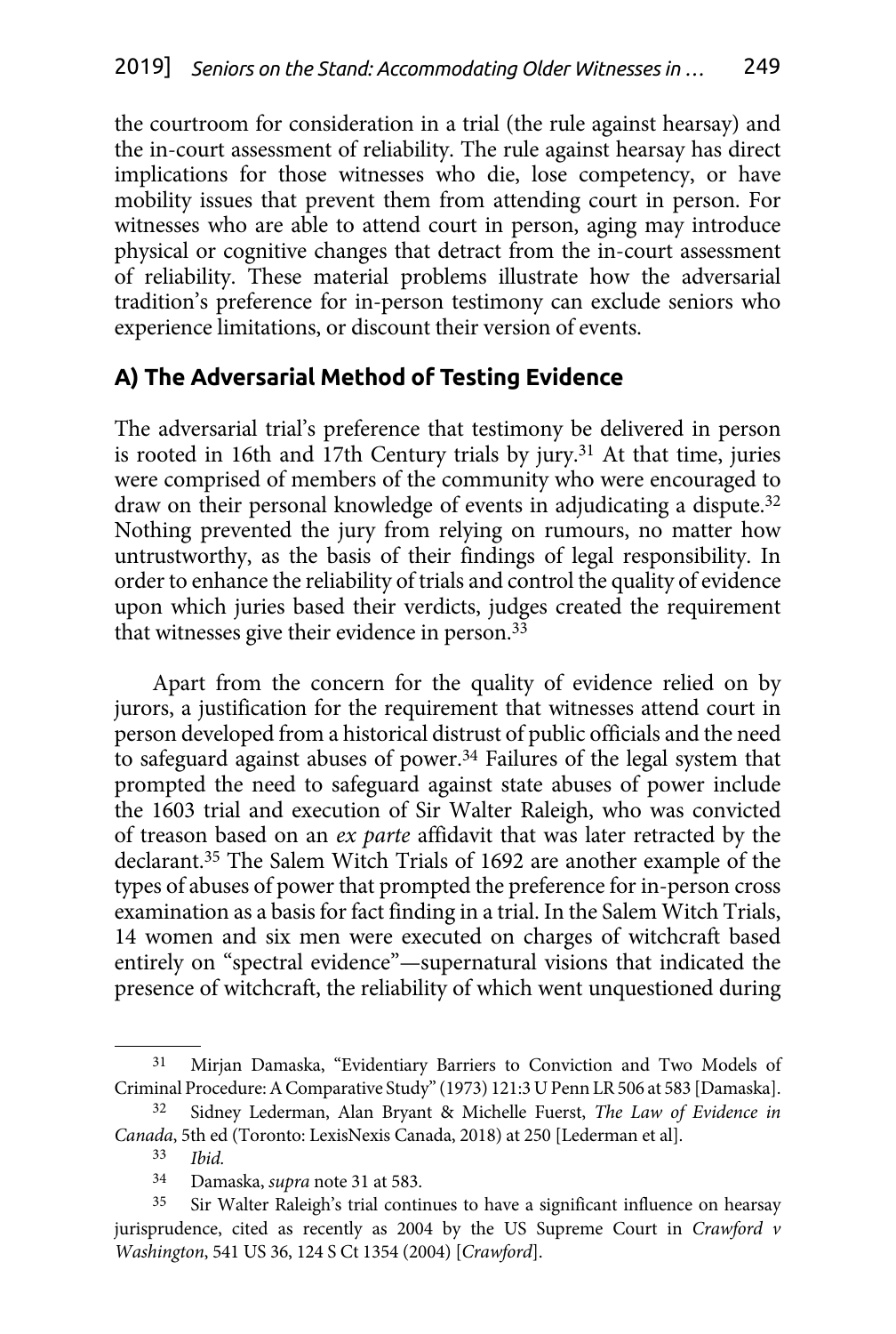the trial.36 Having witnesses attend court in person was developed as a means to prevent miscarriages of justice where parties, in particular the government, falsified evidence and trumped up charges against innocent citizens.37

A further benefit of having witnesses attend court in person is that witnesses in trials present evidence under oath. When common law trial procedures were developing, witnesses were highly religious, and the oath was seen to be a guarantee of truthfulness made under threat of divine vengeance.38 Having witnesses face the adverse party in court and deliver their testimony under oath was thought to enhance the truthfulness of their testimony by imposing on them the solemnity of their role and making them accountable to those involved in the dispute as well as their peers.39

While the value of the oath is arguably diminished in contemporary society's more secular culture, requiring witnesses to provide their testimony in person is still thought to enhance the truth-seeking function of trials though courtroom cross-examination: "the greatest legal engine ever invented for the discovery of truth."40 Cross-examination is necessary due to the partisan nature of the adversarial trial. During examination in chief, witnesses are guided through their evidence by an interested party so their testimony may omit facts that are significant to the opposing party's position. There may have been qualifications or explanations that the witness did not have the opportunity to add to his or her in-chief testimony, and which subsequently can be uncovered only by being crossexamined by the adverse party.41 That witnesses give their testimony in person is important because the ability of a judge or jury to see a witness's demeanour as they are cross-examined is thought to be key to assessing their credibility.42

Though testing evidence in this way has served the common law well for hundreds of years, in recent decades, scholars and social scientists

<sup>36</sup> John Grimm, "A Wavering Bright Line: How *Crawford v. Washington* Denies Defendants a Consistent Confrontation Right" 48:1 Am Crim L Rev 185 at 202.

This historical basis underlying the preference for face-to-face confrontation is summarized in *Crawford*, *supra* note 35.

<sup>38</sup> George Fisher, "The Jury as Lie Detector" (1997) 107:3 Yale LJ 575 at 580 [Fisher].

<sup>39</sup> *Ibid.* 

<sup>40</sup> James H Chabourn, ed, *John Henry Wigmore*, *Evidence in Trials at Common Law*, 4th ed (London: Little Brown & Co, 1974) at § 1367.

<sup>41</sup> Jenny McEwan, *Evidence and the Adversarial Process* (Oxford, UK: Blackwell, 1992) at 16 [McEwan].

<sup>42</sup> *R v NS*, 2012 SCC 72 at paras 25–26, [2012] 3 SCR 726 [*NS*].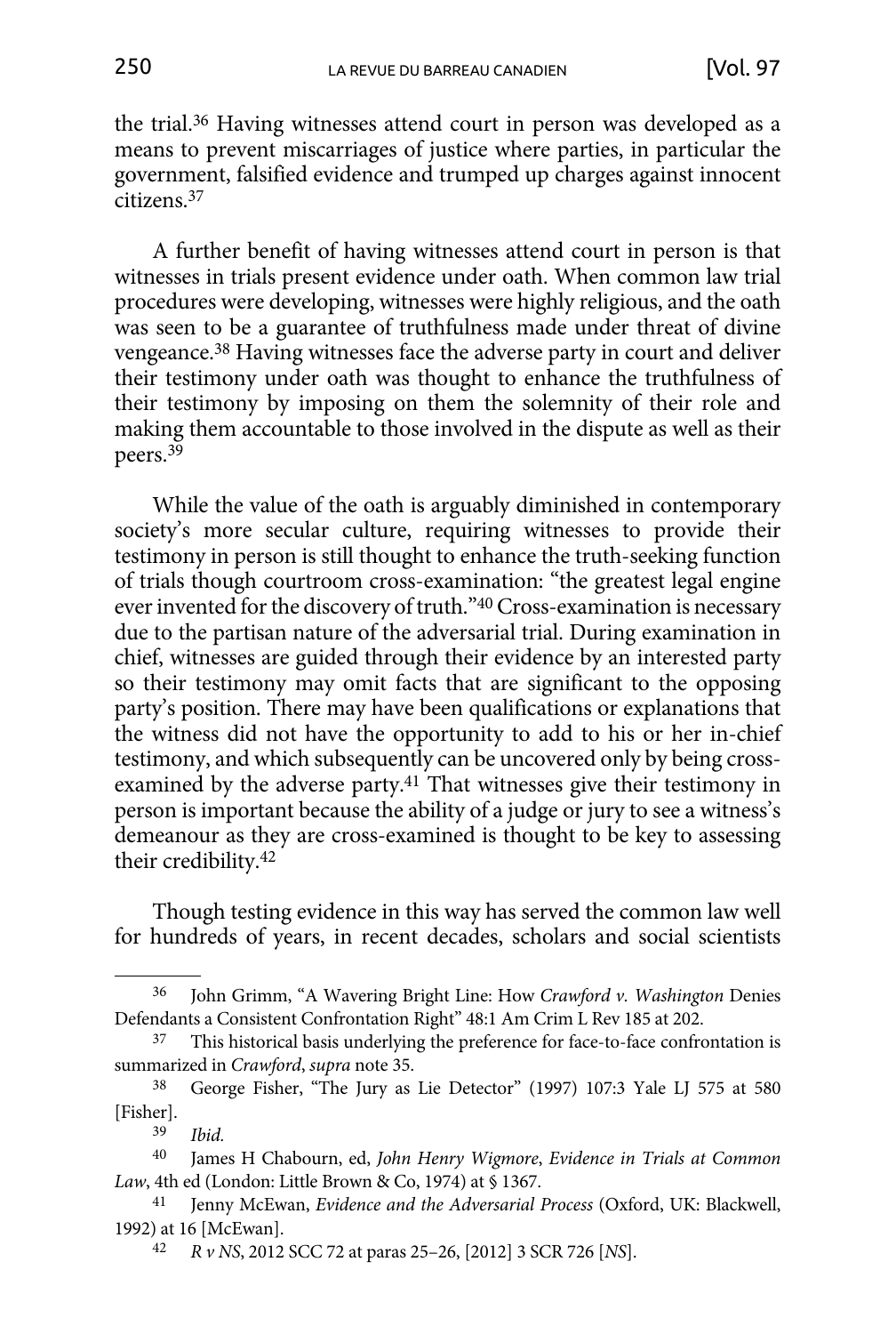alike have questioned the efficacy of the oath, demeanour, and crossexamination at ensuring the reliability of witnesses. Some suggest that the oath has lost its "divine power" to ensure truthfulness in the more secular climate of current trials.<sup>43</sup> The value of seeing a witness as they provide testimony is undermined by studies that show that individuals are poor at determining the truthfulness of a witness based on demeanour.<sup>44</sup> Other social science studies weaken the truth-finding rationale of crossexamination by finding that it makes once accurate memories inaccurate.45

Despite these critiques, the traditional way of testing through courtroom cross-examination is so deeply rooted in the adversarial tradition that it continues to be thought of as the best tool for fact finding in a trial. In the civil context, a fundamental aspect of the adversarial system is that the decision rendered by a judge will be based only on the evidence and arguments presented in court.46 In the criminal context, the ability to see and hear a witness as they provide testimony is even more important, and has been tied to the constitutional right to a fair trial and the ability to make a full answer and defence to a charge.<sup>47</sup> Accordingly, the common law has developed legal barriers to restrict the admission of witness statements made from outside of the courtroom. The paragraphs that follow describe these legal barriers, and how they can prevent the participation of individuals in the trial process who experience the conditions described in Part I.

45 Tim Valentine & Katie Maras, "The Effect of Cross-Examination on the Accuracy of Adult Eyewitness Testimony" (2011) 25:4 App Cog Psyc 554 [Valentine & Maras]. See also Rachel Zajac & Fiona Jack, "The Effect of Age and Reminders on Witnesses' Responses to Cross-examination-style Questioning" (2014) 3:1 J App R Mem Cog 1. Both found that cross-examination led to decreased accuracy in witnesses. The latter study by Zajac and Jack tested the effects of age on cross-examination style coercion in mock witnesses in three groups: children, adolescents, and adults. The oldest witness in the "adult" group was aged 60, so while they found the negative effect of cross examination on witness accuracy was reduced with age, these results may not be applicable to older adults due to the changes of memory and cognition that increase in frequency after age 65.

- 46 *Re: International Commercial Arbitration Act*, 2005 ABQB 509 at para 18.
- 47 *NS*, *supra* note 42 at para 21.

<sup>43</sup> Fisher, *supra* note 38 at 580.

<sup>44</sup> Paul Ekman, *Telling Lies: Truth and Deceit in the Marketplace*, *Politics*, *and Marriage*, 4th ed (New York: Norton and Company, 2009) at 72; Joseph Rand, "The Demeanor Gap: Race, Lie Detection, and the Jury" (2000) 33:1 Conn L Rev 1 at 3–4; Roderick Lindsay, Gary Wells & Fergus O'Connor, "Mock-Juror Belief of Accurate and Inaccurate Eyewitnesses: A Replication and Extension" (1989) 13:3 Law and Human Behaviour 333; Paul Ekman, Maureen O'Sullivan & Mark Frank "A Few Can Catch a Liar" (1999) 10:3 Psychological Science 263. Recent decisions from the Court of Appeal for Ontario *R v Hemsworth*, 2016 ONCA 85, 26 CR (7th) 79 [*Hemsworth*] and *R v Rhayel*  2015 ONCA 377, 22 CR (7th) 78 [*Rhayel*] have recognized demeanour is a poor indicator of reliability.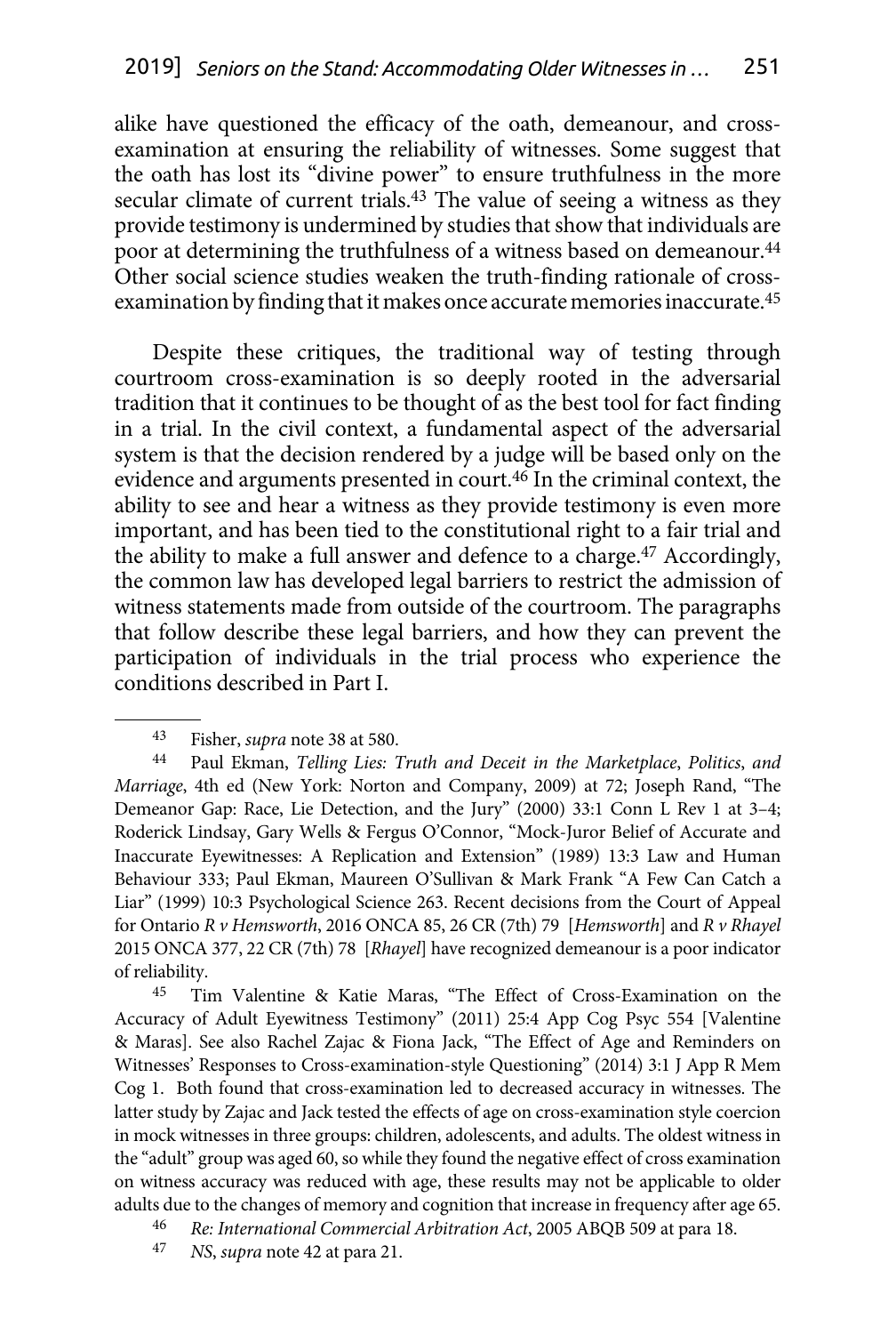## <span id="page-12-0"></span>**B) Absence, Accessibility, and the Rule Against Hearsay Evidence**

The archetype of the adversarial trial's preference for in-person testimony is the rule against hearsay. Hearsay is any out of court statement that is being tendered for its truth in a later trial. Some of the rationales for excluding hearsay are that it is thought to lend itself to the perpetration of fraud; it is weaker evidence compared to first hand knowledge; it deprives the trier of fact the opportunity to observe the demeanour of the declarant; and, relying upon it would weaken the fairness of the trial process.48 In addition, hearsay evidence is not admissible because it is difficult for a trier of fact to know how much weight to attach to it; as Madam Justice Charron explained in *R v Khelawon*:

The general exclusionary rule is a recognition of the difficulty for a trier of fact to assess what weight, if any, is to be given to a statement made by a person who has not been seen or heard, and who has not been subject to the test of crossexamination. The fear is that untested hearsay evidence may be afforded more weight than it deserves.49

The material problem arising in the context of aging witnesses is that when witnesses die or are unable to access the courtroom due to mobility issues, in-court testimony is lost. Their only accounts—those that were made before trial—constitute hearsay that is presumptively inadmissible at common law.

# **C) Testing Reliability Through the Testimonial Factors**

The adversarial trial's emphasis on orality has implications not only in terms of excluding hearsay, but also in terms of the heavy reliance that is placed on the in-court assessment of the reliability of witnesses.<sup>50</sup> The reliability of a witness depends on the judicial assessment of the "testimonial factors"—a witness's ability to observe, recall, and then recount an event in the courtroom.51 There are a number of ways the agerelated risks discussed in Part I could impact the in-court assessment of the testimonial factors.

For instance, perception would be negatively assessed if a decrease in functioning in the sensory organs prevents a witness from making an

<sup>48</sup> Lederman et al, *supra* note 32 at 240.

<sup>49</sup> *Khelawon*, *supra* note 4 at para 35.

<sup>50</sup> McEwan, *supra* note 41 at 68.

<sup>51</sup> *R v HC*, 2009 ONCA 56 at para 41, 241 CCC (3d) 45. See also *R v Virk*, 2015 BCSC 981 at para 106, [2015] BCJ No 1197; David Paciocco & Lee Stuesser, *The Law of Evidence*, 7th ed (Toronto: Irwin Law, 2015) at 35–36 [Pacciocco & Stuesser].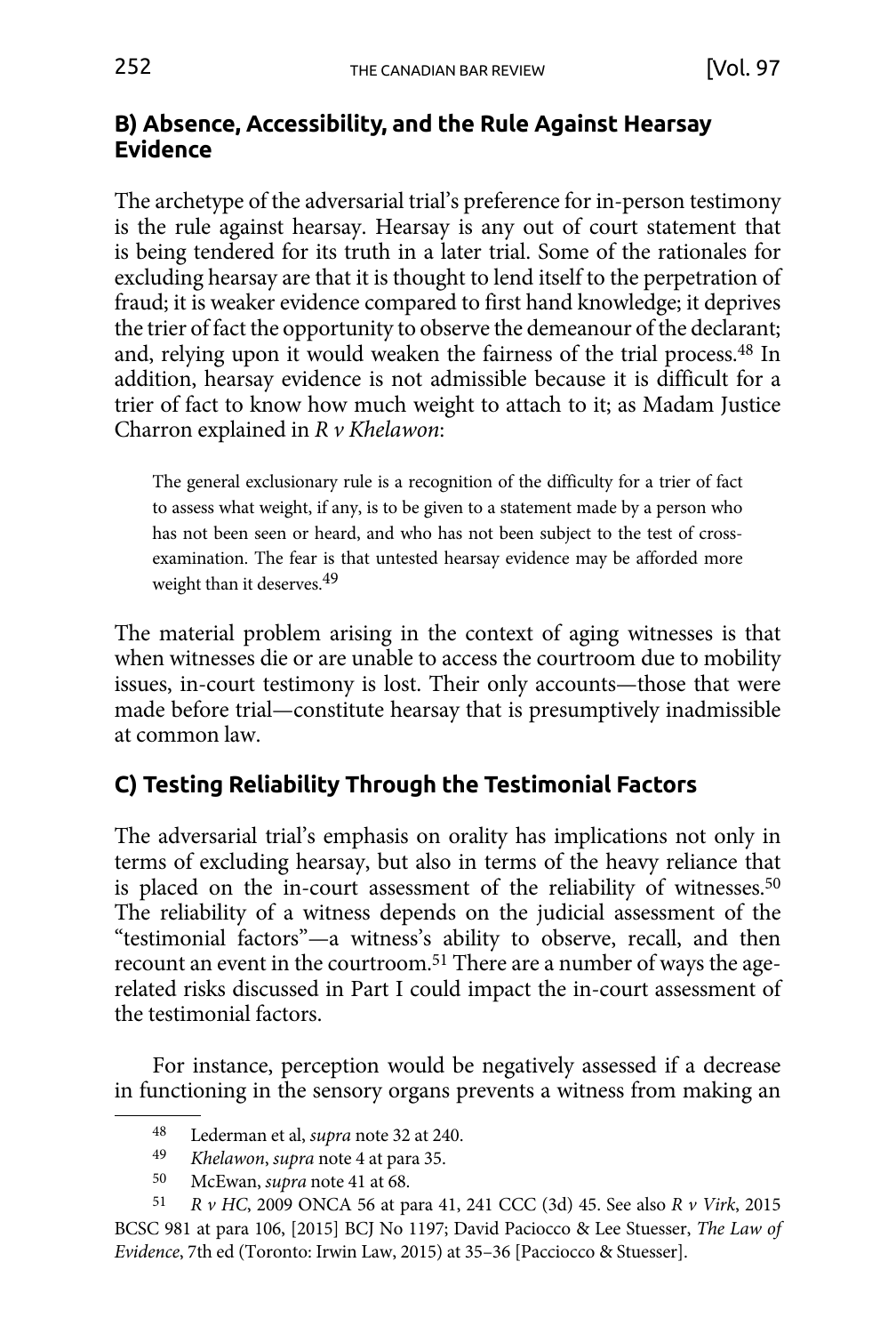accurate courtroom identification. While it is well known that memory is negatively effected by the lapse of time between an event and a trial,<sup>52</sup> aging is associated with more rapid forgetting as well as an increased risk of a serious cognitive disruption.53 Communication assessments could be affected by advancing age if a courtroom has poor acoustics, which make it more difficult for witnesses with hearing loss to understand direct and cross-examination, leading to confusion or uncertainty in responses.54 Where any of these testimonial factors are deemed to be poor by a trierof-fact, the entirety of a witness's account may be discounted—even parts that are accurate.

Studies in psychology suggest a number of best practices for interviewers trying to obtain reliable information from elder witnesses. First, the most reliable version of an event is the one that is told the soonest after the event.55 Second, witnesses should be questioned in a manner that is consistent with their actual sensory abilities, and should not automatically be spoken to more slowly or loudly unless this is necessary, as this is linked to a decrease in seniors' memory performance.56 Third, psychologists suggest that an effective way to improve the accuracy of elder witness accounts is to remind witnesses of an event through a process known as

54 Studies in psychology have linked confidence to perceptions of reliability. See especially Kenneth Diffenbacher & Elizabeth Loftus, "Do Jurors Share A Common Understanding Concerning Eyewitness Behaviour?" (1982) 6:1 L & Hum Behav 15.

55 Marche et al, *supra* note 18 at 276.

56 Meredith Allison & Elizabeth Brimbacombe, "A Credible Crime Report? Communication and Perceived Credibility of Elderly Eyewitnesses" in Michael Toglia et al, eds, *supra* note 3 at 288.

<sup>52</sup> McEwan, *supra* note 41 at 95 (memory lapses increase with time). Hermann Ebbinghaus first wrote about the effects of time on memory in his book *Memory: A Contribution to Experimental Psychology* (translated by HA Ruger & C E Bussenius) (New York: Dover, 1964). Known as the "forgetting curve" Ebbinghaus' theory posits that memories for new knowledge are halved within a matter of days or weeks unless there are conscious efforts to remember. Memories can be retained if there are efforts to remember, or where memories are particularly strong. The stronger the memory, the longer period of time that a person is able to recall it. The Supreme Court of Canada has echoed that time negatively affects the ability to remember in *R v Askov*, [1990] 2 SCR 1199, SCJ No 106.

<sup>53</sup> With advancing age, witness identifications become increasingly unreliable. See Amina Memon, Fiona Gabbert & Lorraine Hope, "The Aging Eyewitness" in Joanna R Adler, ed, *Forensic Psycholology Concepts Debates and Practice* (Cullompton: Willan, 2004). While most studies treat older adults as one group of adults over aged 60, Amima Memon and colleagues' study separated older adults into a younger group (aged 60–68, the "young-old" group) and an older group (aged 69–81, the "old-old" group) and found significant differences between these two groups of older witnesses. Seventy-five percent of the old-old group made false identifications from a target absent lineup compared to just 13 percent of the young-old witnesses. This would suggest that witnesses who are over age 69 may be particularly prone to making false identifications.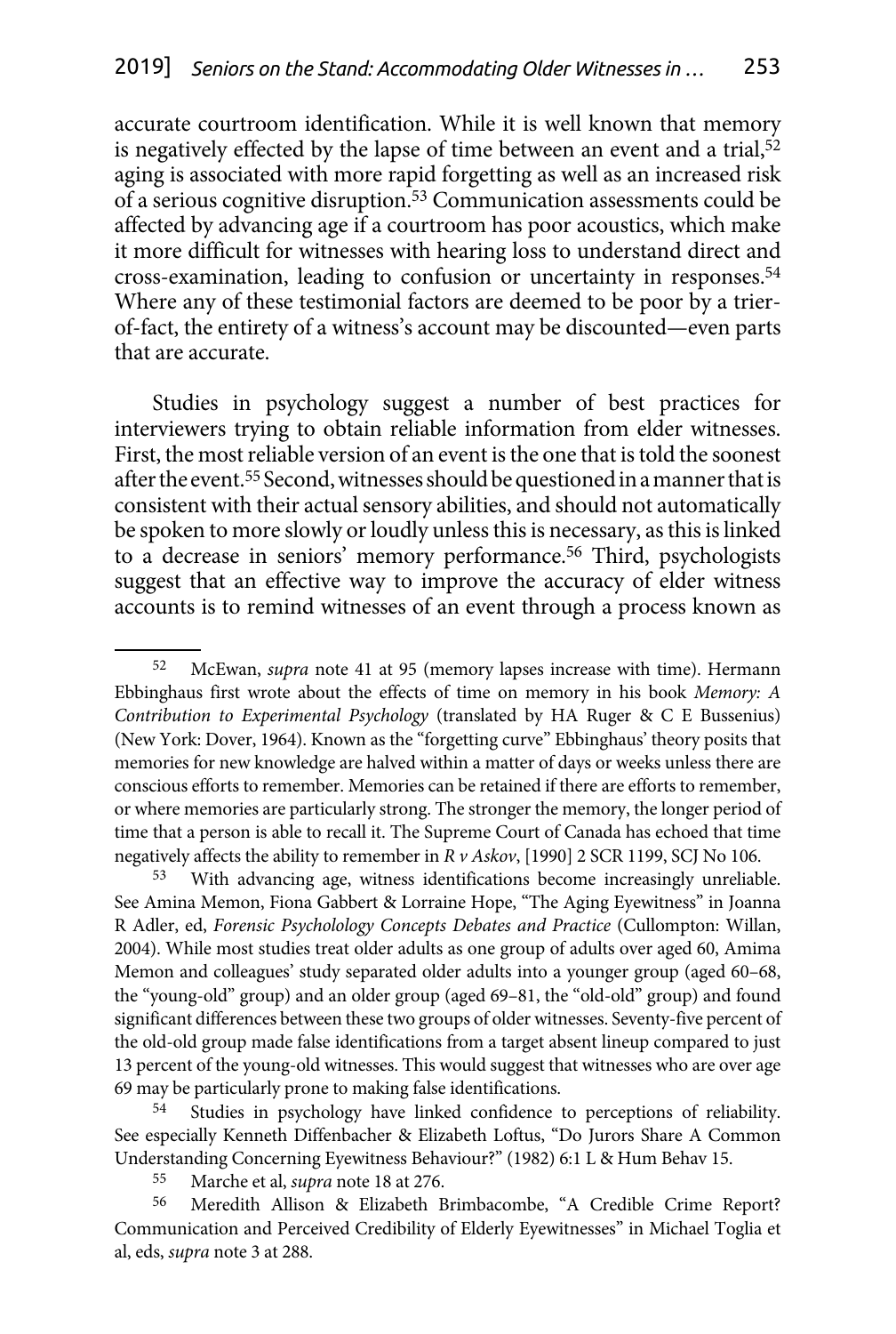"context reinstatement". As its name suggests, context reinstatement calls on witnesses to imagine themselves back in the environment where the event occurred.57 Finally, interviewers should ask open ended questions. Witnesses who are asked leading questions are prone to incorporate false information into their memories in a phenomenon known as the "misinformation effect".58 Ideally, questioning practices during a trial would adopt these techniques in order to collect the most accurate testimony from a witness as possible.

In practice, context reinstatement regularly happens when witnesses are being prepared for court. Prior to a trial, when lawyers review earlier statements, documents, and photos with a witness before they take the stand, witnesses are reminded of the time and the environment in which an event took place. During a trial, a witness can refresh their memory from a document, electronic record, or transcript from an earlier proceeding.59 Looking at these documents helps witnesses imagine themselves back in the time and place where the event occurred, and improve what they remember as they give their testimony.

With the exception of context reinstatement, the best practices recommended in the social science literature stand in stark contrast to what is seen to be an essential component of the adversarial system: the right to cross-examine a witness.60 During cross-examination, counsel use leading questions in order to pull information from an opposing party.<sup>61</sup> Cross-examination also uses other techniques that are shown to reduce accuracy, such as asking the same question repeatedly in a different way, highlighting inconsistencies in a witness's story and exploiting memory gaps to discredit a witness.62 Though studies in psychology suggest that these questioning strategies reduce the chance of getting the most accurate testimony from a witness, it is unlikely that the constitutional right to be

<sup>57</sup> Rachel Wilcock, Ray Bull & Aldert Vrij, "Are Old Witnesses Always Poorer Witnesses? Identification Accuracy, Context Reinstatement, Own-Age Bias" (2007) 13:3 Psyc Crim & L 305.

<sup>58</sup> Loftus, *supra* note 20; *Firstline Trust Co v Mills*, 2000 BCSC 226 at para 12, [2000] BCJ No 256 [*Mills*] provides one example of how leading questions discredited a witness's testimony in practice. In that case, Ms. Mills' lawyer had tried to overcome some of her memory issues by asking leading questions in examination in chief. According to Madam Justice Baker, this strategy failed because it made it difficult to assess what Ms Mills actually remembered and what she reconstructed given her tendency to agree with her lawyer's suggestions.

<sup>59</sup> Paciocco & Stuesser, *supra* note 51 at 455–66 describe the limits on a witness's ability to refresh their memory.

<sup>60</sup> *R v Lyttle*, [2004] 1 SCR 193 at para 2, [2004] SCJ No 8 [*Lyttle*].

<sup>61</sup> Paciocco & Stuesser, *supra* note 51 at 470.

<sup>62</sup> Valentine & Maras, *supra* note 45.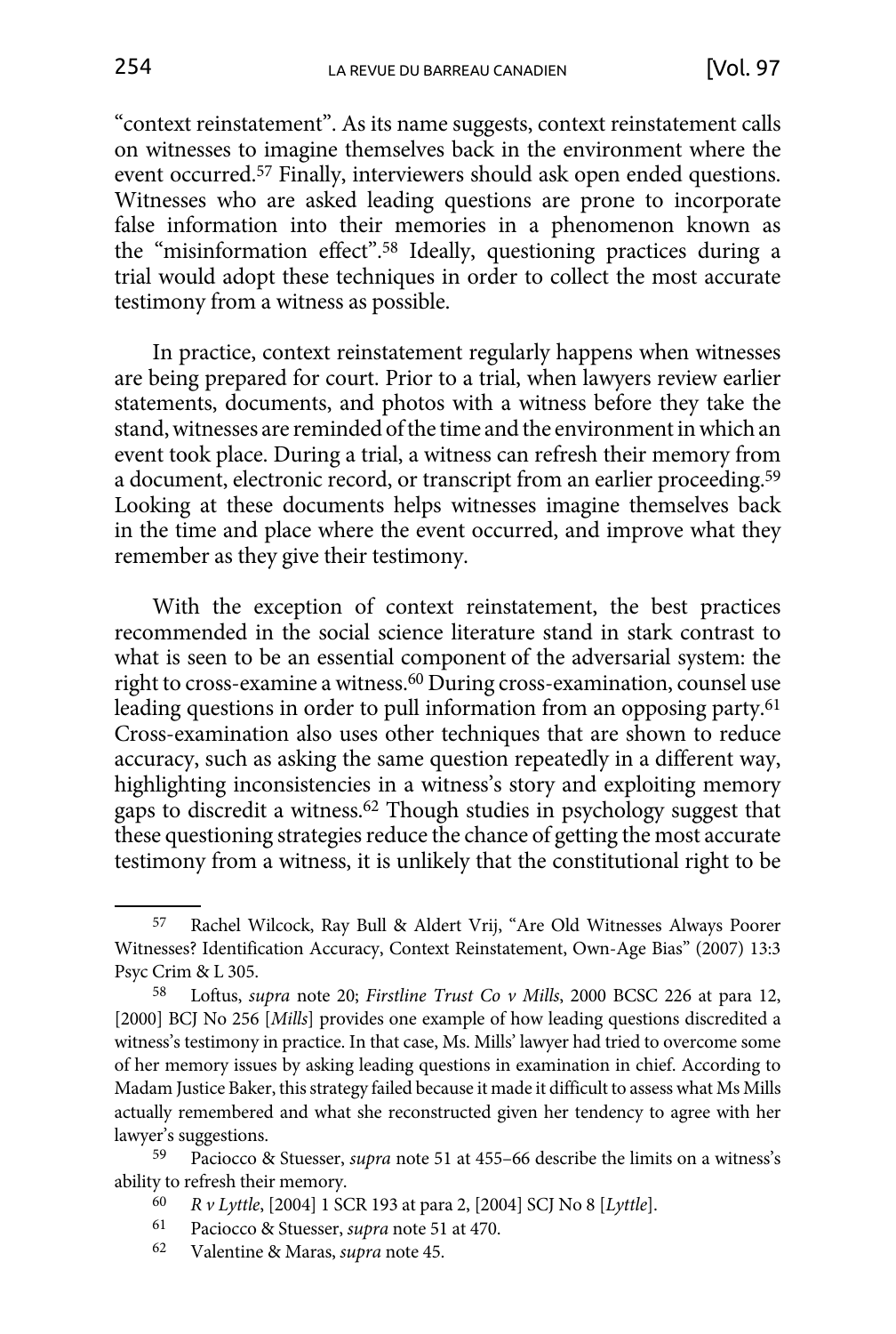<span id="page-15-0"></span>able to cross-examine a witness "without significant and unwarranted constraint" will be unseated. 63

Another way the common law legal tradition's emphasis on adversary processes conflict with recommended practices in the social sciences is in the rules relating to the presentation of evidence in a courtroom. Research on best practices for interviewing witnesses suggests that these courtroom conditions are not well suited for soliciting the most accurate testimony from witnesses of any age.64 Ideally, witnesses would be interviewed in a comfortable setting by someone who makes them feel at ease.65 In contrast, the courtroom is an unfamiliar and imposing place. Witnesses are alone, elevated above other individuals. While these conditions are meant to impress upon witnesses the solemnity of the occasion on the assumption that it will make them more truthful, they actually make witnesses feel uncomfortable and intimidated—which has been shown reduce accuracy.66

### **4. Part III: Accommodating Senior Witnesses**

Contrasting the recommendations from the social sciences with the ways facts are established in a courtroom demonstrates how the current methods of testing evidence in a trial may actually make testimony less accurate. At the same time, as outlined in Part II, making it to the courtroom to give evidence in person can be problematic for older witnesses who experience age-related limitations. When these negative consequences of the adversarial process are brought to light in the context of conditions that become more prevalent with advancing age, the procedural accommodations that are discussed in this part can be seen as the compromise that Canadian legislatures and courts have negotiated with the common law's preference for in-person testimony.

The paragraphs that follow discuss how trials can be expedited, pretrial testimony can be preserved, testimony can be provided from outside the courtroom, other evidence can assist with the assessment of in-court testimony, and the principled approach to hearsay can be used to meet

<sup>63</sup> *Lyttle*, *supra* note 60 at para 2*.*

<sup>64</sup> Alison Cunningham & Pamela Hurley, *A Full and Candid Account* (London, ON: Centre for Children and Families in the Justice System, 2007), Book 7 at 12 [Cunningham & Hurley]. The authors provide a table that contrasts ideal interviewing techniques with the courtroom experience. While their analysis proceeds on the basis of child witnesses, the issues apply to witnesses of all ages, and mirror the concerns expressed by Tammy Marche and others on their research on best practices for interviewing senior witnesses in Marche *et al*, *supra* note 18 at 276.

<sup>65</sup> Cunningham & Hurley, *supra* note 64 at 12.

<sup>66</sup> *Ibid* at 3. See also McEwan, *supra* note 41 at 14.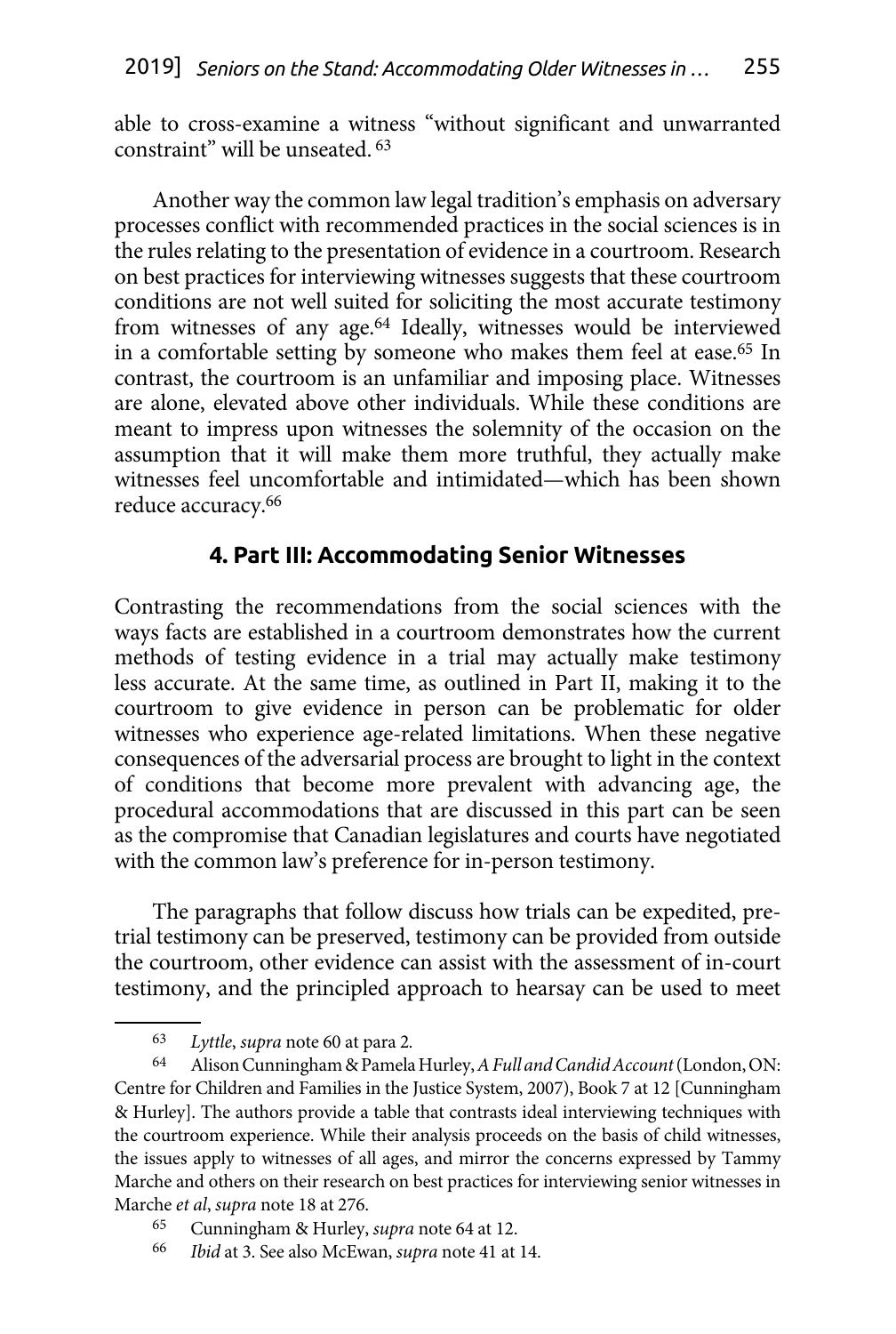<span id="page-16-0"></span>the needs of witnesses who require accommodation. Though these rules may be less than perfect from a social science standpoint, they provide for a number of ways that evidence can be presented in both criminal and civil matters that respect the spirit of the procedural constraints of the adversarial tradition as well as an individual's interest in participating in the trial process.

## **A) Expedited Trial Scheduling**

Where there is a significant risk that a witness may be unavailable to testify in person, there are a number of ways to speed up trial scheduling. For criminal trials, section 11(b) of the *Charter of Rights and Freedoms* ("*Charter*") enshrines a constitutional right to "be tried within a reasonable time" for all people accused of a crime.67 The Supreme Court of Canada case *R v Jordan* addresses trial delays by setting presumptive ceilings 18 months in provincial court and 30 months in superior court to have a matter heard, beyond which delay is trial delay is presumed to be unreasonable, unless the Crown proves exceptional circumstances were involved.68

In addition to *R v Jordan'*s presumptive ceilings, Crown counsel seeking to expedite a trial could apply to proceed by direct indictment pursuant to section 577 of the *Criminal Code.*69 In limited circumstances, a direct indictment expedites the overall trial process by eliminating the need to conduct a preliminary hearing.70 In order to obtain permission from the Attorney General to proceed by direct indictment, Crown prosecutors must show that it is in the public interest to do so.71 Public interest factors that could be relevant to senior witnesses include: (1) a significant danger of harm to witnesses and that it is reasonable to believe that they would be adversely affected if required to participate in multiple judicial proceedings; (2) a preliminary inquiry would cause undue delay; or (3) an expedited trial is necessary due to serious health problems of an accused or an essential witness.72

<sup>67</sup> *Canadian Charter of Rights and Freedoms*, Part 1 of the *Constitution Act*, *1982*, being Schedule B to the *Canada Act 1982* (UK), 1982, c 11, s 11(b) [*Charter*].

<sup>68</sup> 2016 SCC 27, [2016] 1 SCR 631.

<sup>69</sup> *Criminal Code*, RSC 1985, c C-46, s 577.

<sup>70</sup> While summary conviction offences represent a large number of criminal prosecutions, they are not subject to a preliminary inquiry.

<sup>71</sup> British Columbia Ministry of Justice, Criminal Justice Branch, DIR 1 ["Direct](http://www2.gov.bc.ca/assets/gov/law-crime-and-justice/criminal-justice/prosecution-service/crown-counsel-policy-manual/dir-1.pdf) Indictment", *[Crown Counsel Policy Manual](http://www2.gov.bc.ca/assets/gov/law-crime-and-justice/criminal-justice/prosecution-service/crown-counsel-policy-manual/dir-1.pdf)*, effective March 1, 2018, online: <www2. gov.bc.ca/assets/gov/law-crime-and-justice/criminal-justice/prosecution-service/crowncounsel-policy-manual/dir-1.pdf>

<sup>72</sup> The question of whether or not to proceed by direct indictment may very well be moot within the next couple of months, as Bill C-75, which at the time of writing just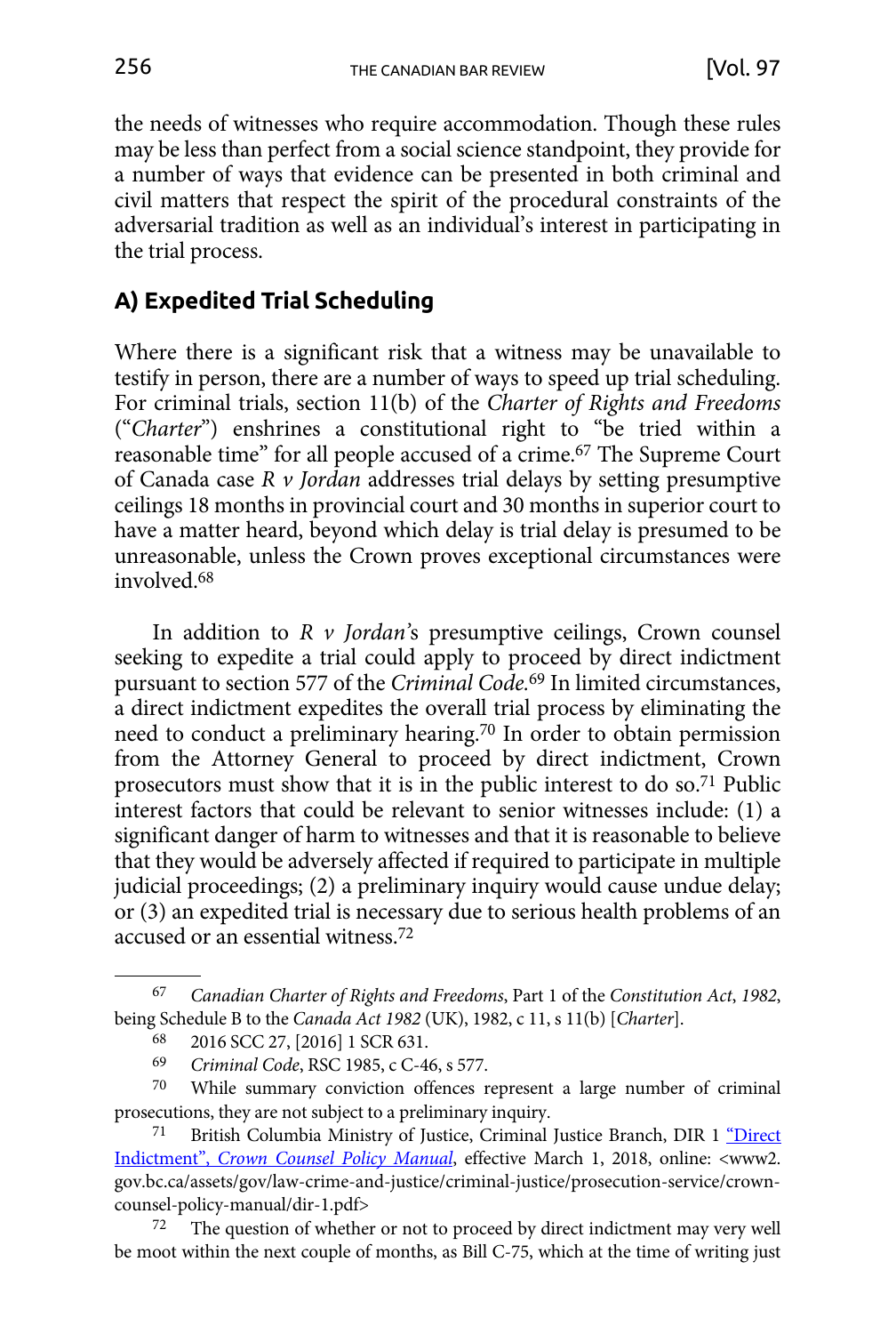However, dispensing with preliminary hearings may not always be a good idea for the Crown because they are a means to preserve testimony that may not be available at a later trial. Section 715(1) of the *Criminal Code* provides that testimony from a preliminary inquiry can be used at a later trial if the witness is unavailable.73 In this way, Crown counsel could use the preliminary inquiry, together with section 715(1) of the *Criminal Code,* as a way of ensuring that a witness's testimony is available for a trial that occurs months or years in the future.

Apart from direct indictments and using testimony from a preliminary hearing, Crown counsel can guard against attrition through informal requests in pre-trial appearances to expedite a trial date on the grounds that the delays would prejudice their case. Any of these applications to abridge the trial wait times would trigger constitutional arguments that speeding up the trial process would interfere with an accused's right to the counsel of their choice and scheduling would need to be subject to that counsel's availability.74

In civil trials, there are no *Charter* guarantees for participants but there are a number of procedural options for parties looking to expedite trial dates. If there is a problem with the trial date set by the Registrar, a party can apply to the court for a different one.75 Some provinces provide for expedited trials if a claim involves a pecuniary loss, real property, or a builder's lien with a value less than \$100,000.76 Counsel with elder clients involved in a civil dispute could avail themselves of these provisions to avoid trial delays.77

passed its second reading in the House of Commons, proposes dispensing with a preliminary hearings except for cases involving life imprisonment: Bill C-75, *An Act to amend the Criminal Code*, *the Youth Criminal Justice Act and other Acts and to make consequential amendments to other Acts*, 1st Sess, 42nd Parl, 2018, cl 240 (as passed by the House of Commons 2 November 2018).

<sup>73</sup> *Criminal Code*, *supra* note 69, s 715(1).

<sup>74</sup> Brian Menarin, "Bedeviled by Delay: The Truth about Memory Loss, Procedural Manipulation and the Myth of Swift Justice" (2009) 27 Windsor Rev Legal Soc Issues 117 (discusses trial delay as a defence strategy).

<sup>75</sup> AB, *Rules of Court*, AR 124/2010, R 8.4, 8.5; BC, *Supreme Court Rules*, BC Reg 221/90, R 12-1(7), (9) [*BC Supreme Court Rules*]; NS, *Civil Procedure Rules*, R 4.13 [*NS Civ Pro Rules*]; PE, *Rules of Court*, R 48.05; QC, *Code of Civil Procedure*, SQ c C-25.01, R 179 [*Quebec Code Civ Pro*]; SK, *Queen's Bench Rules*, R 9-2(2).

<sup>76</sup> *BC Supreme Court Rules*, R 15-1 provides that these types of claims will be heard within four months of filing. Similar provisions exist in Saskatchewan (SK, *Queen's Bench Rules*, R 8-2) and Nova Scotia (*NS Civ Pro Rules*, R 57–58 (though, unlike BC's rules, in Nova Scotia builder's liens are excluded (they are governed by R 67) and trial dates not guaranteed in statute, only an "economical" process for resolving claims).

<sup>77</sup> For example, in the Alberta case *3557537 Canada v Howard*, 2011 ABQB 212, 9 RPR (5th) 171 [*Howard*], counsel split up the trial so that they could get the plaintiff to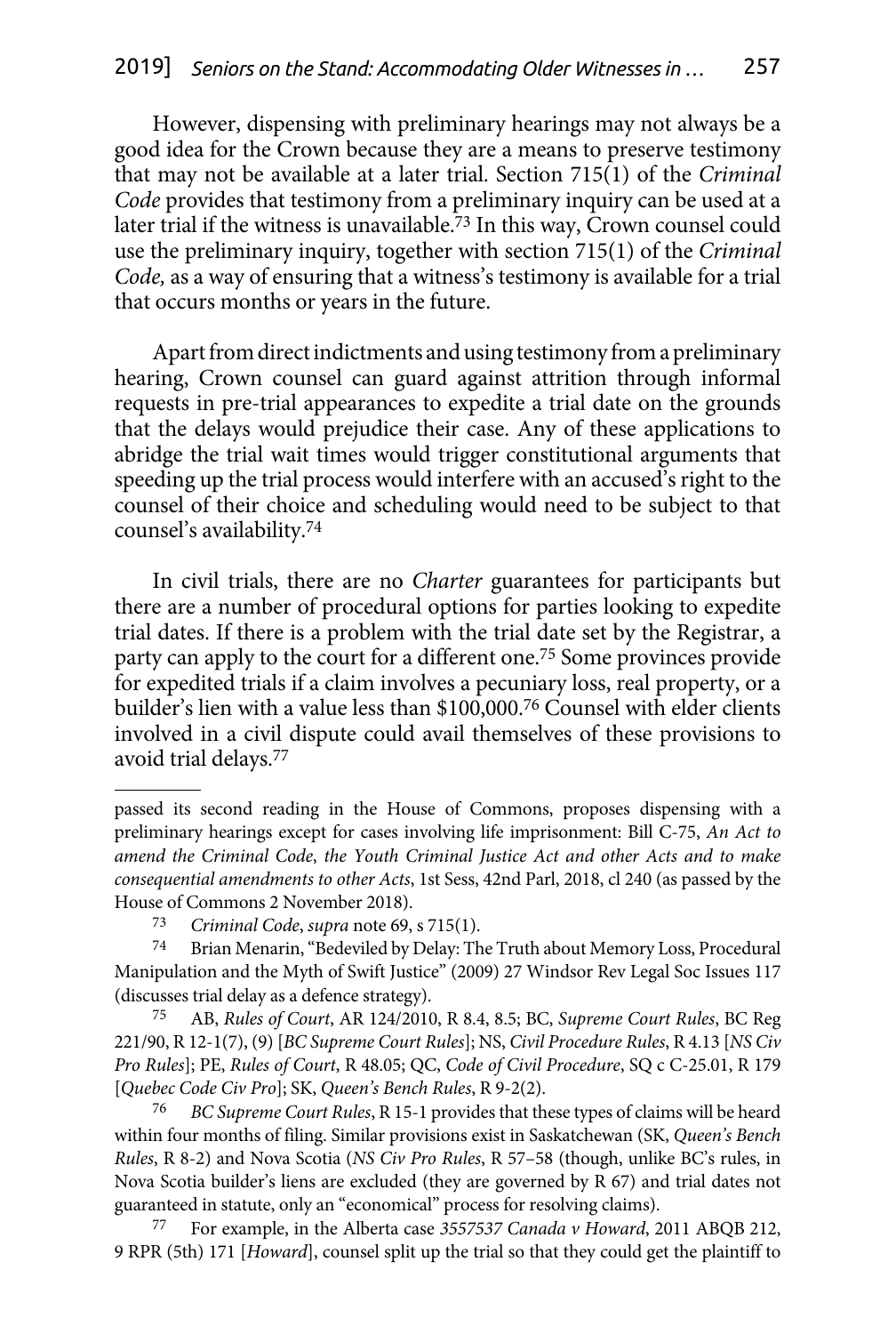### <span id="page-18-0"></span>**B) Preserving Pre-Trial Testimony for Later Use**

To address the risk of the loss of testimony due to death or serious cognitive disruptions, there are a number of ways pre-trial evidence can be preserved for both criminal and civil matters. For civil matters, deposition, or commissioned evidence;<sup>78</sup> discovery evidence;<sup>79</sup> transcripts from other proceedings and other pre-trial examinations can be used to replace evidence in chief at a later trial.80 While these types of examinations do not happen immediately, they do reduce the delay in providing testimony at a trial, which may improve the accuracy of a witness's account. These mechanisms also observe aspects of procedural fairness of the adversarial system, as witnesses that provide pre-trial evidence in these ways do so under oath and opposing counsel has the opportunity for crossexamination.

For criminal matters, where it is anticipated that a witness may be unavailable in the future, pre-trial testimony can also be preserved by having the evidence of a witness taken by a commissioner prior to trial pursuant to sections 709–11 of the *Criminal Code.*<sup>81</sup> In order to use these provisions, the party seeking to have evidence taken by commissioner must show that the witness would be unlikely to give live evidence at a trial due to physical disability arising out of illness or "any other good and sufficient cause."82 These provisions have been used successfully to admit the commissioned evidence of seniors who, due to their age and poor health, were unavailable for a later trial.83

79 AB, *Rules of Court*, R 8.14; *BC Supreme Court Rules*, R 12-5(46)–(50); MB, *Queen's Bench Rules*, M Reg 553/88, R 34.20 [*MB Queen's Bench Rules*]; *Ontario Rules of Civil Procedure* R 36.04, 31.11(6); *NS Civ Pro Rules*, R 18.20(5); PE, *Rules of Court*, R 31.11.

80 AB, *Rules of Court*, R 8.19; *BC Supreme Court Rules*, R 12-5(52); ON, *Rules of Civil Procedure*, R 20.05(2); SK, *Queen's Bench Rules*, R 9-22, R 9-32.

testify sooner. The plaintiff had been diagnosed with dementia, and the parties wanted him to provide testimony sooner rather than later in order to guard against any further potential cognitive decline.

<sup>78</sup> AB, *Rules of Court*, R 6.21; *BC Supreme Court Rules*, R 7-8, R12-5(40)–(44): MB, *Queen's Bench Rules*, R 36.01, R 36.05; NB, *Rules of Court*, NB Reg 82-73, R 53.01 [*NB Rules of Court*]; *Ontario Rules of Civil Procedure*, O Reg 575/07, s 6 (1), R 36.04 (*Ontario Rules of Civil Procedure*); PE, *Rules of Court*, R 36; *Quebec Code of Civ Pro*, R 227, 257; SK, *Queen's Bench Rules*, R 6-29. An early case that is often cited for the process of taking deposition evidence is *Walkerton v Erdman Estate* (1894), 23 SCR 352, 1984 CarswellOnt, however the age of the plaintiff in that case is not mentioned in the judgment.

<sup>81</sup> *Criminal Code*, *supra* note 69, ss 709–11.

Ibid.

<sup>83</sup> *R v Stevenson*, 2012 BCSC 800, [2012] BCJ No 1568 [*Stevenson*], *Burrows*, *supra*  note 10 at paras 22, 23.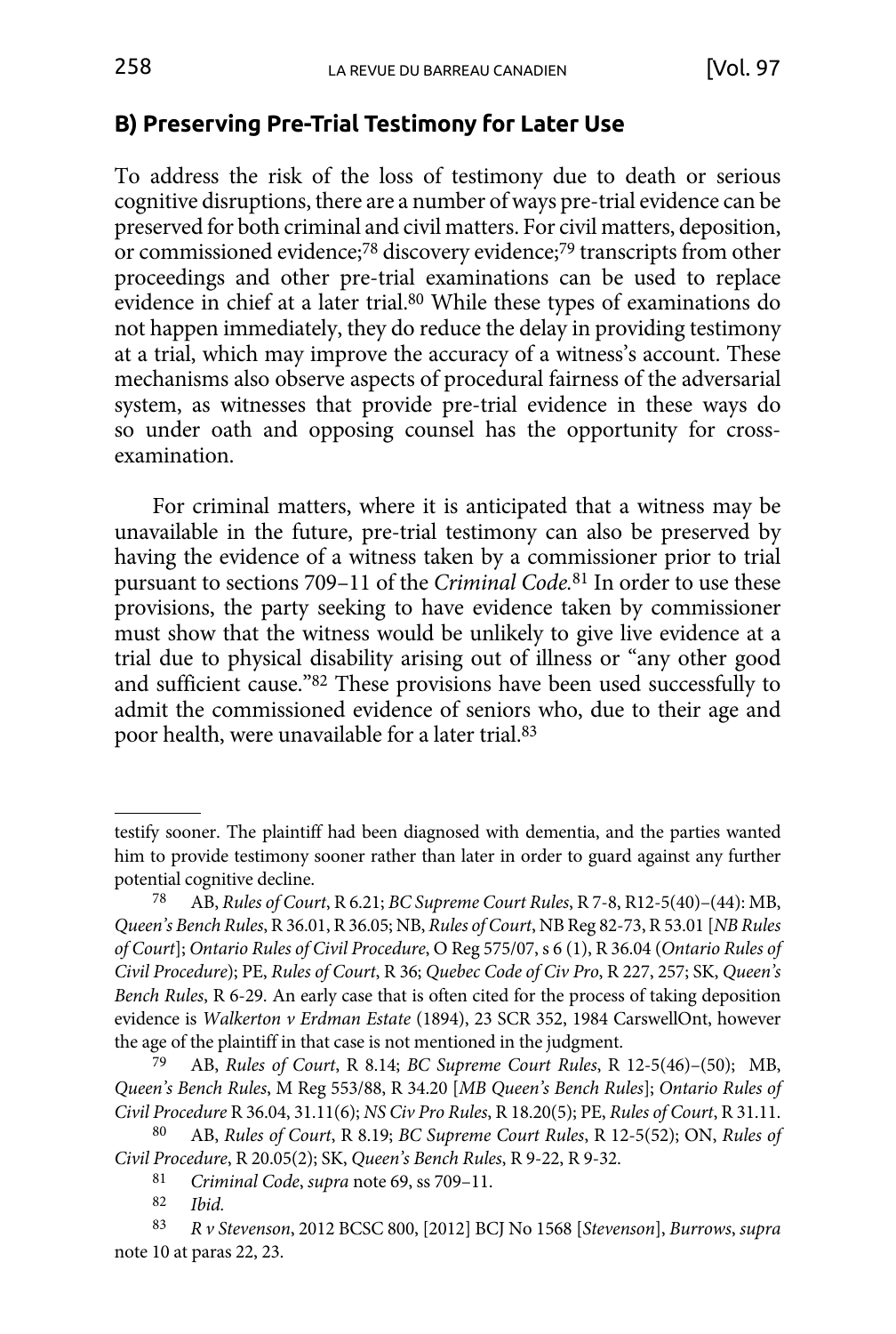The case *R v Khelawon* presents a cogent example of how the failure to use these sections to preserve the evidence of the senior complainants proved fatal for the prosecution of assaults that allegedly took place in a nursing home.84 In *Khelawon*, criminal charges were laid against the manager of a retirement home for allegedly abusing and threatening five of the residents. By the time the matter reached trial two and a half years later, four of the complainants had died and the one remaining complainant was no longer competent to testify. While their earlier police interviews had been taped, these were not sufficiently reliable to qualify as an exception from the rule against hearsay. In acquitting the accused of all charges, the Supreme Court of Canada mentions that the evidence of the victims could have been preserved for later use at trial had these *Criminal Code* provisions for taking evidence by commissioner been used.85

In contrast, *R v Burrows* shows how sections 709–11 of the *Criminal Code* were successfully used to admit the statements of complainants in a case where the accused had broken into a nursing home and sexually assaulted a number of its residents, who ranged between 71 and 95 years of age.86 The responding officers taped interviews with all of the complainants on the day of the event. By the time the preliminary inquiry was held a year later, one of the complainants had died. The other witnesses attended at the court and were ready to provide testimony, but other arguments took up all of the time and only one of them was able to testify.87 For the others, the preliminary inquiry had to be rescheduled for a later date.88 In order to preserve the evidence of the remaining complainants, the detectives took sworn videotaped statements that day. This proved to be a prudent decision, because two more complainants died and two others became incompetent to testify before the preliminary inquiry resumed six months later.89 By the time of the trial, only one of the original seven complainants was available and competent to testify in person. For the others, Justice Wilson admitted the commissioned evidence, audiotaped interviews from the day of the assault, or videotaped statements that were taken earlier.90 Though it was decided before *Khelawon*, *Burrows* is

- 87 *Ibid* at para 40.
- 88 *Ibid* at paras 8–14.
- 89 *Ibid* at para 14.

Ibid at paras 265-69. Specifically, the complainants were G.M. (who died before the trial, audiotaped interview was her testimony at trial), E.T. (not competent to

<sup>84</sup> *Khelawon*, *supra* note 4. See also *R v Campoli*, 2011 ONSC 1226, [2011] OJ No 4903 [*Campoli*] where the failure to arrange for commissioned evidence was not seen as failing to meet the necessity requirement of the principled approach to hearsay given that the 97-year-old witness died only a couple of weeks after the information had been laid on the accused.<br> $rac{85}{k}$ 

<sup>85</sup> *Khelawon*, *supra* note 4 at para 7.

<sup>86</sup> *Burrows*, *supra* note 10.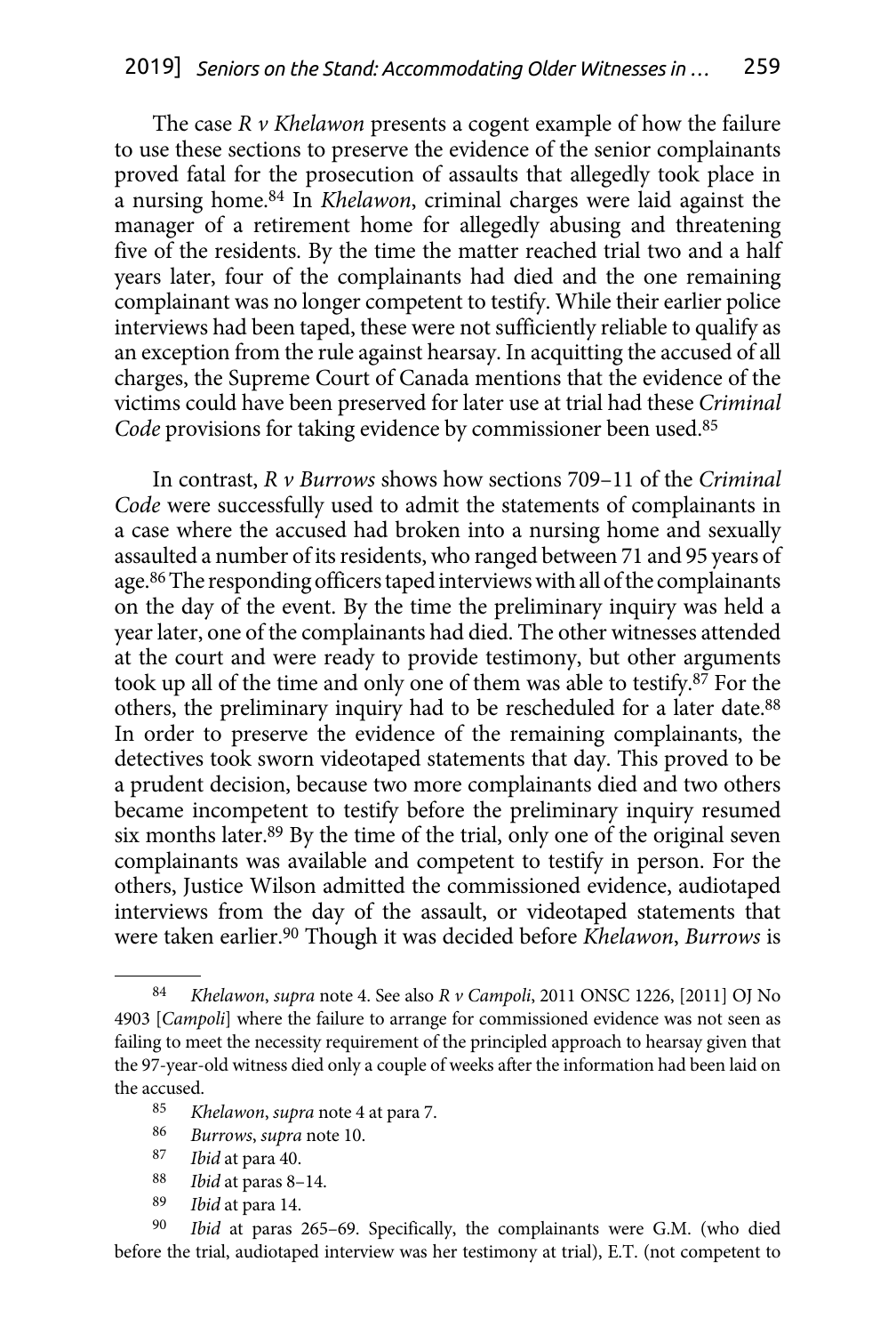<span id="page-20-0"></span>nonetheless consistent with *Khelawon*'s later holding because, unlike the videotaped police interviews in *Khelawon*, there was no "pre interview" or discussion before the police took the statements from complainants that allowed the statements to meet the reliability branch of the principled approach to hearsay.91

# **C) Minimizing In-Court Appearances**

For seniors who experience mobility issues, going to court may require arranging for rides for themselves and medical equipment or assistance navigating the courtroom. In *R v Burrows*, Justice Wilson described these logistical issues as "significant hurdles" that had to be overcome to get the elder complainants to appear at a preliminary hearing.92 To ease this logistical burden, there are a number of provisions that can be used in both the criminal and civil contexts to minimize the in-person pre-trial appearances.

In criminal cases, a "Designation of Counsel" form can authorize counsel to attend some procedural appearances without an accused having to be present.93 Section 650.01 of the *Criminal Code* provides that Counsel for the accused can attend most procedural applications in court except when oral evidence of a witness is taken, when jurors are being selected,

provide evidence at trial, videotaped interview from a year after the event admitted for her testimony), B. (lost competency by the time of trial, but had provided commissioned evidence which was used as her testimony), A.S. (died before the trial, audiotaped interview was her testimony for the trial), F.R. (not competent by the time of the trial, audiotaped interview was her evidence for the trial), F. (only witness to give live testimony at trial), and L.V. (died before the trial, audiotaped interview from day of the assault was her evidence).

<sup>91</sup> *Ibid* at para 240. In contrast, in *Khelawon*, *supra* note 4, a factor that detracted from where there was an extensive half hour interview conducted before the videotaped interview commenced. Further, *Burrows*, *supra* note 10 at paras 233–50 outlines factors that enhanced the reliability for individual statements, including that varying degrees of an oath were taken and there was evidence from other sources as to the demeanour of the complainants.

<sup>92</sup> *Burrows*, *supra* note 10 at para 11 mentions these issues where each complainant had to take a separate taxi to accommodate the walkers and equipment. The complainants became agitated and upset that they were kept waiting for the day, and that they did not testify as planned. See also *Phillips v Canadian Pacific Railway Co*, [1938] OJ No 326 (HC) rvd [1939] OJ No 49 (SC), 1 DLR 776n where a trial was moved from Toronto to Ottawa to accommodate the 80-year-old plaintiff who had a broken foot.

<sup>93</sup> *Criminal Code*, *supra* note 69, s 650.01. For example, Form 18, Criminal Proceedings Rules for the Superior Court of Justice (Ontario) (SI/2012-7). Those accused of crimes are required to attend a pre-trial conference pursuant to *Criminal Rules of the Supreme Court of British Columbia*, SI/97-140, R 5.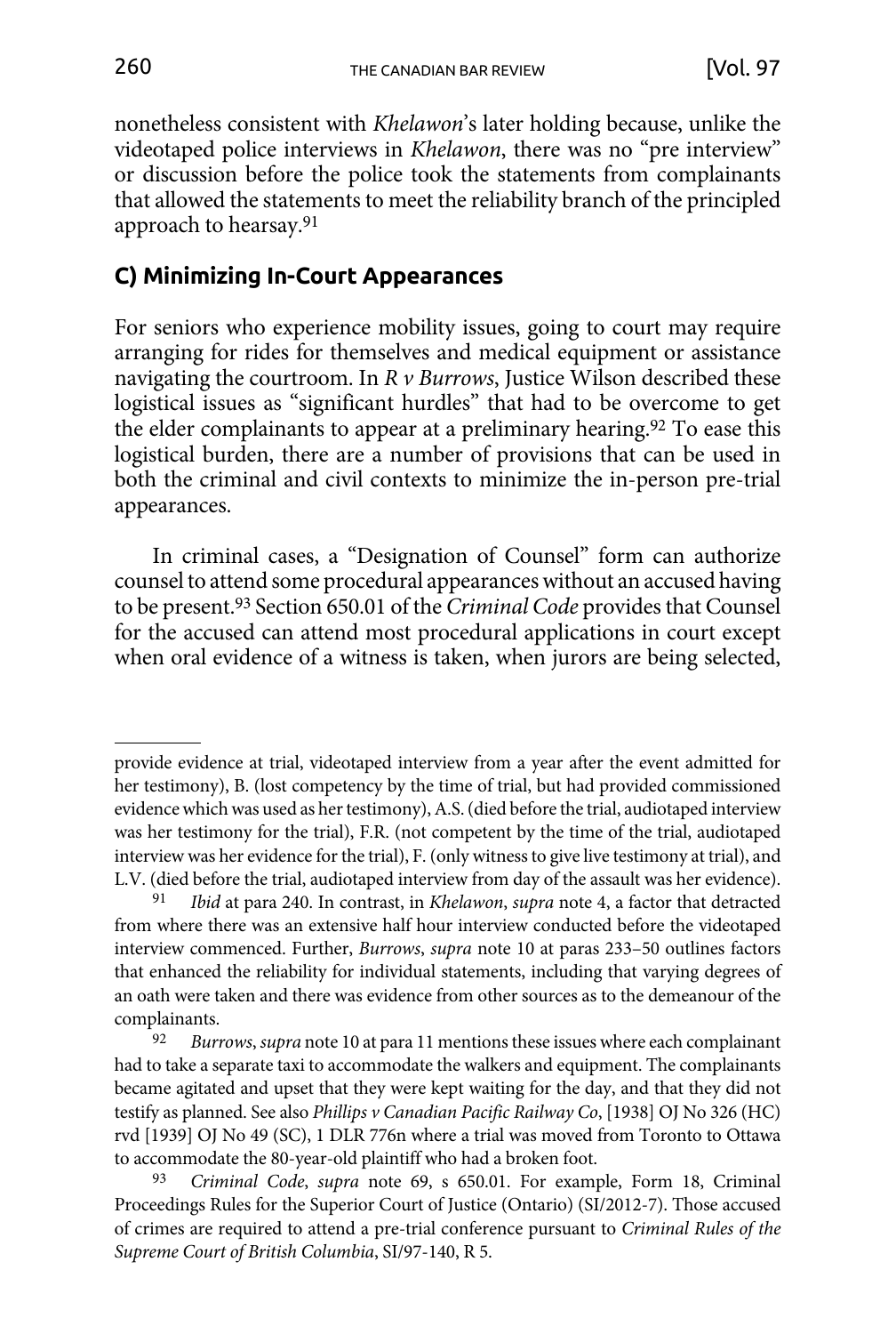or for an application for a writ of habeas corpus.<sup>94</sup> With the exception of these circumstances, or unless the court orders otherwise, an appearance by the designated counsel is equivalent to the accused being present.95

In addition, section 715.2 of the *Criminal Code* provides that witnesses may be able to adopt their videotaped testimony from a police interview or a prior hearing if they have difficulty testifying in a trial by reason of a mental or physical disability. 96 This provision could potentially help to preserve the evidence of witnesses who experience a decline in cognitive or physical function that renders them unable to communicate evidence in the courtroom. Witnesses must be present at the later trial in order to avail themselves of this section, so its benefit is limited to reducing the number of times a witness would have to attend court.<sup>97</sup>

Another rule that reduces the number of times a witness would have to attend court is section 540(7) of the *Criminal Code*, which provides that at a preliminary hearing, a justice can receive "any information that would otherwise not be admissible but that the justice considers credible or trustworthy … including a statement that is made by a witness in writing or otherwise recorded."98 This provision may allow for seniors who find it difficult to present viva voce evidence to provide an affidavit or submit a recording or a prior interview instead of attending a preliminary hearing.99 There is also the possibility for prosecution to proceed by direct indictment, without a preliminary hearing. However, as mentioned in the previous section, the preliminary hearing may be a useful way to preserve testimony.100

For witnesses who are unable to make it to the courtroom at all due to mobility issues, section 486.2 of the *Criminal Code* allows a witness to testify

<sup>94</sup> *Criminal Code*, *supra* note 69, s 650.01.

<sup>95</sup> *Ibid*. More discussion on the use of the designation of counsel contained in this section is in Kenneth Grolish, "Accused Need Not Be in Court for Routine Adjournments" (2003) 23:4 The Lawyer's Weekly (QL).

<sup>96</sup> *Criminal Code*, *supra* note 69, s 715.2.

<sup>97</sup> *Ibid.*

<sup>98</sup> *Ibid*, s 540(7).

<sup>99</sup> Department of Justice, Research and Statistics Division, *[The Perceptions and](http://www.publications.gc.ca/collections/collection_2013/jus/J4-18-2013-eng.pdf)  [Experiences of Crown Prosecutors and Victim Services Providers in the use of Testimonial](http://www.publications.gc.ca/collections/collection_2013/jus/J4-18-2013-eng.pdf) [Support Provisions](http://www.publications.gc.ca/collections/collection_2013/jus/J4-18-2013-eng.pdf)* by Pamela Hurley (Ottawa: Department of Justice, 2013) at 19 <www. publications.gc.ca/collections/collection\_2013/jus/J4-18-2013-eng.pdf> accessed October 12, 2016 [Hurley].

<sup>100</sup> *Criminal Code*, s 577.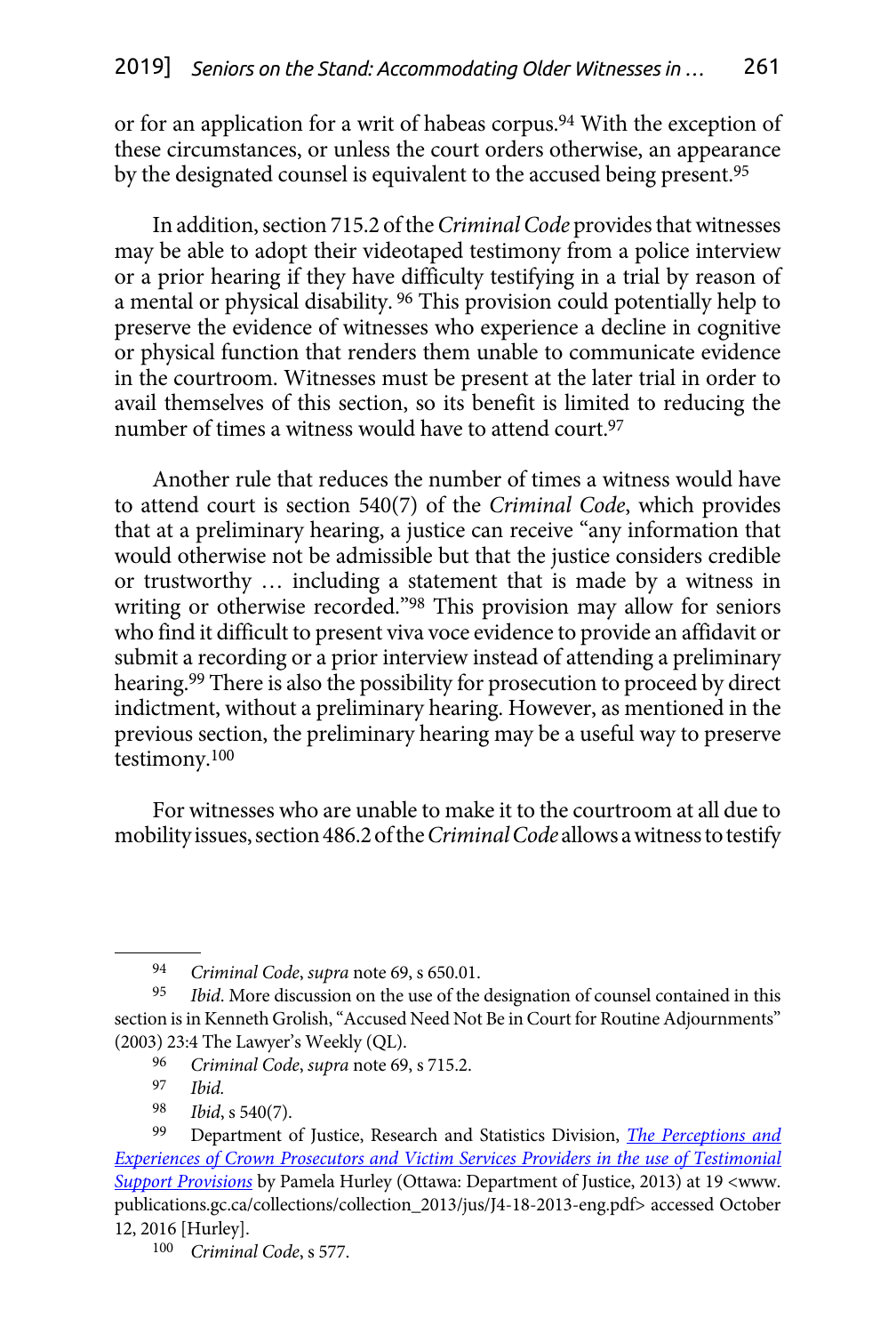from outside the courtroom by closed-circuit television ("CCTV").101 In order to use CCTV, counsel need to establish that the accommodation is necessary to obtain a full and candid account from their witness.102 In deciding whether to grant the application, the court considers: the nature of the offence; the relationship of the witness to the accused; the age of the witness; and any other circumstances the court might deem relevant.<sup>103</sup>

While some applications are consented to by counsel or made based on oral submissions alone, others have been supported by evidence from police officers, victim services providers, personal support aids, experts, existing documents, and letters from physicians.104 Evidence of cognitive decline or increased likelihood of death might be advanced in support of an application for accommodation if these conditions make it difficult for a witness to be present in the courtroom. Though prosecutors could expect defence counsel to oppose an application for testimonial aids based on the argument that their use violates the accused's right to a fair trial and the right to be presumed innocent contained in sections 7 and 11(d) of the *Canadian Charter of Rights and Freedoms*, <sup>105</sup> the Supreme Court of Canada has upheld the constitutionality of the adoption of videotaped statements in language that could extend to the other testimonial supports.106 Specifically, testimonial accommodations may be used where they do not undermine the presumption of innocence, there is an opportunity to cross-examine a witness, and where the trial judge maintains a residual discretion to ensure the accused received a fair trial.107

103 *Criminal Code*, s 486.2(3). In *R v AFJ*, [2014] OJ No 6148, 2014 CarswellOnt 1728 at para 12 (Ont Ct J), Beaman J suggests that advanced age might work against witnesses seeking testimonial accommodations: "M.J. is 55 years old. It is fair to say that she is a mature woman, with some life experience behind her. Unlike the young female complainants in *R v Salehi*, presumably she would have had "a significant degree of life experience which gives one the wisdom to separate potential fears from the reality".

104 Hurley, *supra* note 99 at 3.

105 Kristin Chong & Deborah Connolly, "An Examination of Current Psychological Issues on the Use of Testimonial Supports by Child, Adolescent, and Adult Witnesses in Canada" (2015) 56:1 Can Psych108 at 110.

106 *R v Levogiannis*, [1993] 4 SCR 475 at paras 19–21, [1993] SCJ No 70 [*Levogiannis*]. These rationales were cited with approval in upholding the constitutionality of the broader 2006 revisions to the testimonial accommodation provisions in the *Criminal Code* in *R v JZS*, 2008 BCCA 401 app dis'd 2010 SCC 1.

107 *Levogiannis*, *supra* note 106. Some may argue based on *NS*, *supra* note 42 that a limit to accommodations is that those that interfere with an accused's view of a witness's

<sup>101</sup> *Criminal Code*, s 486.2. Prior to the 2006 amendments, s 709 of the *Criminal Code* was also used as a means of allowing for videoconferencing of witnesses located outside the courtroom in *R v Dix* (1998), 1998 ABQB 370, AJ No 291.

<sup>102</sup> Hurley, *supra* note 99 at 3. The testimonial support provisions are presumptively admissible for children or adults with a disability, but require a case by case determination for other vulnerable adults.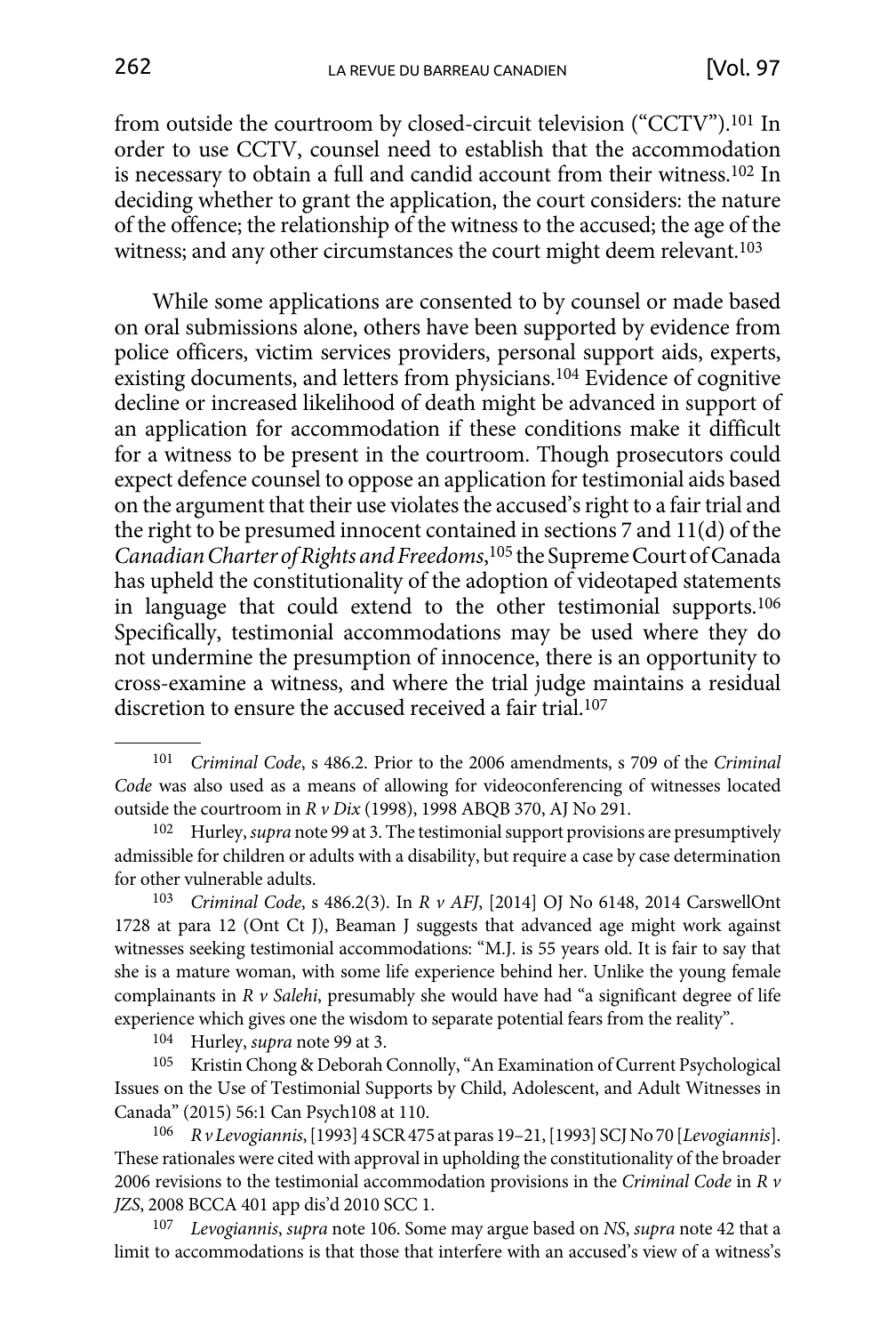A further accommodation available for witnesses who have mobility issues in criminal cases is found in section 714.3 of the *Criminal Code*, which allows for witnesses to give evidence and be cross-examined by telephone or other technology.108 Courts considering an application under this section will look at (a) the location and personal circumstances of the witness; (b) the costs that would be incurred if the witness had to be physically present; (c) the nature of the witness's anticipated evidence; and (d) any potential prejudice to either of the parties caused by the fact that the witness would not be seen in person.<sup>109</sup> Seniors who have mobility issues or for whom it would be cost prohibitive to attend a trial in person could make applications to have their evidence admitted pursuant to this section.<sup>110</sup>

In civil cases, there are a number of ways that counsel could minimize the number of in-court appearances required of their clients. While each province has different rules, in British Columbia, counsel can apply for a Case Planning Conference where a judge could make orders that examinations for discovery of a witness be conducted in a certain manner or at a certain place, which allows for the possibility that elders are examined in their homes.111 Mandatory pre-trial or trial appearances can be made by telephone or videoconference.<sup>112</sup> Some provinces also provide

111 *BC Supreme Court Rules*, R5-1(1)(f)(ii), (o), (q),(r). Similar provisions include: MB, *Queen's Bench Rules* R 48.01(3), R 50.01; NB, *Rules of Court*, R 50.01; NL, *Rules of Court*, R 11.02(3); NS, *Civ Pro Rules*, R 26.04; ON, *Rules of Civil Procedure*, R 20.05(2); PEI, *Prince Edward Island Rules of Court*, R 50 [*PEI Rules of Court*]; *Quebec Code of Civ Pro* R 153, R 158; SK, *Saskatchewan Queen's Bench Rules,* R 4-5. 112 *BC Supreme Court Rules*, R 12-2(1), (5), (6). Other provinces have made

similar use of technology to allow for witnesses to attend a trial or pre-trial examinations remotely, see AB, *Rules of Court*, R 6.10; MB, *Queen's Bench Rules*, R 34.19 (examinations), R 20A(20) (case conferences); *NS Civ Pro Rules*, R 51.08; ON, *Rules of Civil Procedure*, R 20.05(2); *Quebec Code Civ Pro*, R 295, 296; *Saskatchewan Queen's Bench Rules*, R 9-20. In Saskatchewan and in Prince Edward Island, parties can apply for pre-trial appearances

demeanour as they respond to cross-examination violate an accused's right to make full answer and defence. However, this argument could be countered with: (1) the testimonial accommodations in the *Criminal Code* do not interfere with the accused's ability to see the witness as they provide testimony (as set out in *Levogiannis*, *supra* note 106 screens only block the witness's view of the accused, not that of the accused, their lawyer or the judgeof the witness); and (2) the Supreme Court in *NS* did not have any social science or legal scholarship on the fallibility of demeanour evidence on the record to consider. Recent decisions from the Court of Appeal for Ontario in *Hemsworth*, *supra* note 44 and *Rhayel*, *supra* note 44 have recognized demeanour as a poor indicator of reliability, which could change the position that the Supreme Court could take on the connection between being able to see a witness during cross examination and an accused's right to a fair trial in the future.

<sup>108</sup> *R v NS*, *supra* note 42 at para 104; *Criminal Code*, s 714.3.

<sup>109</sup> *Criminal Code*, s 714.3.

<sup>110</sup> See e.g. *R v Jeanes*, 2014 BCSC 994, [2014] BCJ No 1165 [*Jeanes*].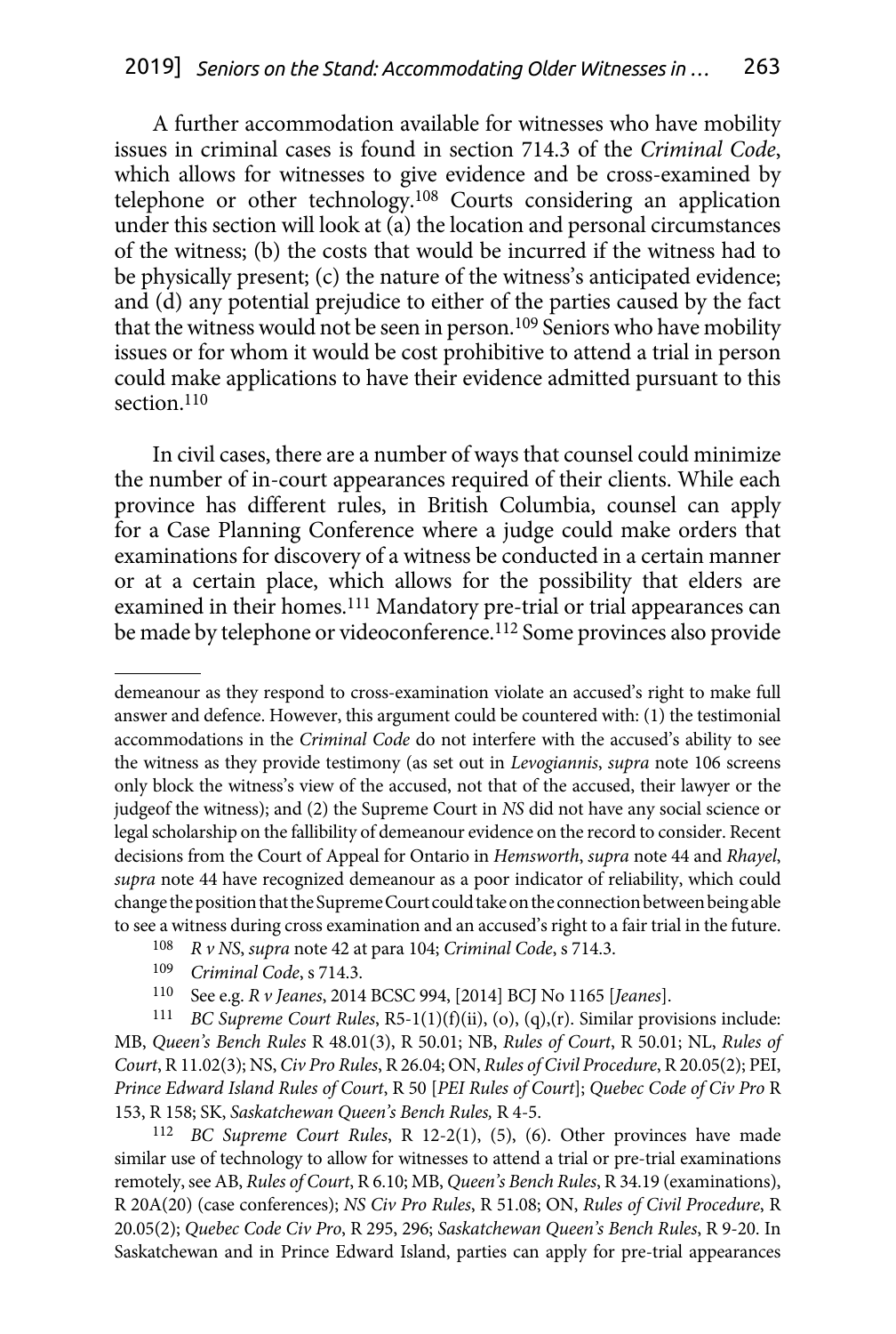<span id="page-24-0"></span>for the option to pursue a claim by summary trial, which can rely almost exclusively on documentary evidence from witnesses, such as affidavits.113

Finally, where a group of seniors have common claims against a defendant (for instance, claims of abuse against an institutional defendant) their claims could be brought by way of class action procedure.114 The class procedure minimizes in court appearances because only one member of the group, the representative plaintiff, needs to attend a trial in person. The other members of the group, known as "the class", are kept up to date on the proceedings by class counsel. Courts have held that a class proceeding may be a preferable procedure in circumstances where "[m]any of the class members are elderly and unlikely to survive protracted litigation and inevitable appeals on an individual basis."115

#### **D) Assessing Testimony from Individuals with Cognitive Issues**

For those individuals with cognitive issues who are competent to testify in person, it may be necessary to adduce evidence to help the finder of fact move beyond a medical diagnosis to determine the effect of a

to be conducted by counsel alone (see SK, *Queen's Bench Rules*, R 4-15) and *PEI Rules of Court*, R 1.07, R 50.08).

<sup>113</sup> AB, *Rules of Court*, R 7.5; *BC Supreme Court Rules*, R 9-7; MB, *Queen's Bench Rules*, R 20.01; NB, *Rules of Court*, R 22 (summary judgment); NS, *Civ Pro Rules*, R 13; ON, *Rules of Civil Procedure*, R 20.01; SK, *Queen's Bench Rules*, R 6-18 (summary trial) and 7-2

<sup>(</sup>summary judgment).<br> $114$  A statement of claim was recently filed in the Ontario Superior Court against the Revera chain of nursing homes for neglect, but has yet to be certified: Moira Welsh, "[Family](http://www.thestar.com/news/queenspark/2016/10/20/family-seeks-class-action-suit-against-ontario-nursing-home-after-fathers-death.html) [Seeks Class Action Suit Against Ontario Nursing Home After Father's Death](http://www.thestar.com/news/queenspark/2016/10/20/family-seeks-class-action-suit-against-ontario-nursing-home-after-fathers-death.html)", *Toronto Star* (October 20, 2016), online: <www.thestar.com/news/queenspark/2016/10/20/familyseeks-class-action-suit-against-ontario-nursing-home-after-fathers-death.html>.

<sup>115</sup> *Anderson v Canada (AG)*, 2010 NLTD(G) 106, 2010 NCLA 106 at para 121, affd 2011 NLCA 82. The class action procedure has been used a number of other times to address institutional abuse (e.g. *Rumley v British Columbia*, [2001] 3 SCR 184, [2001] SCJ No 39 (which dealt with abuse in a school); *Murray v Capital District Health Authority*, 2016 NSSC 141, [2016] NSJ No 213 (strip searches in a mental hospital); *Cavanaugh v Grenville Christian College*, 2014 ONSC 290, [2014] OJ No 849 (abuse in a school). In the United States there have been a number of class actions certified against nursing homes for neglecting their residents (e.g. *Passucci v Absolut Ctr for Nursing & Rehabilitation at Allegany*, LLC, 2014 NY Misc LEXIS 5834; 2014 NY Slip Op 33459(U)); *Salas v Grancare*, 22 P.3d 568; *Flemming v Barnwell Nursing Home and Health Facilities*, 56 AD3d 162, 865 NYS 2d 706 [3d Dept 2008], affd 15 NY3d 375, 938 NE 2d 937, 912 NYS 2d 504 [2010]). Another advantage of the use of the class proceedings for seniors is the ability to make a ruling on probabilistic proof, which reduces the evidential burden on individual complainants, see Helene Wheeler, "United We Stand: Using Class Actions to Redress Harm in Nursing Homes" (2008) 1 Can J Elder L 131.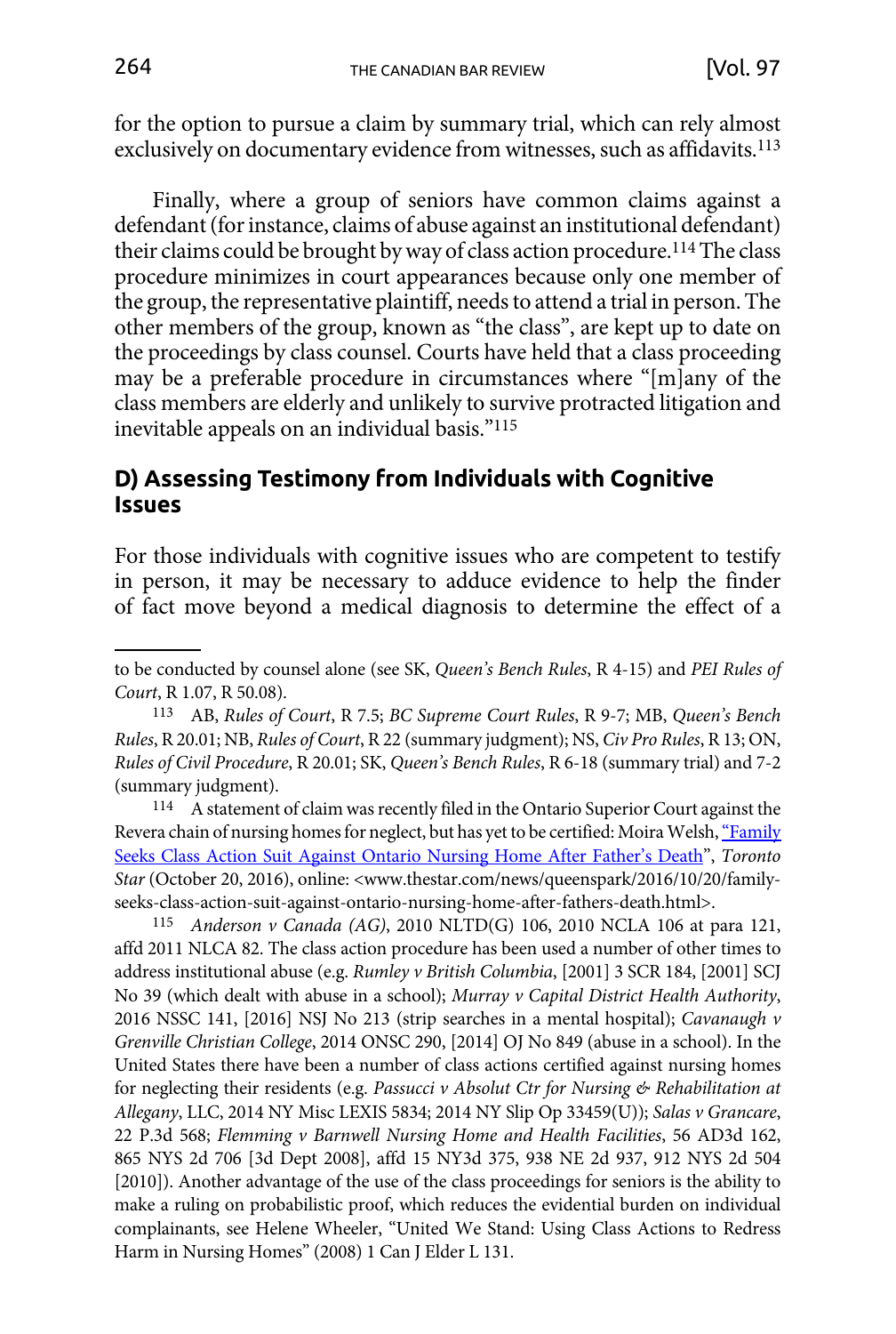medical condition on that witness's testimonial abilities. For instance, as discussed in Part I(d), dementia manifests itself in a number of ways, ranging from strictly physical manifestations (that would not have any effect on the ability to recall events) to very severe memory loss as in those with Alzheimer's Disease. Given that Alzheimer's Disease is the most commonly experienced form of dementia, there is the risk that a judge or jury may assume dementia results in severe memory loss when this is not necessarily the case.

To displace any potential preconceptions that may be triggered by a diagnosis of dementia, counsel may need to advance third-party evidence to assist the finder of fact with the determination of the extent of the effect of a cognitive condition on a witness's ability to observe, remember, and recall an event. Case law provides examples of different sources that have assisted with the assessment of testimony from senior witnesses with cognitive issues including: (1) treating doctors;116 (2) expert evidence from geriatric nurses,117 nurse psychologists,118 or geriatric psychiatrists;119 or (3) family members.120 While this third party information can only be used for the limited purpose of delineating the extent of a medical condition and not the reliability of a witness's testimony, it has allowed judges to look past diagnoses and assess witnesses on their actual abilities.<sup>121</sup>

In some cases, a stroke or dementia can affect an individual's ability to communicate by causing aphasia. In these circumstances, the *CEA*  provides if a witness has difficulty communicating by reason of physical disability, the court may order that the witness be permitted to give evidence "by any means that enables the evidence to be intelligible."<sup>122</sup> To date, this provision has been used to enable the use of interpreters to provide evidence for individuals who are deaf.123 Though there is an absence of reported decisions of individuals with aphasia who have used the *CEA* to provide their evidence by typing their responses on a laptop during a trial, or writing their responses on a white board, there is nothing in the *CEA*  to suggest that such accommodations should not be available for seniors who may need to access these alternative means of communication when a stroke or dementia limits verbal language abilities.

<sup>116</sup> *Ast v Mikolas*, 2010 BCSC 127, [2010] BCJ No 160; *Khelawon*, *supra* note 4; *Howard*, *supra* note 77; *Asling*, *supra* note 30.

<sup>117</sup> *Burrows*, *supra* note 10.

<sup>118</sup> *Ibid.*

<sup>119</sup> *Khelawon*, *supra* note 4.

<sup>120</sup> *Ibid*; *Asling*, *supra* note 30.

<sup>121</sup> Other cases where doctors provided evidence relating to witnesses testifying in court include *Howard*, *supra* note 77 and *Mills*, *supra* note 58. 122 *CEA*, *supra* note 30, s 6(1).

<sup>123</sup> For example, *R v Titchener*, 2013 BCCA 64, [2013] BCJ No 225.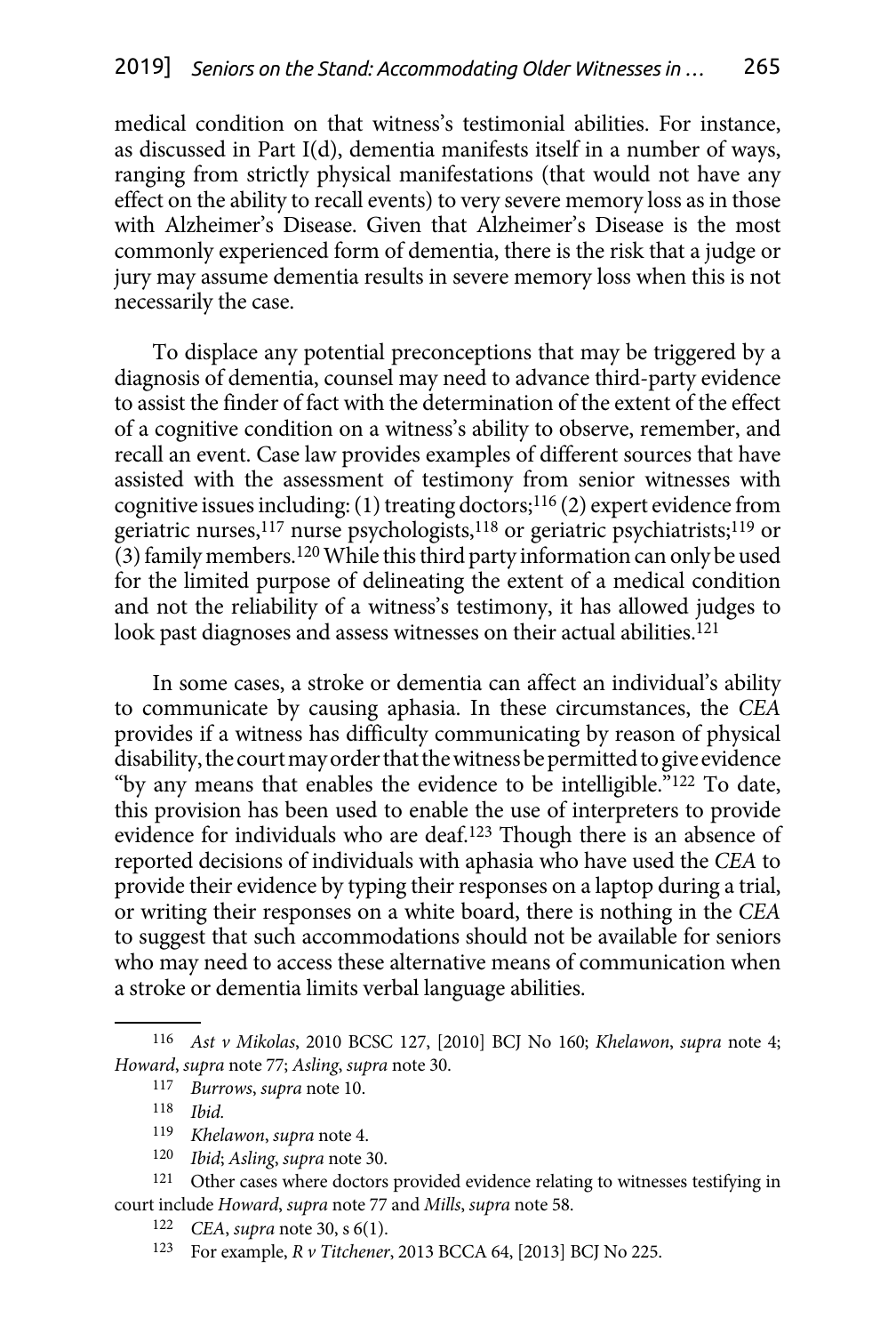# <span id="page-26-0"></span>**E) The Principled Approach to Hearsay**

For individuals who are unable to provide testimony in person due to a loss of competence or death, it may be necessary to introduce their earlier statements that were made out of court. As discussed in Part II(b), these statements, known as hearsay, are presumptively inadmissible at common law because they have not been made under oath, tested by cross-examination, and the trial judge has not had the opportunity to see and hear a witness as they provide evidence in order to assess their demeanor.124 Despite its presumptive inadmissibility, hearsay statements can be admitted at a trial for their truth if they are sufficiently necessary and reliable.  $125 R v$  *Khelawon* is the leading case that sets out this approach to the admissibility of hearsay statements in its "principled approach" to hearsay.126 Since *Khelawon,* the principled approach to hearsay has been used to successfully admit out of court statements made by seniors who have died or lost competence prior to a trial.127

For example, in *R v Asling*, neighbours called the police after Mary Asling had run to their house, telling them that she needed to escape from the accused, her grandson.128 Mary told her neighbours that the accused had been responsible for injuries on her arms and head. At that time, the accused lived with Mary because she had already been diagnosed with dementia and was unable to live independently. By the time of the trial two years later, Mary's cognitive abilities deteriorated and she was unable to testify in court due to a lack of competence.

In these circumstances, Justice MacLean of the Ontario Court of Justice held a *voir dire* to determine the admissibility of her prior statements to her neighbours, her doctor, and the police who responded to the 911 call.

127 Cases where a senior citizen's videotaped statements, affidavits, or signed statements were admitted through the application of the principled approach to hearsay include: *Campoli*, *supra* note 84; *Chandra v Canadian Broadcasting Corp*, 2015 ONSC 4063, [2015] OJ No 3329 [*Chandra*]; *MacNeil v MacNeil*, 2014 NSSC 171, [2014] NSJ No 269 [*MacNeil*]; *R v Nadeau*, 2014 QCCS 838, [2014] JQ No 1727 [*Nadeau*]; *R v Taylor*, 2012 ONCA 809, 294 CCC (3d) 483 [*Taylor*]. In *R v MacHannah*, 2012 QCCQ 1496 [*MacHannah*], the statements by the deceased were not sufficiently reliable. Other cases that involved hearsay cases that involved statements to other people include: *Asling*, *supra* note 30 (statements made to neighbours admitted, statements made to doctor and detective were not); *Gutierrez Estate v Gutierrez*, 2015 BCSC 185, [2015] BCJ No 217 [*Gutierrez*](not admissible), *Maddess v Racz*, 2008 BCSC 1550, [2008] BCJ No 2202 [*Racz*] (admitted), *Verwood v Goss*, 2014 BCSC 2122, 2 ETR (4th) [*Verwood*] (not admissible).

128 *Asling*, *supra* note 30.

<sup>124</sup> *Khelawon*, *supra* note 4.

<sup>125</sup> *Ibid.*

<sup>126</sup> *Ibid.*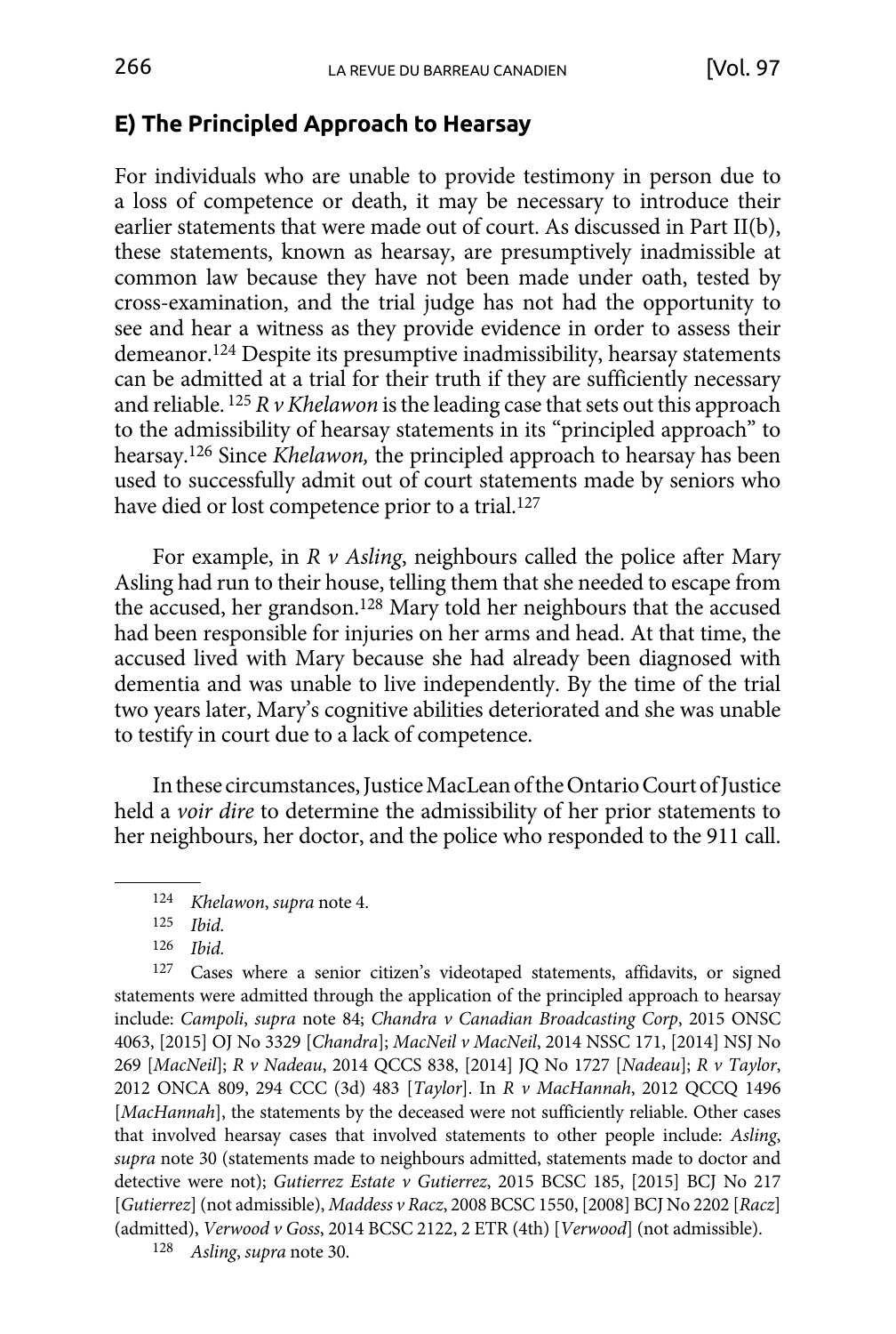<span id="page-27-0"></span>For each of Mary's hearsay statements, Justice MacLean looked at (1) the timing of the statement in relation to the event reported; (2) the nature of the event reported; (3) the context and tone of the statement; (4) the absence or presence of a motive to lie on the part of the third party relating what Mary had told them;<sup>129</sup> (5) the presence of leading questions; (6) the confirmation of the event reported by physical evidence; and (7) evidence of Mary's cognitive abilities at the time of making the statement.130 This application of the principled approach to hearsay is the type of contextual analysis that can facilitate hearsay from seniors who have cognitive issues because it considers the individual nature and variability of the condition.

### **F) Older Witnesses' Use of the Available Tools**

The preceding sections find there is some procedural flexibility within the current rules that could help seniors who require accommodation. Unfortunately, a review of the cases citing these provisions suggests that, with the exception of the principled approach to hearsay, these legal tools are rarely used to facilitate the participation of senior citizens in the trial process.131 Admittedly, a case law review provides a limited picture of

<sup>129</sup> *R v Blackman*, 2008 SCC 37 at paras 43–46, [2008] 2 SCR 298 holds that motive is a relevant consideration in assessing whether the circumstances in which a hearsay statement came about are sufficient to justify its admission, but that motive is one factor to consider in determining admissibility.

<sup>130</sup> *Asling*, *supra* note 30 at para 127. Scrutinizing each of Mary's statements to other people at the time of the event according to the test above, Justice MacLean found that Mary's statements to her neighbours about how she was injured were admissible, but her later statements to doctors and police were not admissible for their truth because they were not sufficiently reliable.

<sup>131</sup> In a case law review that noted up *Khelawon*, *supra* note 4 (current to February 23, 2017) where the age of a declarant was mentioned, the principled approach to hearsay was used regularly to admit statements from seniors, including: *Anderson v Anderson*, 2010 BCSC 911, 5 ETR (3d) 291 (some statements admitted, others not admissible); *Asling*, *supra* note 30 (statements made to neighbours admitted, statements made to doctor and detective were not); *Bunn v Bunn Estate*, 2016 BCSC 2146 at para 76, 22 ETR (4th) 200 ; *Campoli*, *supra* note 84; *Chandra*, *supra* note 127; *David v Beals Estate*, 2015 NSSC 288, 13 ETR (4th) 252; *Mac v Mak*, 2016 BCSC 1140, 69 RPR (5th) 211; *MacNeil*, *supra* note 127; *Modonese v Delac Estate*, 2011 BCSC 82, 65 ETR (3d) 254; *Morgan v Pengelly Estate*, 2011 BCSC 1114, 340 DLR (4th) 53; *Nadeau*, *supra* note 127, *Philips v Keefe*, 2010 BCSC 2005 at para 29, [2010] BCJ No 2939; *Racz*, *supra* note 127; *Travica v Malloux*, [2008] OJ No 3880 (SC), 43 ETR (3d) 210; *Williams Estate v Vogel of Canada Ltd*, 2016 ONSC 342 at para 20, [2016] OJ No 414. However, in *Cowper-Smith v Morgan*, 2015 BCSC 1170, 10 ETR (4th) 218; *Taylor*, *supra* note 127 and *MacHannah*, *supra* note 127 statements were sufficiently reliable to be admitted. Other cases that involved hearsay statements to third parties included *Gutierrez*, *supra* note 127 (not admissible), *Verwood*, *supra* note 127 (not admissible). Given that the search was conducted in English, decisions from Quebec and New Brunswick are under-represented.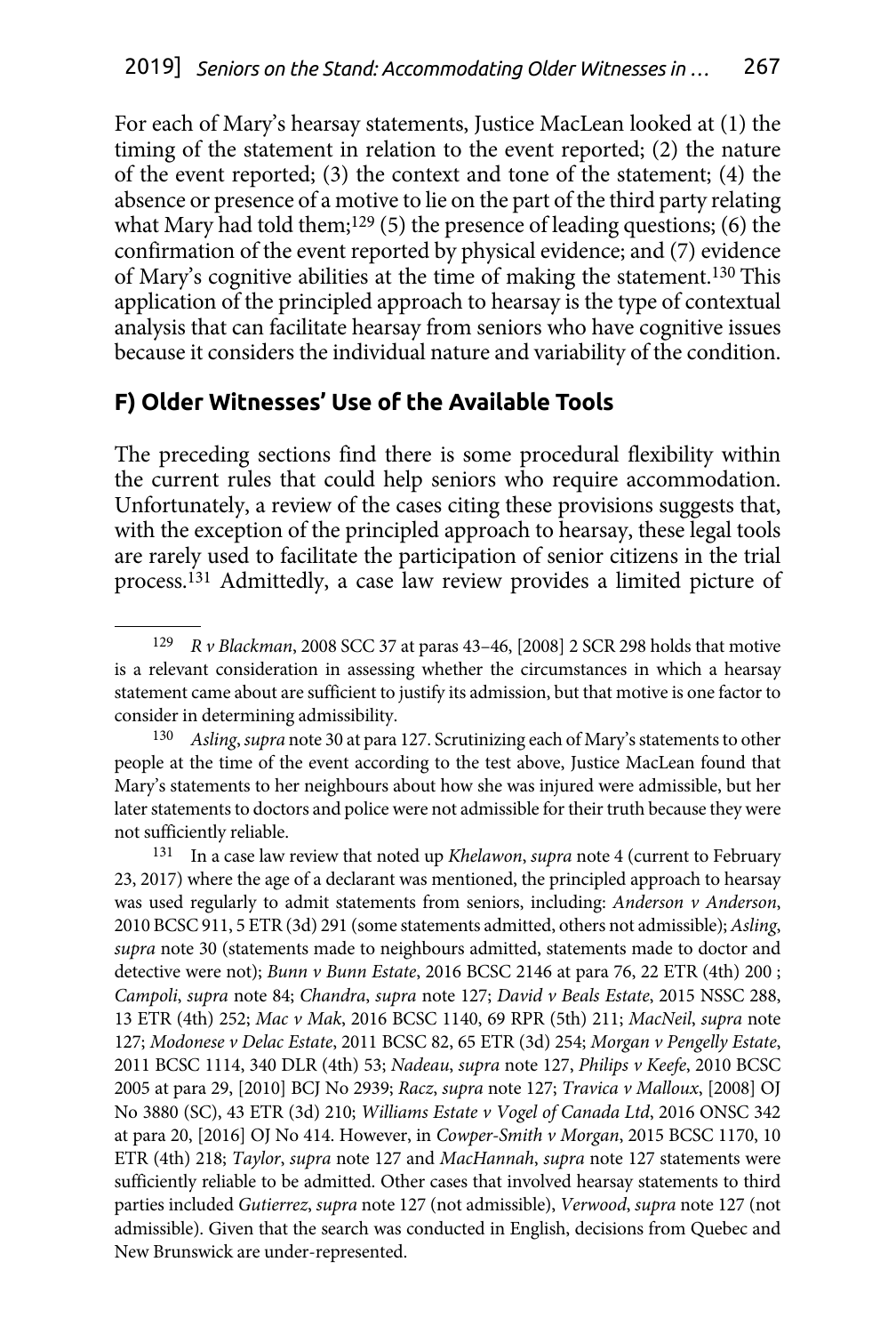the overall phenomenon. A case law review will only consider written decisions, which means routine dispositions and oral decisions are not included. This case law review is further limited to judgments where the age of a person is mentioned, which narrows the population of trials that are considered even further.132 So while a definite conclusion on the use of these laws is difficult to draw, a case law review does demonstrate a striking difference in the number of cases that cite the accommodations as being used for seniors compared to other age groups: in over 1,500 cases that applied the civil and criminal accommodations described in this part, 53 were used in favour of seniors.133

In the civil context, over 700 reported decisions considered the use of depositions, affidavits, discovery evidence, or out of court examinations to admit testimony from unavailable witnesses, but only 39 of these cases involved seniors.134 There was one example where trial dates were

133 There is variability in the ways QuickLaw reports citations of provisions from jurisdiction to jurisdiction. In British Columbia, the *BC Rules of Court* can be noted up by Rule, however in other jurisdictions a Boolean search was conducted to look for citing cases. For example, "Rules of Court"/s "R. 31.11" with a jurisdictional limit of Ontario, which was a lot less precise, and may have the effect of understating case law from other jurisdictions.

134 The relevant provincial rules of court were noted up current to September 25, 2016, as well, a search of the term "de bene esse" was conducted in QuickLaw. De bene esse examinations, like the commissioned evidence provisions in the current rules, are "an examination out of court and before trial, of witnesses who are old, dangerously ill, or about to leave the country, on the terms that, if the witnesses continue ill or absent, their evidence be read at the trial, but if they recover or return, the evidence may be taken in the usual manner" per Bouck J in *A-Dec v Dentech Products*, [1988] BCJ No 1875 (SC), 31 BCLR (2d) 320 citing Jowitt's Dictionary of English Law, 2nd ed page 551. This case law review includes cases where applications were unsuccessful, as well as successful applications–focusing only on the age of the witness who was bringing the application and not on its success to show who is using the provisions.

Cases where applications to admit deposition or commissioned evidence from seniors include: *Boshard v Combined Painting (WP Boshard) Ltd*, [1974] BCJ No 326 (SC); *De Araujo v Neto*, 2001 BCSC 935, 40 ETR (2d) 169; *Eastern Trust v Hume*, [1964] BCJ No 12 (SC), 48 WWR 575; *Martin v Gilson*, [1956] BCJ No 156 (SC), 7 DLR (2d) 62; *Mawani*, *supra* note 30; *Pierre v Lil'Wat Nation*, [1999] BCJ No 17, [1999] 10 WWR 174 (though the party died before his videotaped statement could be taken); *Williston Lake Navigation v Pacific Terex Ltd*, [1985] BCJ No 855 (SC) (no age mentioned, party who was examined described as "senior"). In Alberta, there were no cases that cited AB, *Rules* 

<sup>132</sup> In a random sample of 50 real property disputes, 17 mentioned the age of the witness which places the overall proportion of cases where age is mentioned at around 30%. This number would likely be larger in the criminal context because some crimes have an age-based element (for example, sexual interference, invitation to sexual touching, and sexual exploitation involve touching for a sexual purpose in relation to a person under the age of 16 in *Criminal Code* ss 151–53) further the age of a victim is an aggravating factor for the purposes of sentencing (*Criminal Code* s 718.2).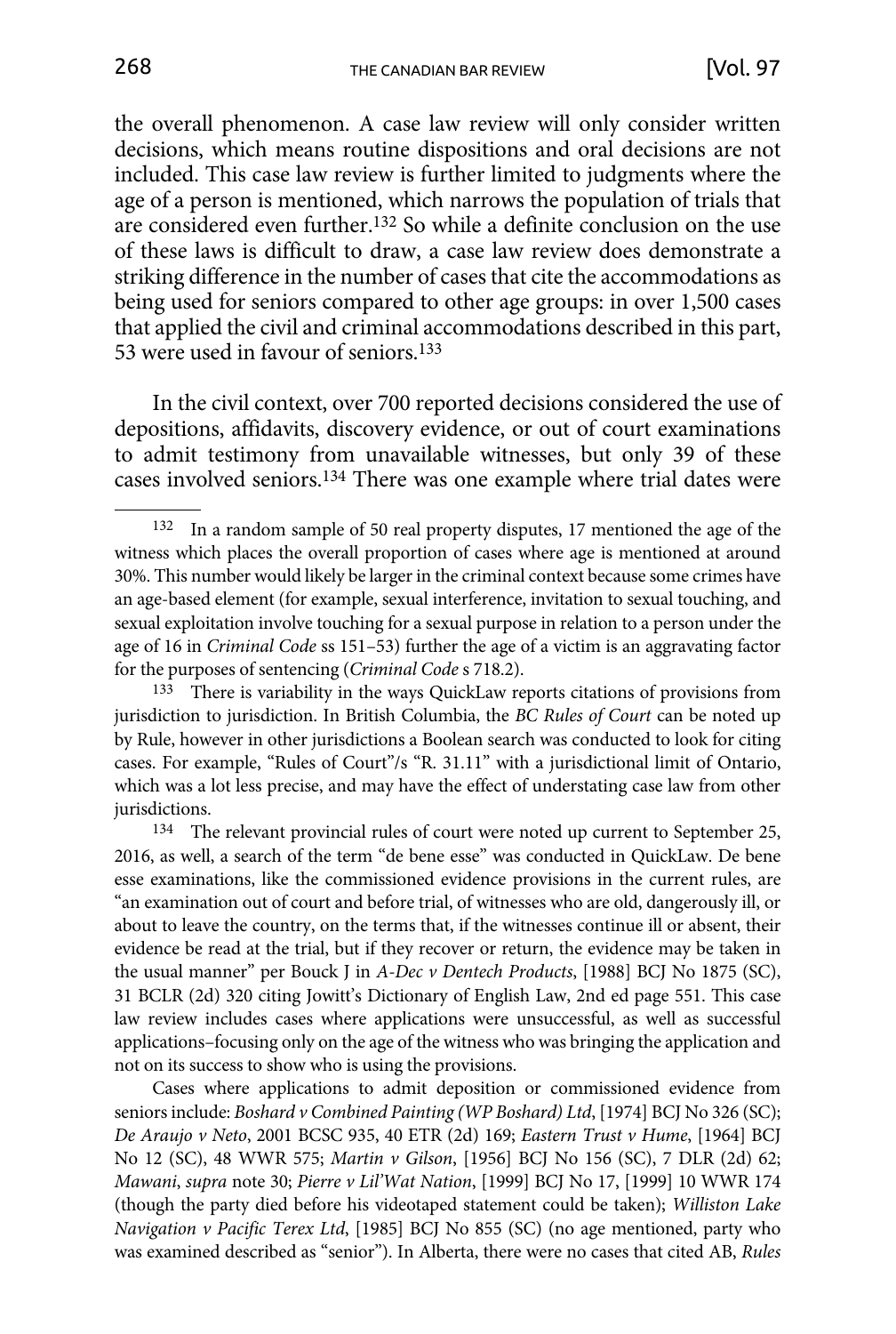expedited or a case planning conference was used to minimize pre-trial appearances for a senior citizen.135 In five cases, a summary trial or fast track litigation process was used to expedite the trial process for a senior

135 *Howard*, *supra* note 77, where the parties scheduled Mr. Seaman's evidence to be given first, before the rest of the trial due to his diagnosis of dementia and the possibility of cognitive deterioration.

*of Court* R 6.21 (depositions prior to a trial to preserve the evidence of a witness), R 6.10 (electronic hearing); or R 8.14 (pre-trial examinations to preserve evidence) that involved a person aged over 60. Of the 50 cases mentioning "de bene esse" in Alberta, only five involved individuals aged over 60 (*Alberta (Public Trustee) v TF*, 1998 ABQB 864, [1998] AJ No 1159; *Bakker v Van Santen*, 2003 ABQB 706, [2003] AJ No 1044; *JMJ v GP*, 1998 ABQB 933, [1998] AJ No 1235; *Lindahl Estate v Olsen*, 2004 ABQB 639, [2004] AJ No 967; *Schwartz Estate v Kwinter*, 2008 ABQB 288, [2008] AJ No 548). R 8.14 was used two times to admit pre-trial examinations when a witness had died, though the age and cause of death of those absent witnesses was not mentioned so it is unclear whether they were seniors or not (*Empson v Wenzel Downhole Tools*, 2013 ABCA 418, [2013] AJ No 1321; *Willard v Compton Petroleum*, 2015 ABQB 766, [2015] AJ No 1321). In Saskatchewan, there were no cases that cited the SK, *Queen's Bench Rules* R 6-17 (electronic hearing) or R 6-29 (depositions); *Toto v Canada (AG)*, 2005 SKQB 358, [2005] SJ No 593 used a de bene esse examination. In Manitoba, of the 23 cases mentioning commissioned evidence, only one involved a senior (*Tomkewich v Ellis*, 2011 MBQB 166, [2011] MJ No 237). In Nova Scotia, one case involved a person who was described as "old and sick", though an exact age was not mentioned: *McKinnon v MacPherson*, [1909] NSJ No 7 (SC), 7 ELR 448. In Ontario, *Ontario Rules of Civil Procedure*, R 36.01 or de bene esse examinations were used for senior witnesses in: *Avery v Fortune*, [1906] OJ No 809 (HC), 8 OWR 952 (described as an "aged" witness); *Bruzzese v Peterkin*, [1994] OJ No 658 (CJ), 25 CPC (3d) 246 (failure to use the provision resulted in loss of evidence); *Deevy v Deevy*, [1912] OJ No 341 (HC), 4 OWN 555; *Don Valley Volkswagen v Haberbusch*, [2001] OJ No 3 (SC); *Frank v Harwich (Township)*, [1889] OJ No 109 (HC), 18 OR 344; *Hunt v Prentiss*, [1854] OJ No 209 (HC) (refers to "aged" witness); *Geisel v Geisel*, [1985] OJ No 576 (HC); *JM v Clouthier*, 2013 ONSC 221, 113 OR (3d) 624; *Johnstone v Johnstone*, [1913] OJ No 58 (CA), 12 DLR 637; *Keenan v Cambellford (Township)*, [1940] OJ No 138 (HC) ( for "a woman between sixty-nine and seventy-six years of age, her age not being definitely established"); *Martin v Ross* [1875] OJ No 275 (Practice Ct) (mentions de bene esse examinations could be used if plaintiff could not travel to new venue for trial); *Moberley v Stewart Estate*, [1941] OJ No 14 (SC); *Patterson v Christie* (1983), 41 OR 2d 145 (HC); *Slate Falls Nation v Canada (AG)*, [2007] OJ No 348 (SCJ), 2007 CanLII 1928; *Vasil v Lukatch*, [1954] OJ No 50 (HC); *WA v St Andrew's College*, [2008] OJ No 1678 (SC), 292 DLR (4th) 427*; Ward v Ward Estate*, [1976] OJ No 857 (HC); *Warrin v London and Canadian Loan and Agency Co*, [1885] OJ No 144 (HC) (age not mentioned, but the witness, Archibald Taylor, was providing historical information from 33 years prior and had died before the trial); *White v Weston*, [1986] OJ No 2611 (HC), 14 CPC (2d) 121; *Wright v Whiteside*, 40 OR (2d) 732 (HC), [1983] OJ No 2504. In Newfoundland and Labrador cases that used affidavits and discovery evidence include *Re Dyer Estate*, 2010 NLTD(G) 201 at para 5, 65 ETR (3d); *Gough v Newfoundland and Labrador*, 2005 NLTD 70 at para 35, [2005] NJ No 129; *Hawco Estate v Kennedy*, 2013 NLTD(G) 11 at paras 12–14, 29 RPR (5th) 139. There were no cases from New Brunswick, PEI or Quebec, however, a search in French could affect this result.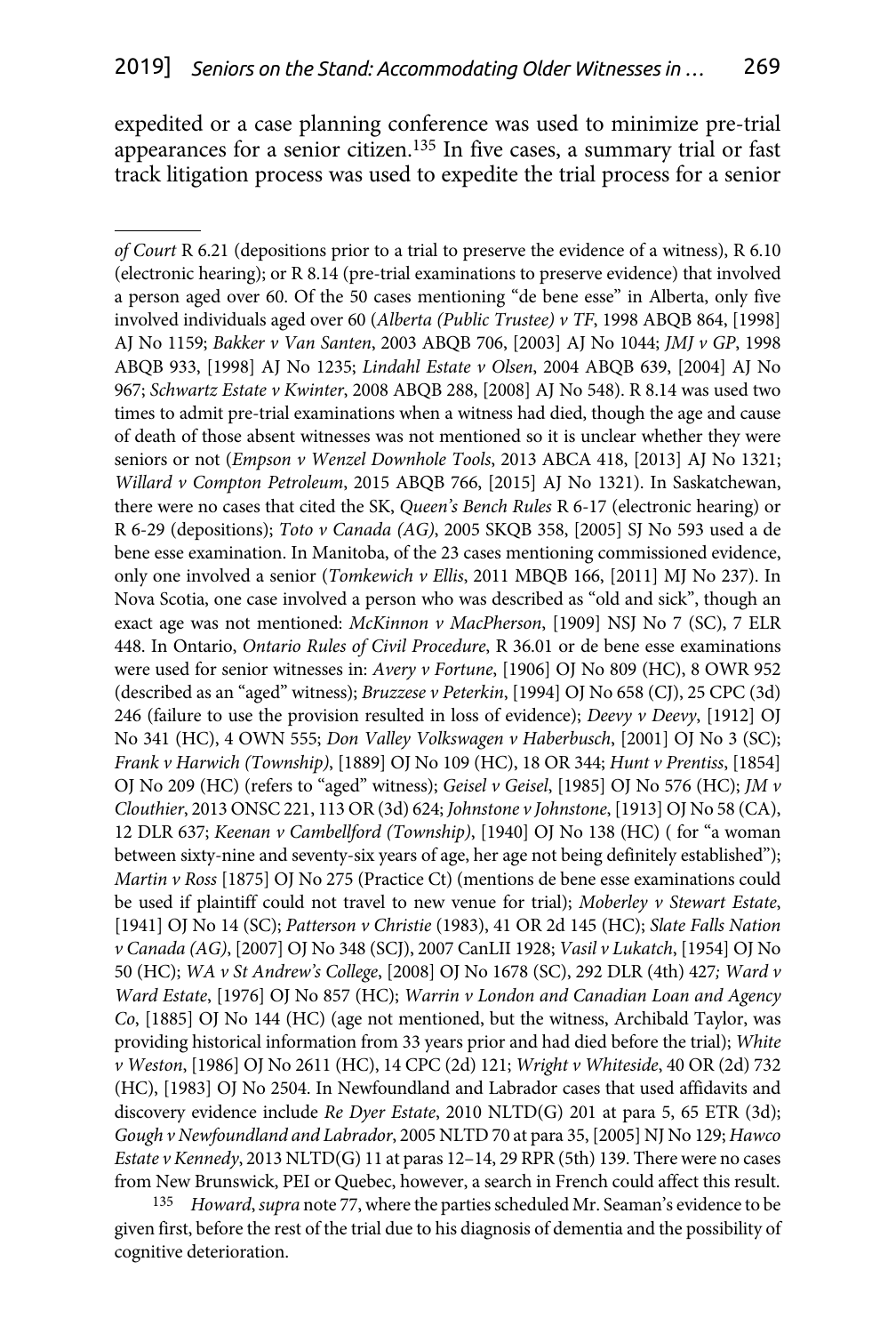citizen.136 While a case law review provides a limited picture of the total number of applications made in court, it does suggest that civil provisions are infrequently used to facilitate the participation of seniors who require accommodation.

In criminal cases, the accommodations seem to be used with even less frequency. There were no reported decisions where the testimonial supports provided for in section 6 of the *CEA* or 715.2 of the *Criminal Code* were used by senior witnesses.137 Of the over 200 reported decisions relating to applications to give testimony via telephone or CCTV, two involved senior citizens.138 Only three of the 345 reported decisions that considered using a transcript or videotape from a preliminary inquiry were used with respect to a senior witness in a trial pursuant to section 715 of the *Criminal Code,*139 and three of the 57 reported decisions citing

137 Department of Justice Canada, *T[estimonial Support Provisions for Children](http://www.justice.gc.ca/eng/rp-pr/fl-lf/famil/rr10_vic3/rr10_vic3.pdf)  [and Vulnerable Adults \(Bill C-2\) Case Law Review and Perceptions of the Judiciary](http://www.justice.gc.ca/eng/rp-pr/fl-lf/famil/rr10_vic3/rr10_vic3.pdf)* by Nicholas Bala et al, Catalogue No J2-367/2011F (Ottawa: Canadian Research Institute for Law and the Family, 2011), online: <www.justice.gc.ca/eng/rp-pr/fl-lf/famil/rr10\_ vic3/rr10\_vic3.pdf> accessed October 12, 2016 [Bala], noted up all of the testimonial accommodations in the *Criminal Code* from 2006–2009. Subsequently, Department of Justice Canada, Research and Statistics Division, *[Testimonial Support for Vulnerable](http://www.justice.gc.ca/eng/rp-pr/cj-jp/victim/rr13_15b/index.html)  [Adults \(Bill C-2\): Case Law Review 2009–2012](http://www.justice.gc.ca/eng/rp-pr/cj-jp/victim/rr13_15b/index.html)* by Mary Ainslie (Ottawa: Research and Statistics Division, Department of Justice Canada, 2013) <www.justice.gc.ca/eng/rp-pr/ cj-jp/victim/rr13\_15b/index.html> accessed October 12, 2016, built on Professor Bala's study and noted up the provisions from when Professor Bala left off in 2009, until 2012 without one case involving an individual aged over 60. I built on Ms. Ainslie and Professor Bala's work by noting up sections 486.1, 486.2, and 715.2 of the *Criminal Code* from when Ms. Ainslie's study finished in January 1, 2013 until June 24, 2016. For perspective on how frequently these provisions were cited generally, as of September 26, 2016, there were 24 cases that referred to s 715.2; and five cases that referred to s 6 of the *CEA.*

138 *Jeanes*, *supra* note 110; *Hasnain v Waddington's Auctioneers and Appraisers*, 2010 ONSC 3493, [2010] OJ No 2597. For an idea of how frequently these provisions are used in general, as of September 26, 2016 there were 189 cases citing s 486.2 of the *Criminal Code* (CCTV) and 17 cases that referred to s 714.3 (testimony via telephone or other technology).

139 A transcript from a preliminary inquiry was used instead of in-person testimony in *R v Dorfer*, 2009 BCSC 202, [2009] BCJ No 291 (74-year-old complainant was too ill to testify); *R v Kralik*, 2006 BCSC 306 at para 13, [2005] BCJ No 1827 (87-year-old complainant's videotaped preliminary inquiry was admitted because cognitive decline

<sup>136</sup> *Carter v Canada*, 2012 BCSC 886, [2012] BCJ No 1196; *Collette v AMV Enterprises*, 2014 BCSC 816, [2014] BCJ No 912; *Lacey v Weyerhauser*, 2012 BCSC 353, [2012] BCJ No 481, *Maxwell v British Columbia*, 2013 BCSC 1386, [2013] BCJ No 1686; *Tomas v Mackie*, 2015 BCSC 364, [2015] BCJ No 431. There were no cases where the advanced age of a party was mentioned in the context of the summary trial provided in AB, *Rules of Court* R 7.5, the SK, *Queen's Bench Rules* R 6-18 (summary trial) and 7-2 (summary judgment), or *NS Civ Pro Rules*, R 57–58.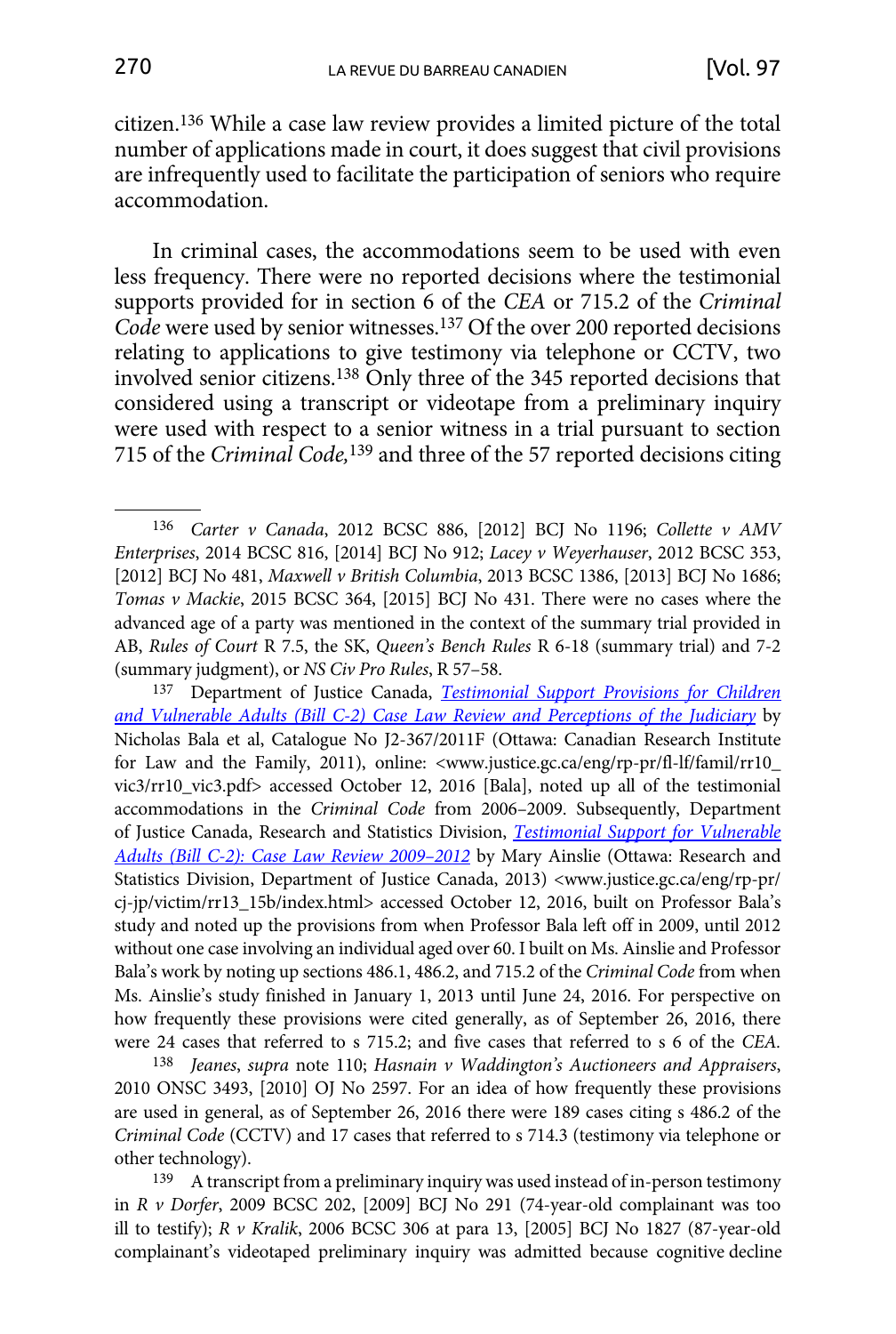sections 709–11 of the *Criminal Code* involved an application to have a senior witness's pre-trial testimony taken by a commissioner.<sup>140</sup> These findings are consistent with surveys of judges and Crown Prosecutors, which found that applications for testimonial aids are made infrequently for adults (as opposed to children).141

The question then becomes not if the laws of evidence are ready to meet the needs of seniors, but why are there so few cases where they are being used to help older adults? One possible reason is that applications for accommodations are not being opposed. If applications are being granted without being opposed, there would be no need for the judge to issue a written decision. The lack of case law would just be a methodological issue.

Alternatively, perhaps seniors do not need accommodations. Some of the provisions discussed in this part can be used with very little effort by counsel. The absence of any cases that involve seniors using the accommodations could be a signal that there is an insufficient need for them as opposed to insufficient use.<sup>142</sup>

However, given the prevalence of the age-related issues described in the first part of this paper in the population more broadly, it may be more likely that seniors who go to trial could be those who do not require accommodation; and those who do may not be engaging in the trial process to begin with. In the criminal context, charges are infrequently laid for elder abuse due to elder victims' reluctance to press charges where the perpetrator of abuse is a child or caregiver, fear of institutionalization and loss of independence, and/or mental or physical disabilities.143 For civil cases, seniors who require accommodation may be deterred from initiating a civil dispute due to the time and emotional and financial costs of litigation. Lawyers may be more likely to advise elder clients to settle a civil case or plead out a criminal case if they anticipate their client's health

- 141 Bala, *supra* note 137 at 53; Hurley, *supra* note 99 at 12.
- 142 For example, s 715 of the *Criminal Code*.

143 Ha & Code, *supra* note 2 at 15 found that only 17% of police investigations of elder abuse resulted in laying charges. See also, *Morin*, *supra* note 140 at paras 56–58.

made it impossible to testify in person); *R v Wilder*, 2002 BCSC 1333 at para 15, [2002] BCJ No 2110 (74-year-old third party witness was too ill to travel). Not counted was the case *R v Utinen*, 2015 BCSC 1796, [2015] BCJ No 2998 where the complainant was described as "elderly" and "frail" but she was in her 50s.

<sup>140</sup> *Burrows*, *supra* note 10; *R v Morin*, 2009 ABQB 486, [2009] AJ No 889 [*Morin*]; *Stevenson*, *supra* note 83. There were two cases where counsel attempted to argue that failure to take an elder's evidence by commissioner prior to the death of the witness should mean that the necessity requirement for the principled approach to hearsay was not met, but in both cases that argument was rejected: *Campoli*, *supra* note 84; *Nadeau*, *supra* note 127.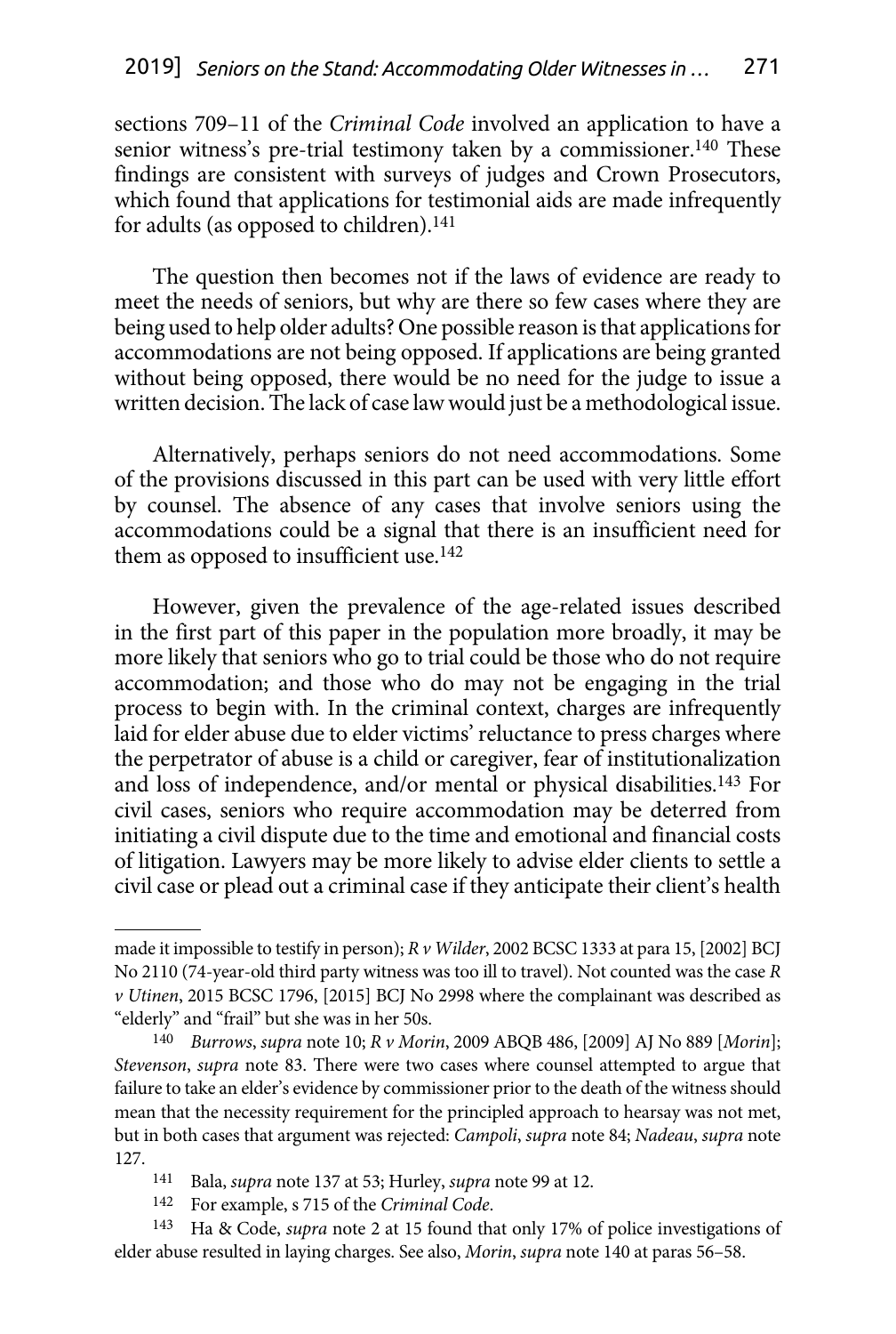<span id="page-32-0"></span>may deteriorate before a trial can happen, or that the litigation process itself could exacerbate an existing medical condition.

Where cases do make it to trial, research on the use of the testimonial aids in the *Criminal Code* provides some clues as to why seniors are not using the *Criminal Code* aids to provide their testimony. A survey of judges found that there were technical and logistical issues using CCTV; for example, courthouses are not equipped with the necessary technology or staff lack training on how to use it, which could explain why there is a lack of case law showing that it has been used for seniors.144 Testimonial aids are still a relatively new development in the law of evidence, and it may take some time for courtroom infrastructure and legal precedent setting out how and when these aids are available to catch up to the legislation.

Resource concerns might also act as a barrier to accessing the testimonial supports for seniors. A survey of Crown counsel and victim support workers revealed that the Crown counsel found CCTV is "hard to impossible" to obtain for an adult witness.145 Given this limited prospect of success, Crown counsel may feel that it would not be worth the time and costs preparing an application for a testimonial aid.146 In the civil context, lawyers may be reticent to use the existing rules due to similar resource issues relating to the costs of bringing applications; they are not familiar with their availability; or do not have the time to prepare the necessary motions. If the costs of bringing motions for accommodations are prohibitive, then an adjustment to the rules that would allow for mandatory pre-trial conferences to be conducted remotely without a motion being brought to request it in advance may go some way to addressing this issue.

#### **5. Conclusion: Meeting the Needs of Aging Witnesses**

Whether the laws of evidence are ready to respond to the needs of an aging population is ultimately a case study on how the adversarial emphasis of our legal system can be at odds with the social and practical objectives of the trial. Socially, an objective of the trial is to enable individuals to access justice through the courts.147 Practically, a trial objective is to discover the

<sup>144</sup> Bala, *supra* note 137 at ix.

<sup>145</sup> Hurley, *supra* note 99 at 22.

<sup>146</sup> *Ibid* at 3.

<sup>147</sup> As Madam Justice L'Hereux Dube sets out in *Levogiannis*, *supra* note 106 at 483 "[t]he goal of the court process is truth seeking and, to that end, the evidence of all those involved in judicial proceedings must be given in a way that is most favourable to eliciting the truth".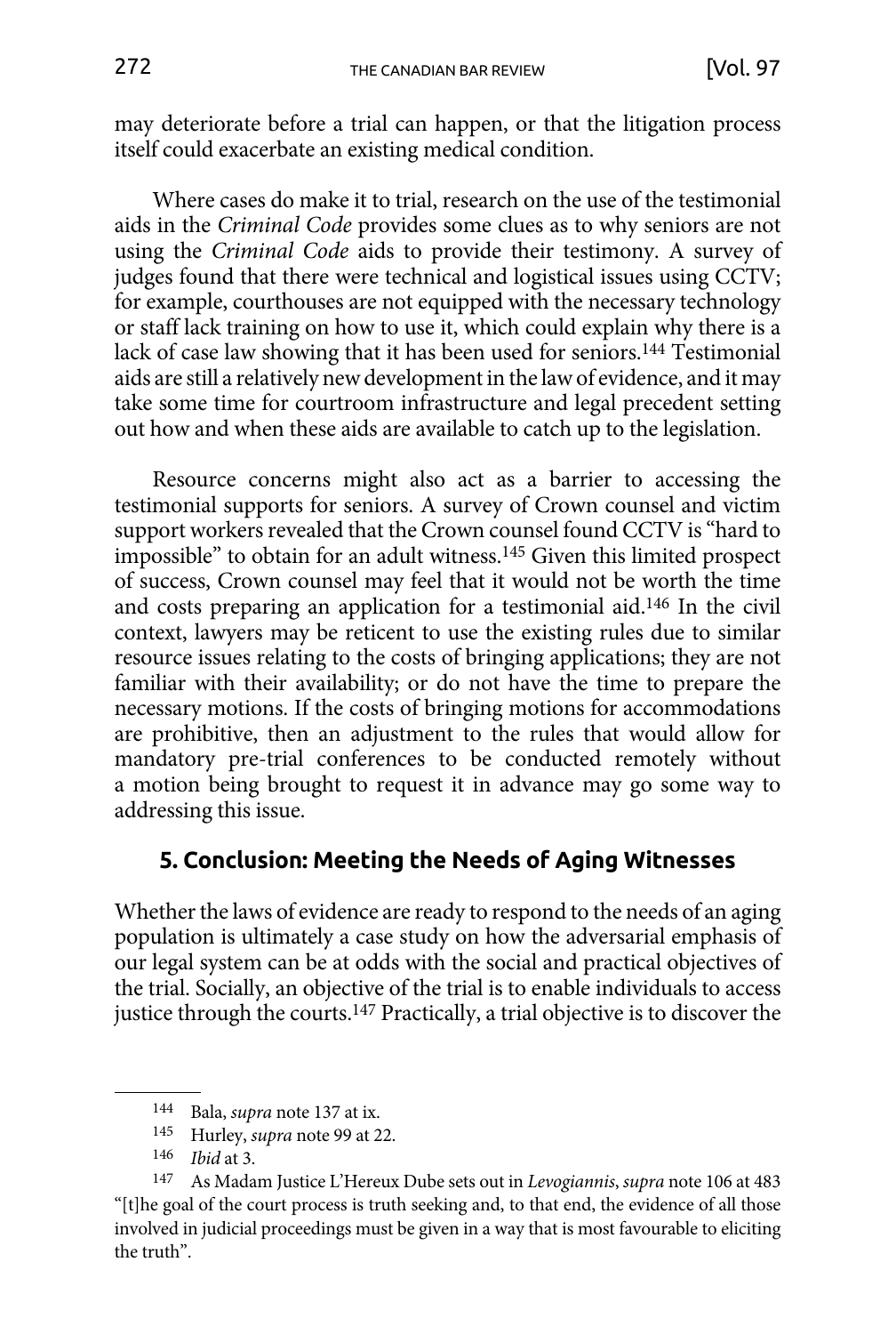truth.148 By reviewing studies on how aging affects the ability to provide accurate testimony in a courtroom and highlighting key legal barriers that prevent the best practices suggested in the social sciences from being adopted in practice, this paper shows how these goals can be defeated by the philosophical and logistical constraints of common law trials.

Looking at the legal and procedural accommodations currently available shows that Canadian courts and legislatures have resolved this tension by developing rules that respect the rationales underlying the adversarial tradition's preference for in court testimony, and at the same time working in some flexibility for individuals who require accommodation. Whether it is a stroke, dementia, mobility issues, or biological changes that affect the senses and memory, the laws of evidence seem to be prepared to respond to the types of issues that present more frequently with advanced age.

Specifically, in both the civil and criminal contexts, there are ways to minimize pre-trial appearances, preserve pre-trial testimony for use in court, and facilitate the assessment of in-court testimony. For unavailable testimony, there is the principled approach to hearsay, which is flexible in its application. In addition, there are a number of ways that trials can be expedited to reduce delay. Though these accommodations are not perfect from a social science standpoint, they can be used to incorporate the best practices recommended in the social science literature within the practical and logistical constraints of the trial.

Taken together, Canada's laws of evidence are capable of being responsive to the coming demographic shift. This is not to say that there is not room for improvement. In the criminal context, having specific rules

<sup>148</sup> Of course, whether there is a conflict naturally depends on how you define the social and practical objectives of the trial. I adopt a rationalist purpose of the trial—the discovery of the truth (to the extent possible) (William Twining, *Theories of Evidence: Bentham and Wigmore* (London, UK: Weidenfeld and Nicolson, 1985) at 16). Arguably a more realistic objective is that put forth by Sir Richard Egglestone—where a trial's objective is to reach a decision that is justifiable based on the material presented in court (*Evidence*, *Proof*, *and Probability*, 2nd ed (UK: Weidenfeld & Nicolson, 1983) at p 32), or even more cynically put by Kenneth W Graham, Jr., as "a kind of political theatre" in "There'll Always Be an England': The Instrumental Ideology of Evidence" (1987) 85:5 Mich L Rev 1204 at 1232. Julia Simon Kerr convincingly argues that the adversarial trial has a "complicated" relationship with the truth, that it "frequently privileges policy goals over informationgathering, and it tolerates obvious falsehoods in certain circumstances. Truth in legal proceedings not only competes with other priorities, such as fairness and efficiency, but under the American legal system, it may be sought through deception, half-truths, misleading statements, and, at times, outright falsehoods" (Julia Simon Kerr, "Credibility by Proxy" (2017) 85:1 Geo Wash L Rev 152 at 153).